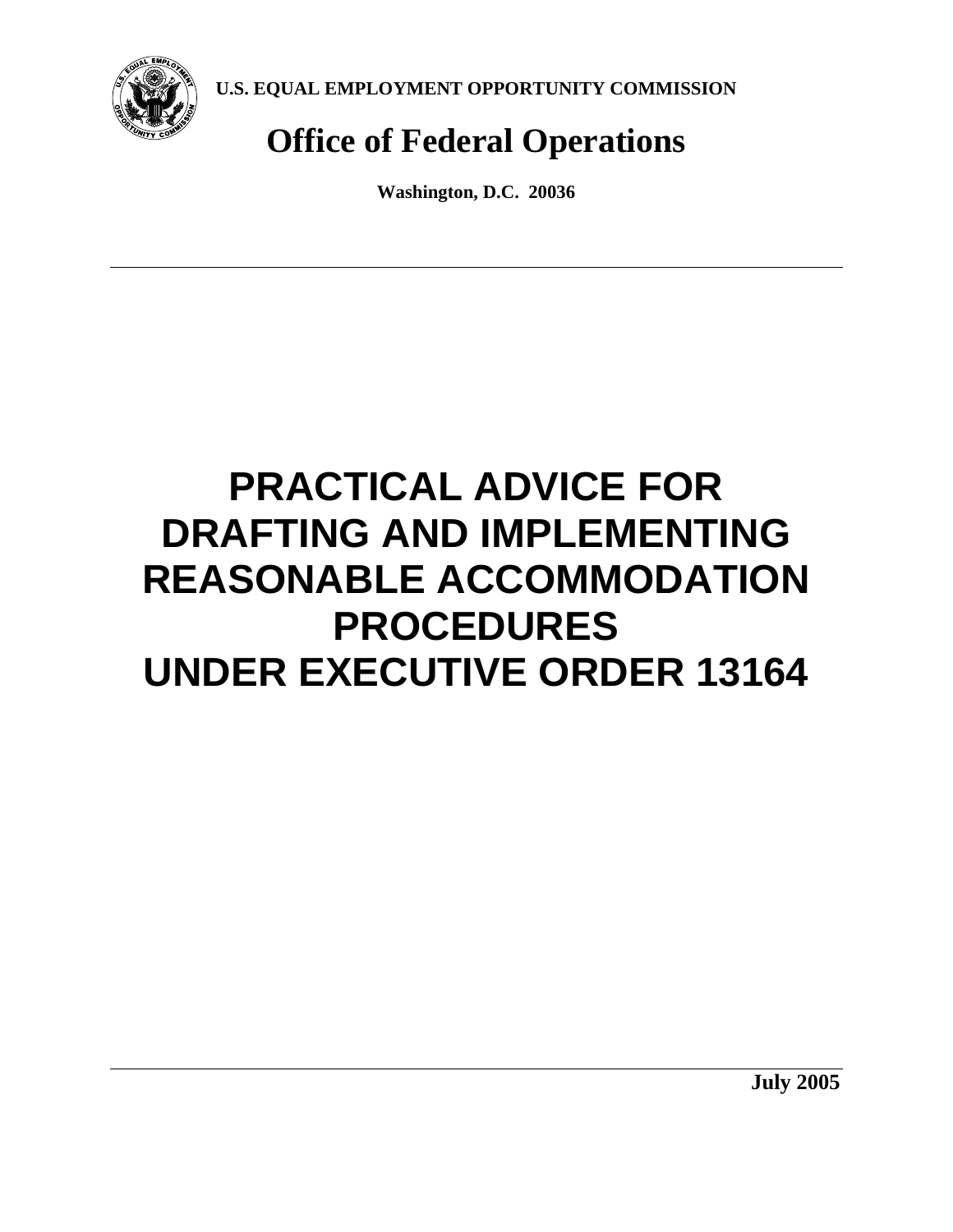## **PRACTICAL ADVICE FOR DRAFTING AND IMPLEMENTING REASONABLE ACCOMMODATION PROCEDURES UNDER EXECUTIVE ORDER 13164**

| Attachment A: Sample Form<br>Confirmation of Request for Reasonable Accommodation |
|-----------------------------------------------------------------------------------|
| Attachment B: Sample Language Regarding Creation of Staff Assistant Slots         |
| Attachment C: Sample Form<br>Denial of Reasonable Accommodation Request           |
| Attachment D: Sample Form<br>Reasonable Accommodation Information Reporting Form  |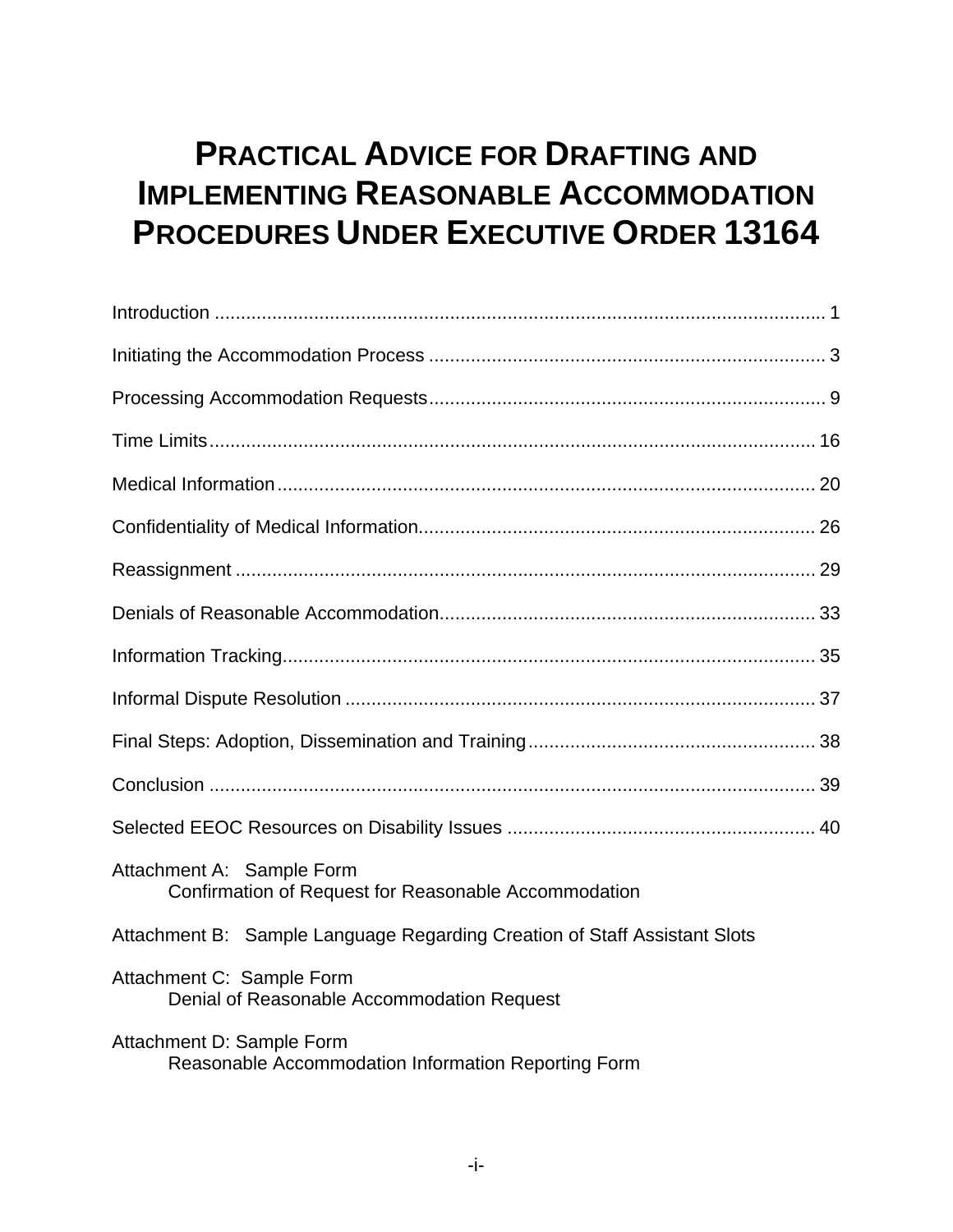## **INTRODUCTION**

1

On July 26, 2000, the tenth anniversary of the enactment of the Americans with Disabilities Act (ADA), Executive Order (E.O.) 13164 was issued, for the first time requiring that all executive branch federal agencies institute procedures for processing reasonable accommodation requests under Section 501 of the Rehabilitation Act of 1973. $<sup>1</sup>$  The purpose of such procedures is to provide employees as well as supervisors</sup> and managers with an easy-to-understand, step-by-step explanation of the reasonable accommodation process.

 E.O. 13164 allows each agency to design procedures that best suit its organizational needs. However, it requires that the procedures include certain basic elements, such as the processing of accommodation requests, time limits, rules for requesting supporting medical information, confidentiality, information tracking, and informal dispute resolution.<sup>2</sup> E.O. 13164 also requires that each agency (and agency component, if issuing separate procedures) submit its procedures, and any modifications it later makes to them, to the Equal Employment Opportunity Commission (EEOC).

To assist agencies in fulfilling their obligations, EEOC issued the *Policy Guidance on Executive Order 13164: Establishing Procedures to Facilitate the Provision of Reasonable Accommodation* (Oct. 20, 2000) ("*13164 Policy Guidance"*), available at http://ww.eeoc.gov/policy/docs/accommodation\_procedures.html. In addition, EEOC provided extensive voluntary technical assistance on drafting and implementation of agencies' procedures. EEOC staff provided individualized feedback to the more than one hundred agencies and sub-components submitting procedures for review. The feedback provided detailed comments on procedures that appeared not to comply with the requirements of E.O. 13164, as well as applicable best practices set forth in the *13164 Policy Guidance*. Many agencies revised their procedures in accordance with EEOC's feedback, and re-submitted their procedures to EEOC for further technical assistance.

<sup>&</sup>lt;sup>1</sup> See Executive Order 13164, *Requiring Federal Agencies to Facilitate the Provision of Reasonable Accommodation*, 65 Fed. Reg. 46565, 2000 WL 1114943 (2000).

<sup>&</sup>lt;sup>2</sup>Under E.O. 13164, Section 3, agencies are also required to notify their collective bargaining representatives and to bargain over their reasonable accommodation procedures, to the extent required by law.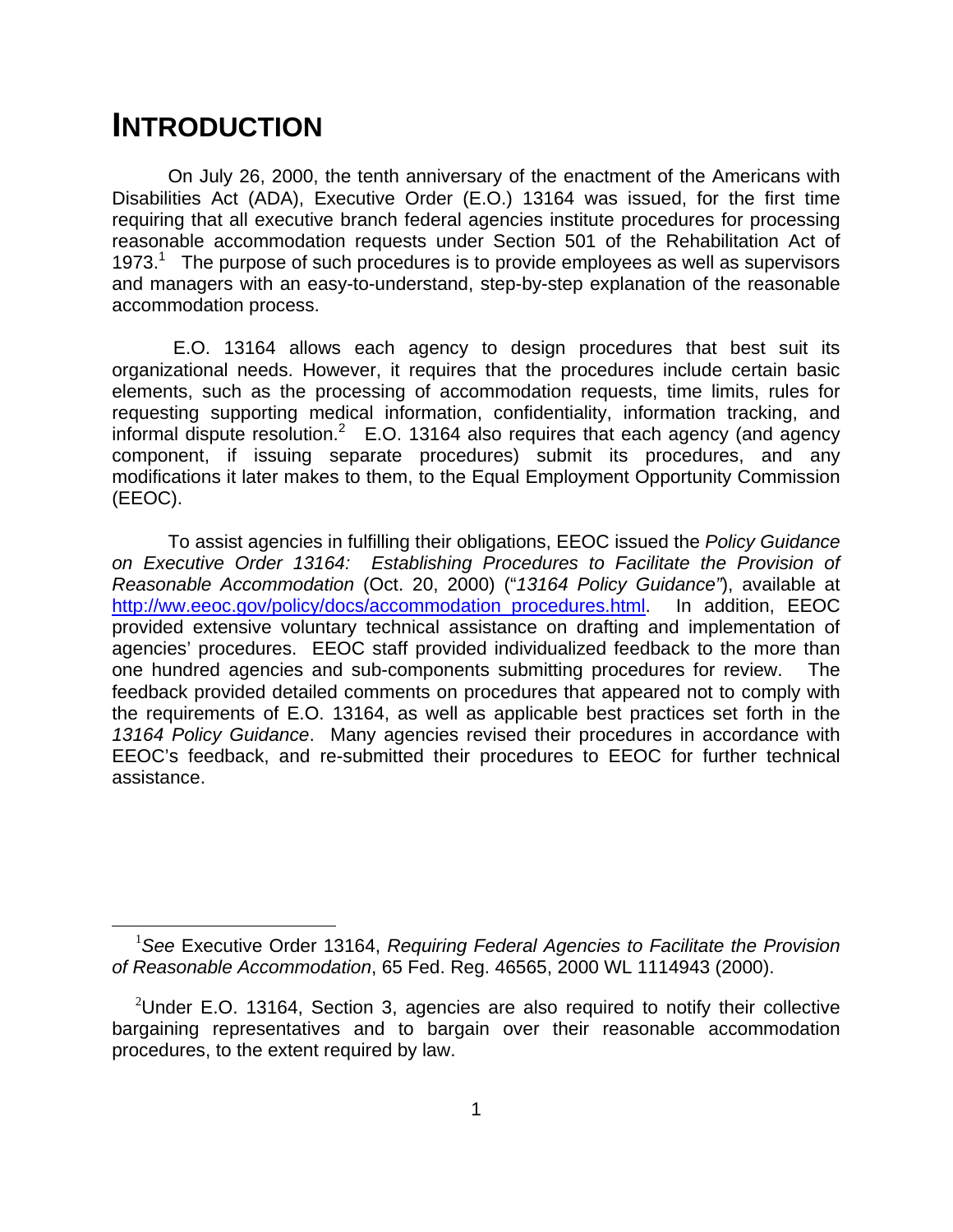This report summarizes the key drafting and implementation tips offered to agencies. The report is divided into ten sections, addressing each of the different aspects of the reasonable accommodation process outlined in E.O. 13164, as well as effective dissemination procedures and training. Each section:

- contains a summary of the relevant basic elements of E.O. 13164 as interpreted in the *13164 Policy Guidance*, including required provisions and best practices;
- provides practical drafting advice, based on the common pitfalls EEOC found in agency reasonable accommodation procedures;
- **EX includes illustrative EEOC federal sector appellate decisions issued under** Section 501 of the Rehabilitation Act, available at www.eeoc.gov/federal/decisions.html; and
- **Perovides training and implementation tips.**

 $\overline{a}$ 

We hope that federal agencies will use the guidance in this report when drafting, revising, and implementing reasonable accommodation procedures.<sup>3</sup> In addition, private sector and state and local government employers, although not covered by E.O. 13164, can voluntarily adopt reasonable accommodation procedures to ensure compliance with Title I of the Americans with Disabilities Act (ADA), using the EEOC *13164 Policy Guidance* and this report to design, draft and implement reasonable accommodation procedures.<sup>4</sup>

E.O. 13164 requires that each federal agency submit to EEOC any future modifications to its reasonable accommodation procedures. Therefore, EEOC will continue to provide technical assistance to agencies on drafting and implementation concerns.

 $3$ Issuance of procedures by federal agencies as well as appropriate dissemination and training is necessary in order to comply with Management Directive 715. See "Final Steps: Adoption, Dissemination, and Training," *infra* at Section X.

<sup>&</sup>lt;sup>4</sup>Since the Rehabilitation Act was amended in 1992 to apply the standards in the ADA to complaints of discrimination by federal employees or applicants for employment, the standards regarding provision of reasonable accommodation under Title I of the ADA and Section 501 of the Rehabilitation Act are the same.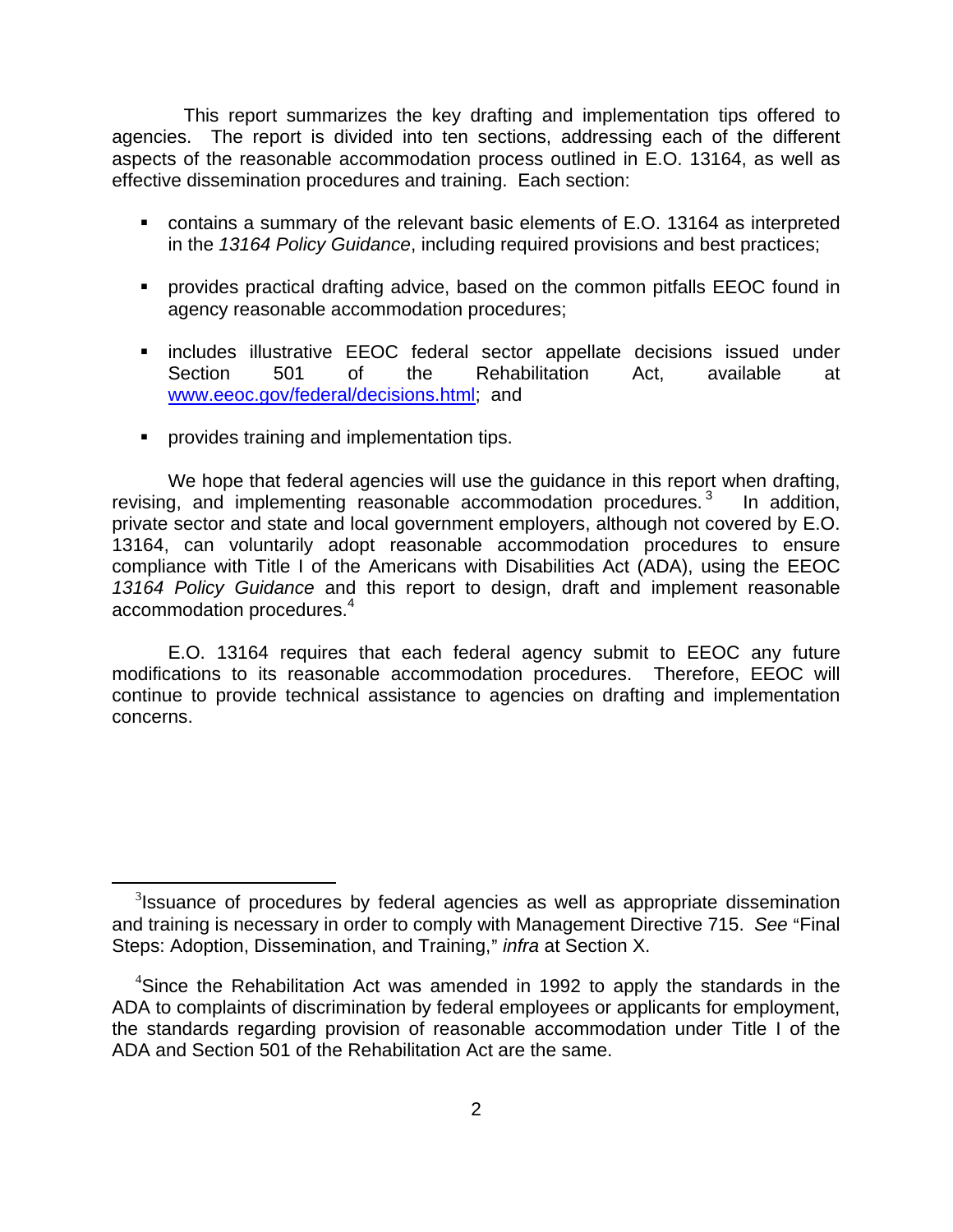## **I. INITIATING THE ACCOMMODATION PROCESS**

### *BASIC ELEMENTS*

*(See 13164 Policy Guidance* at questions 1-6)**:** 

 **Explain that accommodation requests can be made by either an applicant or an employee.** 

 **Make clear that accommodation requests can be either oral or in writing.** 

 **Do not require that accommodation requests use any particular words (like "reasonable accommodation" or "disability").** 

 **Provide the request confirmation form as an attachment to the procedures if the procedures require an applicant or employee to complete such a form for record-keeping purposes.** 

 **Require immediate processing of all oral accommodation requests. Do not permit waiting until a written request or record-keeping confirmation form is received.** 

 **If requiring a request confirmation form, do not require an employee who needs a type of reasonable accommodation on a repeated basis (***e.g.***, a sign language interpreter) to submit the written form each time the accommodation is needed.** 

 **Do not require that an accommodation request be made at a certain time.** 

 **Allow more than one agency official to be designated to receive accommodation requests.** 

 **Include information on all the agency officials to whom an applicant or employee may make an accommodation request.** 

 **Allow a request for reasonable accommodation to be made by either the individual with a disability or a family member, health professional, or other representative acting on the individual's behalf.**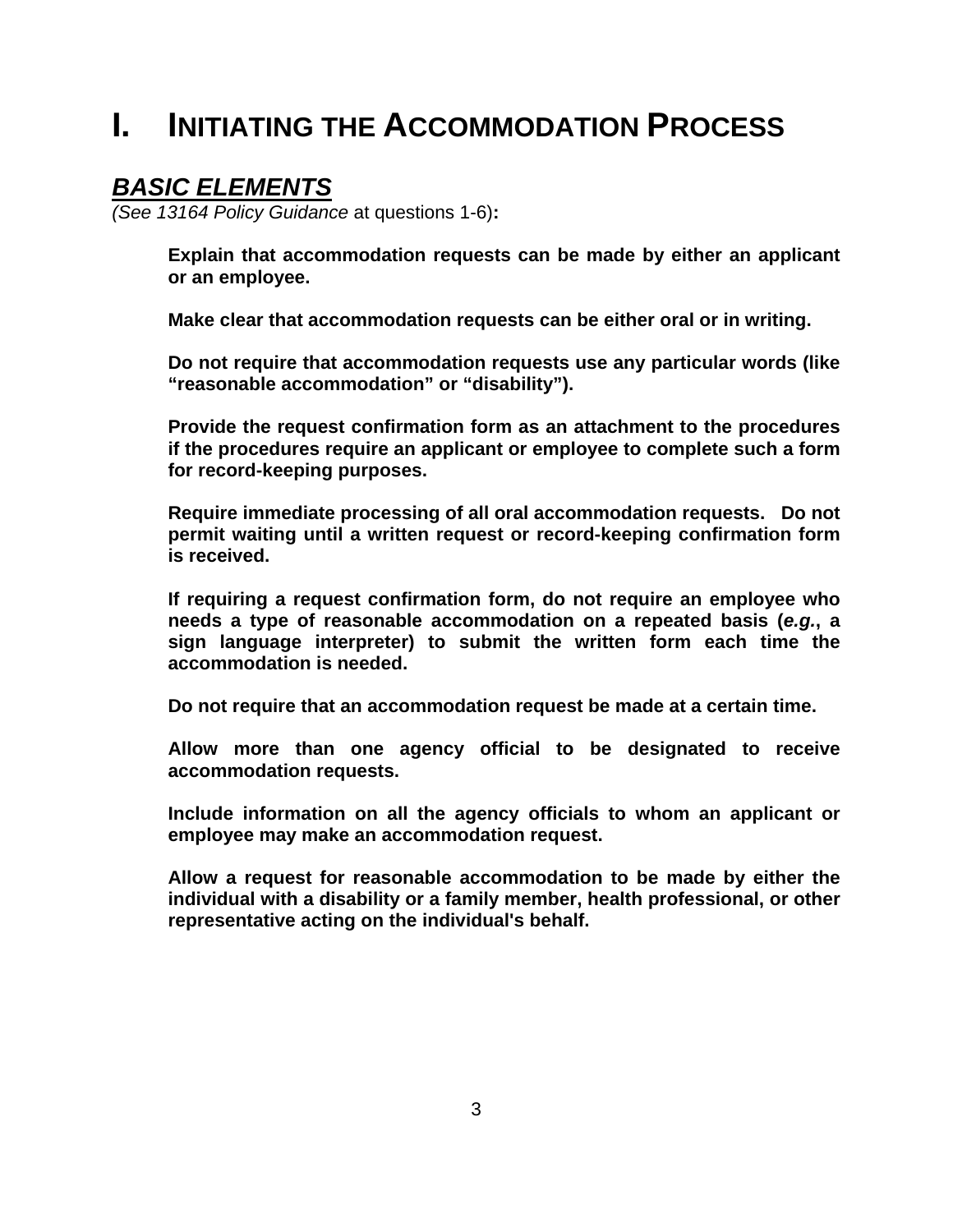## *DRAFTING TIPS*

#### **Be clear who must follow the procedures.**

Specify the agency components to which the procedures apply. Designate authority for handling requests and provide sufficient instructions and headquarters contact information in sub-component procedures. Remember that both agency and agency sub-component procedures, if different, must be submitted to EEOC under E.O. 13164.

#### **Clearly communicate that processing of oral requests should begin immediately, even if written confirmation has not yet been received**.

State that agency officials must begin processing the request as soon as it is received. Even if the agency's procedures require a requester to submit a request confirmation form, make clear in the procedures that officials may not wait for receipt of the form to begin processing the request.Processing the request means taking whatever steps are necessary to act on the request. This may include referral of the request to the authorized decision maker, communicating with the requester to clarify the request, obtaining and exchanging information with the requester to the extent necessary regarding needs and alternatives, searching for solutions, consulting agency and outside resources, determining whether the requester is an individual with a disability, evaluating possible accommodations, issuing a decision on the request, and if granted, providing the accommodation. This is often called the "interactive process," referring to the mutual sharing of information and ideas between the requester and the employer.

Indicate that failure to initiate the processing of an oral request may result in undue delay in providing reasonable accommodation in violation of the Rehabilitation Act.

#### **Do not exceed limits of request confirmation forms.**

State that a request for reasonable accommodation must let the employer know that an adjustment or change at work for a reason related to a medical condition is needed. The request can be made orally and does not require the use of "magic words" such as "reasonable accommodation" or "disability. While further information may be obtained by the employer when evaluating the request, nothing more is required for the individual's statement to legally constitute an accommodation request. For this reason, limit the information sought on request confirmation forms to name, contact information, date of request, date of form, office, accommodation requested and reason for request. *See* Attachment A (sample form for confirmation of reasonable accommodation requests). Additional information (including medical documentation) reasonably needed to process the accommodation request may be sought during the interactive process.

A written "confirmation of request" form that asks for more information than is necessary to constitute an accommodation request, or that requires submission of medical documentation, will exceed the purpose of a written confirmation form, which is merely to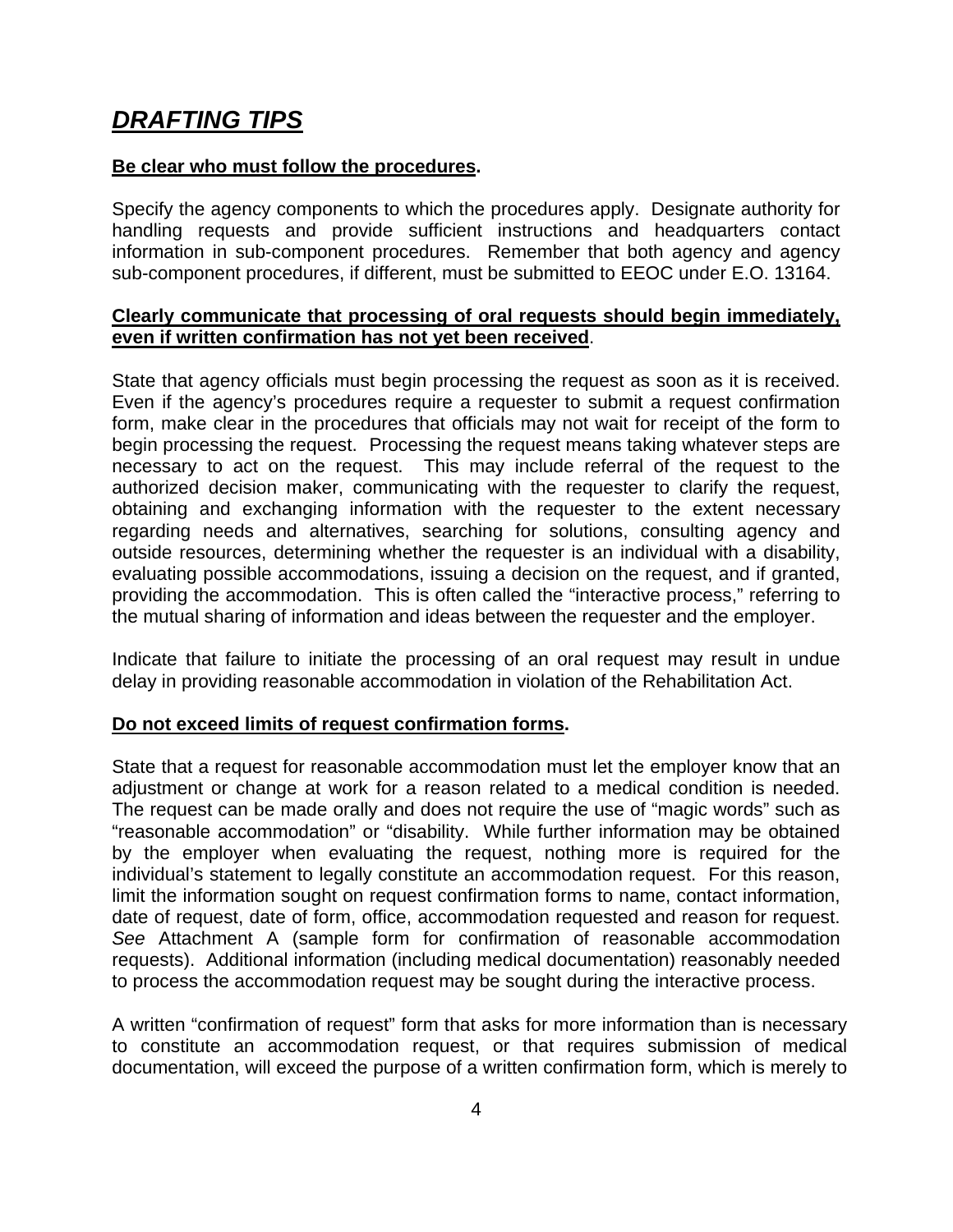track request information. See § VIII, "Information Tracking." Asking for more information than is necessary to track the request poses two legal risks: (1) managers or supervisors may not realize that an oral or written request as defined above is sufficient to trigger the agency's obligation to evaluate the request for accommodation; and (2) a form that automatically asks for supporting medical information may violate the Rehabilitation Act rule that medical information can only be sought in support of an accommodation request where the disability and/or the need for accommodation is not obvious or already known.

#### **Accurately label any confirmation forms used.**

Entitle the form "Confirmation of Request for Reasonable Accommodation" or in some other way make clear that it is merely for keeping track of requests. This will help to ensure that neither supervisors nor requesters mistakenly conclude that an oral request is insufficient.

#### **Explain that accommodation can be requested at any time.**

Affirmatively state that an individual may request accommodation whenever he or she chooses. For example, the request does not have to be made as soon as a disability affects work performance, or by some other specified time. Remind managers and supervisors of their obligation to process any accommodation request, regardless of when it is received.<sup>5</sup> *13164 Policy Guidance* at question 4.

#### **Specify a range of officials to whom an accommodation request can be made.**

Make clear that the agency's obligation to consider an individual's request begins when the request is made to any of the following *(see 13164 Policy Guidance* at question 5):

**his/her supervisor;** 

1

a supervisor or manager in his/her immediate chain of command;

<sup>&</sup>lt;sup>5</sup>However, reasonable accommodation is always prospective, so an employer is not required to excuse performance problems or past misconduct (in violation of a rule that is job-related for the position in question and consistent with business necessity) that has occurred prior to the accommodation request, even if the problem resulted from the individual's disability. *EEOC Enforcement Guidance: Reasonable Accommodation and Undue Hardship Under the Americans with Disabilities Act* (as revised Oct. 17, 2002) ("Reasonable Accommodation Guidance") at questions 35-36. Once a request is made, an employer must make reasonable accommodation to enable an otherwise qualified employee with a disability to meet such a conduct standard in the future, barring undue hardship, except where the punishment for the violation that has already occurred is termination. *Id*. at question 36.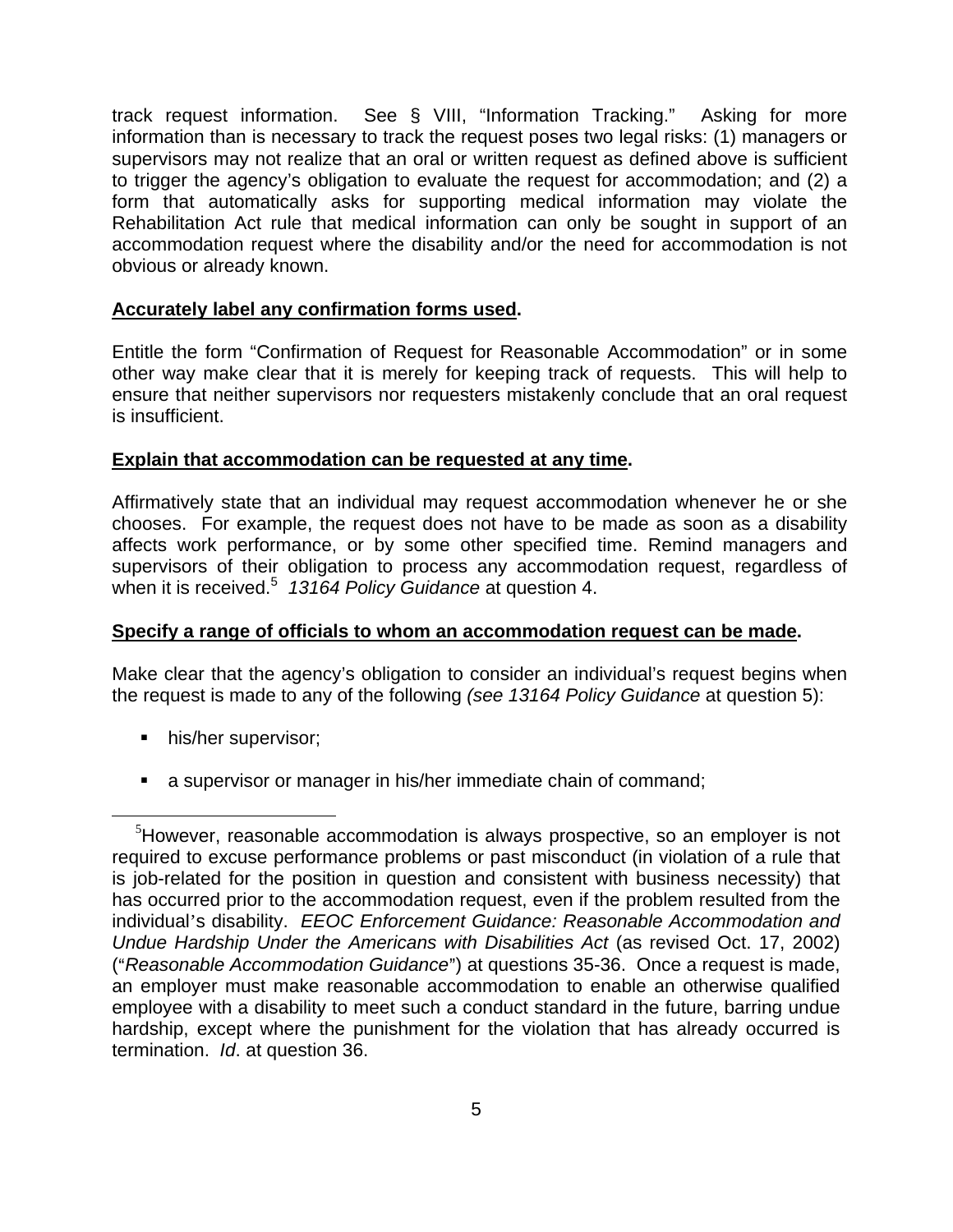- the EEO office;
- any other office designated by the agency to oversee the reasonable accommodation process; or,
- in connection with the application process, any agency employee with whom the applicant has contact.

Requiring accommodation requests to be made only to one particular agency official, or only within one's chain of command, will incorrectly suggest to other supervisors and managers that they have no obligation to act on any other requests. To the contrary, the procedures should spell out for managers and supervisors the steps they are required to take after receiving an accommodation request they are not designated to handle, such as referring it within a specified time frame to the agency official who is authorized to take action on the request. (See Section II, below, for suggested language).

## *IMPLEMENTATION TIPS*

#### **Help managers and supervisors recognize requests**.

Train managers and supervisors how to recognize reasonable accommodation requests so that they can refer the requests to the designated decision maker or issue a decision themselves if authorized to do so. Managers and supervisors should be specifically instructed to consider whether there is any accommodation obligation before denying any request for an adjustment or change at work for a reason related to a medical condition. *See EEOC Enforcement Guidance: Reasonable Accommodation and Undue Hardship Under the Americans with Disabilities Act* (as revised October 17, 2002) ("*Reasonable Accommodation Guidance"*) at questions 1-2, available at http://www.eeoc.gov/policy/docs/accommodation.html.

Training should address what legally constitutes an accommodation request. It should also include examples of frequently overlooked accommodation requests, such as requests for unpaid leave for an employee's own medical condition beyond the amount of leave available under the Family and Medical Leave Act (FMLA). *See Reasonable Accommodation Guidance* at question 21 (individual with a disability requesting 13 weeks of leave might be entitled to the 12 weeks maximum allotted under FMLA and the additional week as a reasonable accommodation under ADA). Other frequently overlooked accommodation requests include those that state the accommodation need but do not include a proposed solution, or requests that implicate both the Rehabilitation Act and other requirements (*e.g.*, employer light duty programs or workers' compensation).

**Case Illustration:** *Lawler v. United States Postal Service*, EEOC Appeal No. 01A01535 (Mar. 27, 2003). After employee exhausted "temporary" light duty, employer placed him in off duty status rather than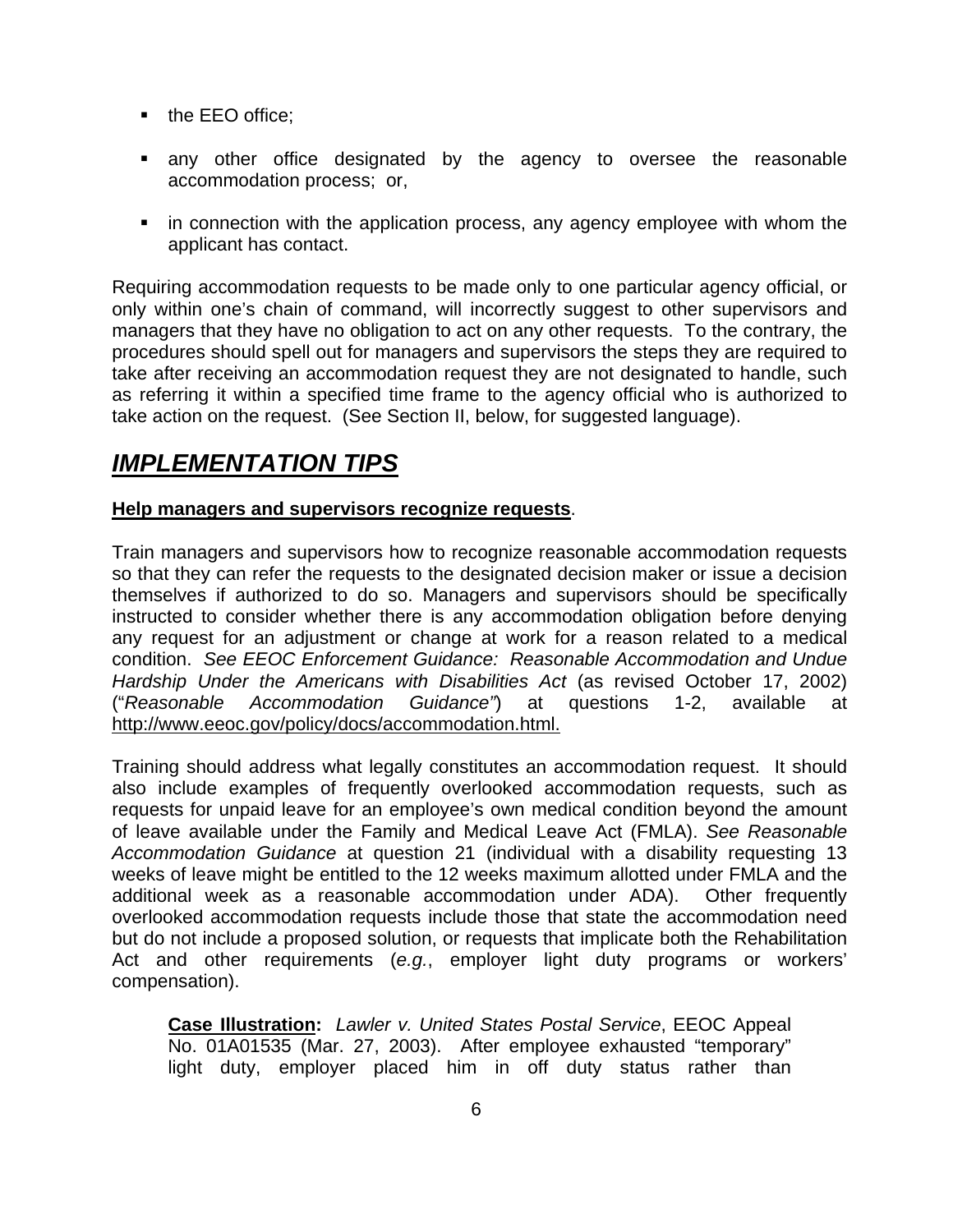accommodating his disability, on the ground that he did not submit forms specifically stating that he was requesting a permanent light duty position within the allotted time frame. The Commission held that failure by complainant to fill out particular forms or to request a permanent light duty position does not absolve the agency of its duty to provide a reasonable accommodation under the Rehabilitation Act where the agency was on notice of the need for accommodation. The evidence demonstrated that had the agency engaged in the interactive process, it could have identified and provided to complainant a reasonable accommodation without undue hardship.

#### **Be aware of special considerations regarding sign language interpretation.**

Make sure managers and supervisors are aware that in some situations where a hearing-impaired employee is known to need a sign language interpreter, the agency may need to provide the interpreter for crucial events such as training, safety talks, discussions on work procedures, policies or assignments, and disciplinary actions, whether or not the employee asks.

*Case Illustration: Feris v. Environmental Protection Agency,* EEOC Appeal No. 01934828 (August 10, 1995), *request for reconsideration denied*, EEOC Request No. 05950936 (July 19, 1996). Agency violated the Rehabilitation Act where it was aware that contract interpreter arrangements it had made (rather than hiring staff interpreters) were not providing complainant and others with interpretive services on important work-related occasions, yet almost three years elapsed before any concrete action was actually taken by the agency to improve the situation. The Commission held that for "a severely hearing impaired employee who can sign, reasonable accommodation, at a minimum, requires providing an interpreter for safety talks, discussions on work procedures, policies, and assignments, and for every disciplinary action so that the employee can understand what is occurring at any and every crucial time in his employment career, whether or not he asks for an interpreter."<sup>6</sup>

1

<sup>&</sup>lt;sup>6</sup> See also Holton v. United States Postal Service, EEOC Appeal No. 01991307 (Nov. 7, 2002) (agency failed to show it would have posed an undue hardship to postpone training session when interpreter service cancelled); *Saylor v. United States Postal Service*, EEOC Appeal No. 01A05281 (November 14, 2002) (agency found liable for denial of reasonable accommodation in violation of the Rehabilitation Act where deaf employee was denied a sign language interpreter for a 45-minute safety meeting); *Wait v. Social Security Administration*, EEOC Appeal No. 01A11629 (October 2, 2003) (agency violated Rehabilitation Act by denying deaf employee's requests for an interpreter at the twice-monthly staff meetings; it was not an equally effective alternative accommodation to instead provide complainant with a meeting agenda and suggest she sit close to the supervisor); *Taylor v. Department of the Interior*, EEOC Appeal No.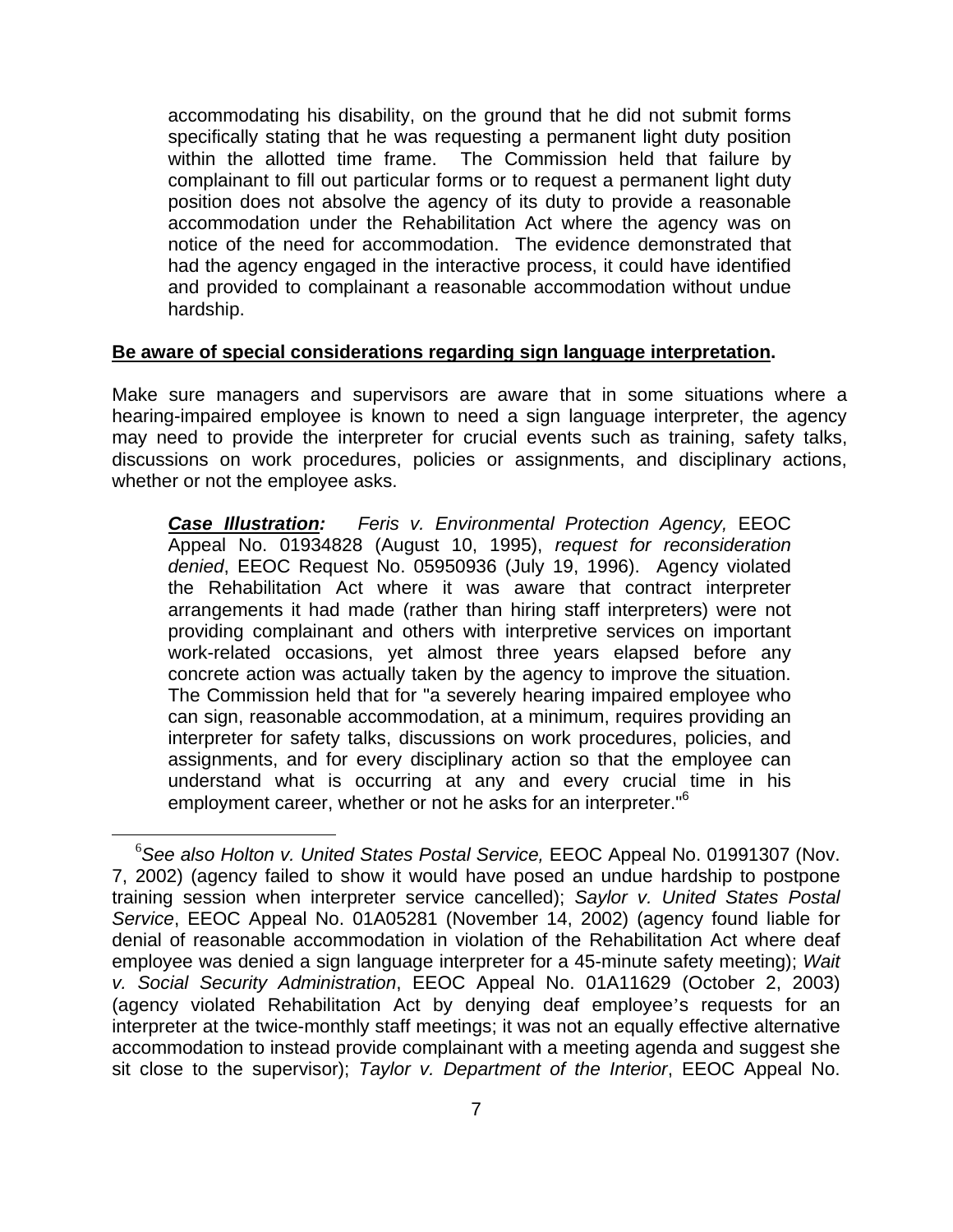#### **Process even unconfirmed oral requests.**

 $\overline{a}$ 

Train managers and supervisors to begin processing oral requests immediately, even if the agency is still awaiting a written confirmation from the requester. A written confirmation form from the requester is not needed either to evaluate and issue a decision on the request or to provide accommodation. If the requester does not fill out a required written confirmation form, an agency official can do so, since the form is merely to track requests.

#### **Educate managers on the process for handling accommodation requests, including what to do when they receive a request they are not authorized to handle.**

Train managers and supervisors on their responsibilities with respect to any accommodation request they receive. This training should include instructions on what steps to take if they receive an accommodation request they are not authorized to handle themselves, *i.e.*, the name(s) of the individual to whom they should refer the request, and the time frame for doing so. Additionally, some agencies require that the disability program manager or an equivalent overseer of the process be notified of each such referral, so that he or she can follow up to ensure the request is timely processed and all information is tracked.

<sup>01</sup>A34292 (May 3, 2004) (agency's denial of qualified note taker or captioning service for deaf employee attending out-of-town training constituted denial of reasonable accommodation).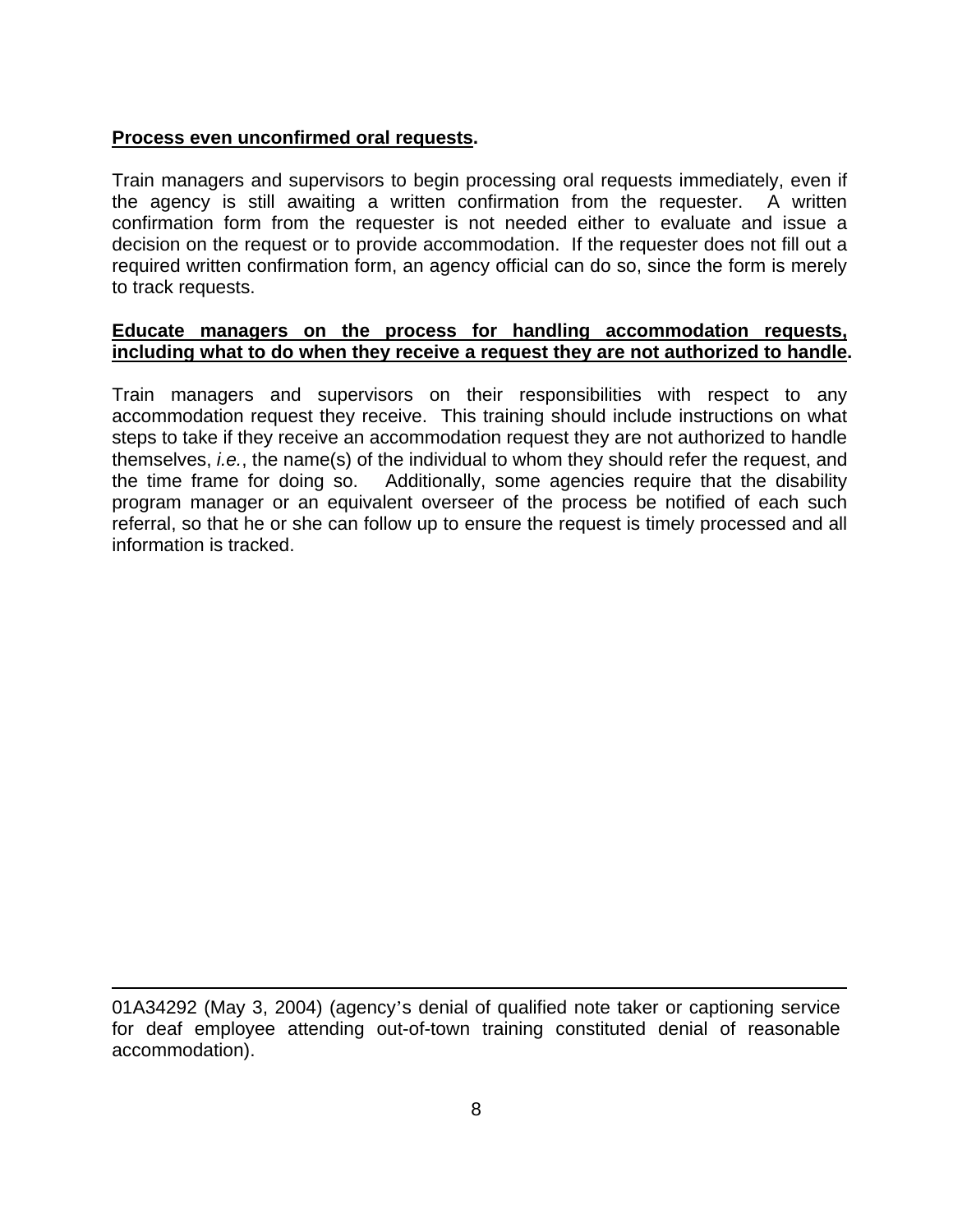## **II. Processing Accommodation Requests**

### *BASIC ELEMENTS*

*(See 13164 Policy Guidance* at questions 7-12):

 **Explain how the agency will handle a request for accommodation, including specifically what steps will be followed, and identify from whom the individual will receive a final decision.** 

 **Authorize first-line supervisors to process and approve requests whenever possible.** 

 **Require decision makers to communicate with the individual requesting accommodation where the specific limitation, problem, or barrier is unclear; an effective accommodation is not obvious; or where the parties are choosing between different possible reasonable accommodations.** 

 **List resources that individuals with disabilities and agency decision makers can consult to identify and evaluate possible accommodations.** 

## *DRAFTING TIPS*

#### **Identify decision makers and steps for referring request to authorized official.**

Specify the decision maker and explain the steps managers and supervisors must follow when they receive an accommodation request on which they are not authorized to act. Ensure that the procedures: (1) identify who (by position title, such as first-line supervisor, office director, etc.) is authorized to make decisions on different types of requests; (2) explain specifically what types of requests (*e.g.*, ordering assistive technology, removing architectural barriers, etc.) should be forwarded to the identified decision maker; and (3) provide for a referral system with time frames.

For example, procedures can include the following language: "As a first step, the staff member who receives the request must determine who will be responsible for handling it. If it is another staff member, s/he should forward it to the appropriate official within three days of receipt, with a copy of the referral to the disability program manager." In addition, the procedures could require that the staff member promptly notify the requester to whom the request has been referred for handling.

**Case Illustration:** *Wheeler v. Department of the Army*, EEOC Appeal No. 01A30318 (Sept. 30, 2004). Agency liable under Rehabilitation Act for denial of accommodation based on undue delay in responding to employee's original accommodation request. Official took no action on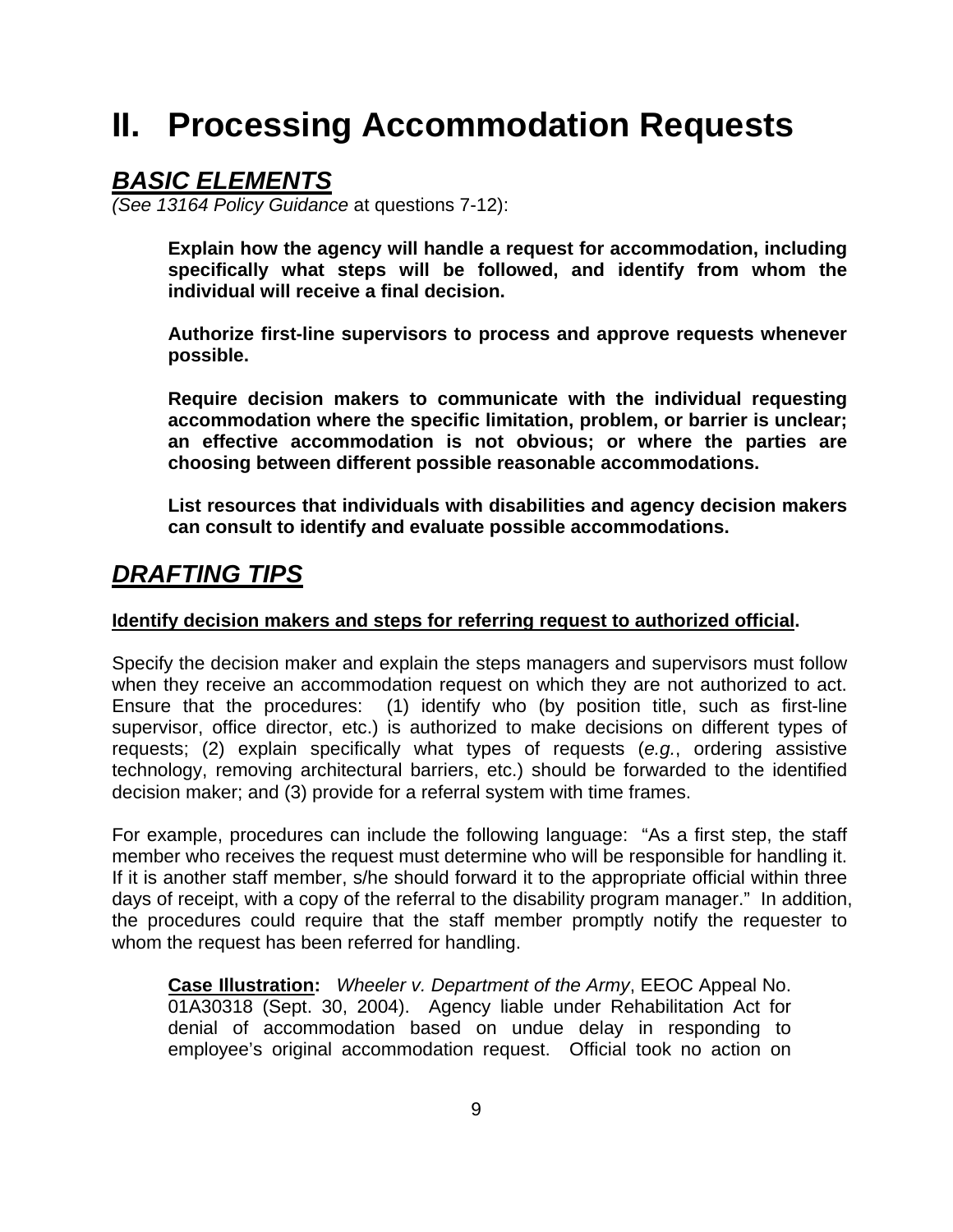employee's request for reserved accessible parking space because it was not within his authority to grant the request, and failed to forward it to the agency official who was authorized to act.

#### **Explain who will communicate with the requester.**

Explain who will notify the individual requesting accommodation of the decision to grant or deny it. Where an agency cannot designate in the procedures exactly which official will be processing an accommodation request because this is not known in advance, instead create a standardized mechanism for case-by-case notification. For example, procedures might include language of the following type: "Once a request is received by the decision maker, he or she will (1) acknowledge the request; (2) explain to the applicant or employee that s/he will be making the decision on the request; and (3) describe what will happen in the processing of the request."

#### **Designate back-ups.**

Provide for back-up decision makers, to permit the agency to continue receiving and processing requests and providing reasonable accommodations when the primary decision maker is unavailable.

#### **Describe step-by-step how to evaluate and resolve an accommodation request.**

Explain the steps for handling an accommodation request, including engaging in an "interactive process" to obtain and share information. These steps might include referral of the request to the authorized decision maker (see above), communicating with the requester to clarify the request, obtaining and exchanging information with the requester to the extent necessary regarding needs and alternatives, searching for solutions, consulting agency and outside resources, determining whether the requester is an individual with a disability, evaluating possible accommodations, issuing a decision on the request, and if granted, providing the accommodation.

#### **Require an interactive process where needed, and explain how to do it.**

Require the decision maker to communicate with the individual where the specific limitation, problem, or barrier is unclear, where the effective accommodation is not obvious, or when choosing among different possible accommodations.

Make clear that by failing to engage in this "interactive process" in appropriate circumstances, the agency risks providing an accommodation that is ineffective, or improperly denying reasonable accommodation, because it is unaware of alternatives that the individual with the disability or an outside expert might have suggested if consulted. Provide guidance to managers and supervisors or designated decision makers regarding how to engage in the "interactive process" upon receipt of an accommodation request.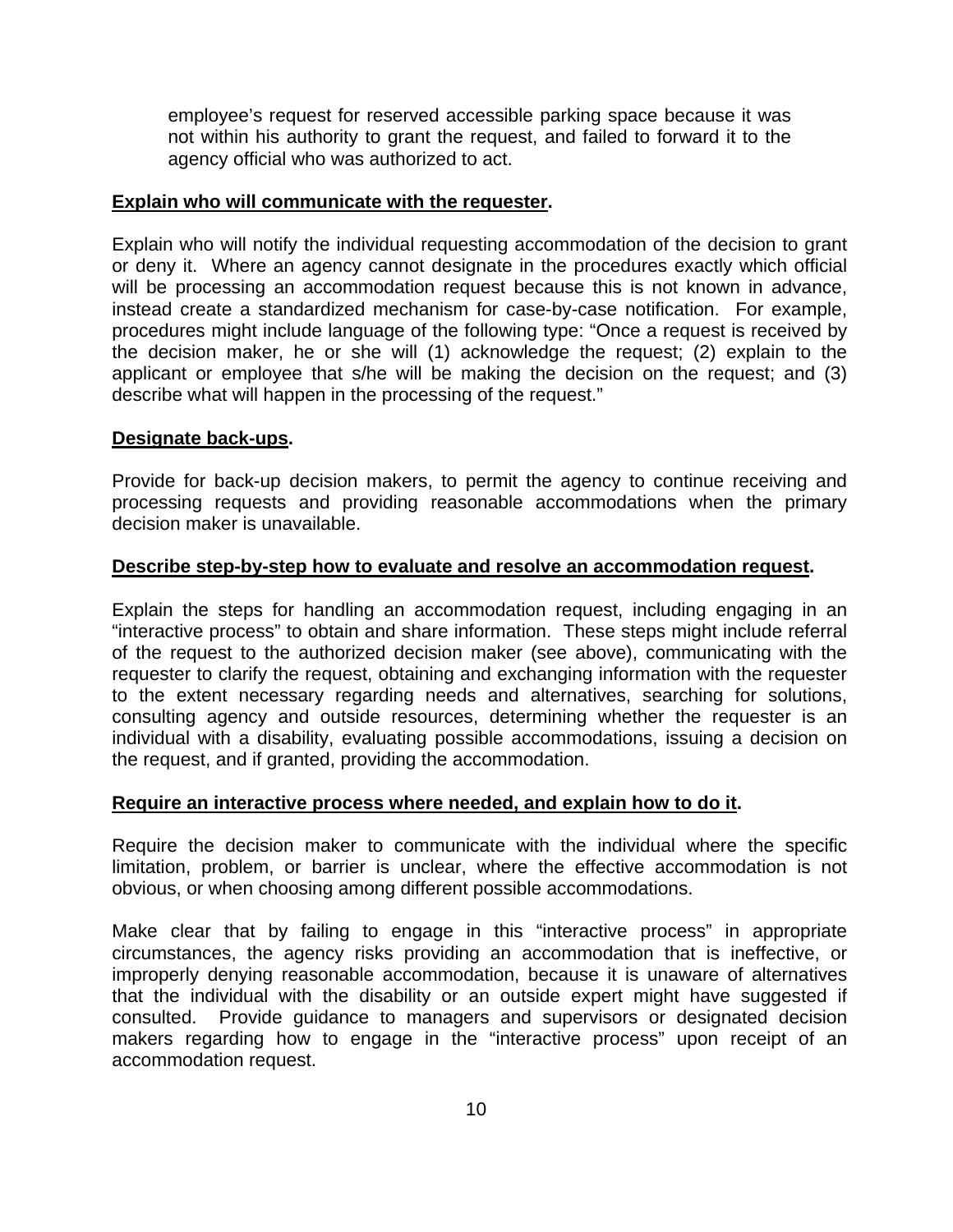#### **List outside sources for information and advice.**

List resources for identifying and evaluating possible accommodations that individuals with disabilities and agency decision makers may consult, and provide specific contact information. Encourage decision makers to use these resources as needed.

#### **Denials based on "undue hardship" must consider overall employer resources.**

State clearly that the overall resources and options available to the employer are legally relevant in determining whether a requested reasonable accommodation poses an undue hardship, not just the budget or resources of an individual segment, subcomponent, or division within an agency or department.

**Case Illustration:** *Feris v. Environmental Protection Agency*, EEOC Appeal No. 01934828 (Aug. 10, 1995), *request for reconsideration denied,* EEOC Request No. 05950936 (July 19, 1996). Agency failed to establish that hiring a full-time staff interpreter to accommodate complainant and eight other deaf employees at headquarters would have posed an undue hardship, where the agency was on notice that its contract interpreter arrangement was ineffective. In reaching this conclusion, the Commission cited, among other things, evidence that the agency failed to request personnel ceiling relief to permit hiring a staff interpreter, and that the decision not to hire a staff interpreter was attributable to management priorities for allocating resources, not the budget shortfall or partial hiring freeze.

#### **Require upper-level review before denying an accommodation based on "undue hardship."**

Require that before denying an accommodation request based on cost or operational difficulty, a decision maker must obtain review from a designated office or individual higher in the chain of command who can determine whether the proposed accommodation would in fact pose an undue hardship. Because the employer's overall resources must be considered, an agency may want to have potential decisions to deny a requested accommodation due to undue hardship made by higher-level officials with more expertise and broader authority than the official authorized to grant an accommodation request. All denials of accommodation requests must be in writing and must provide a specific explanation of the grounds for denial. *See* Section VII, below.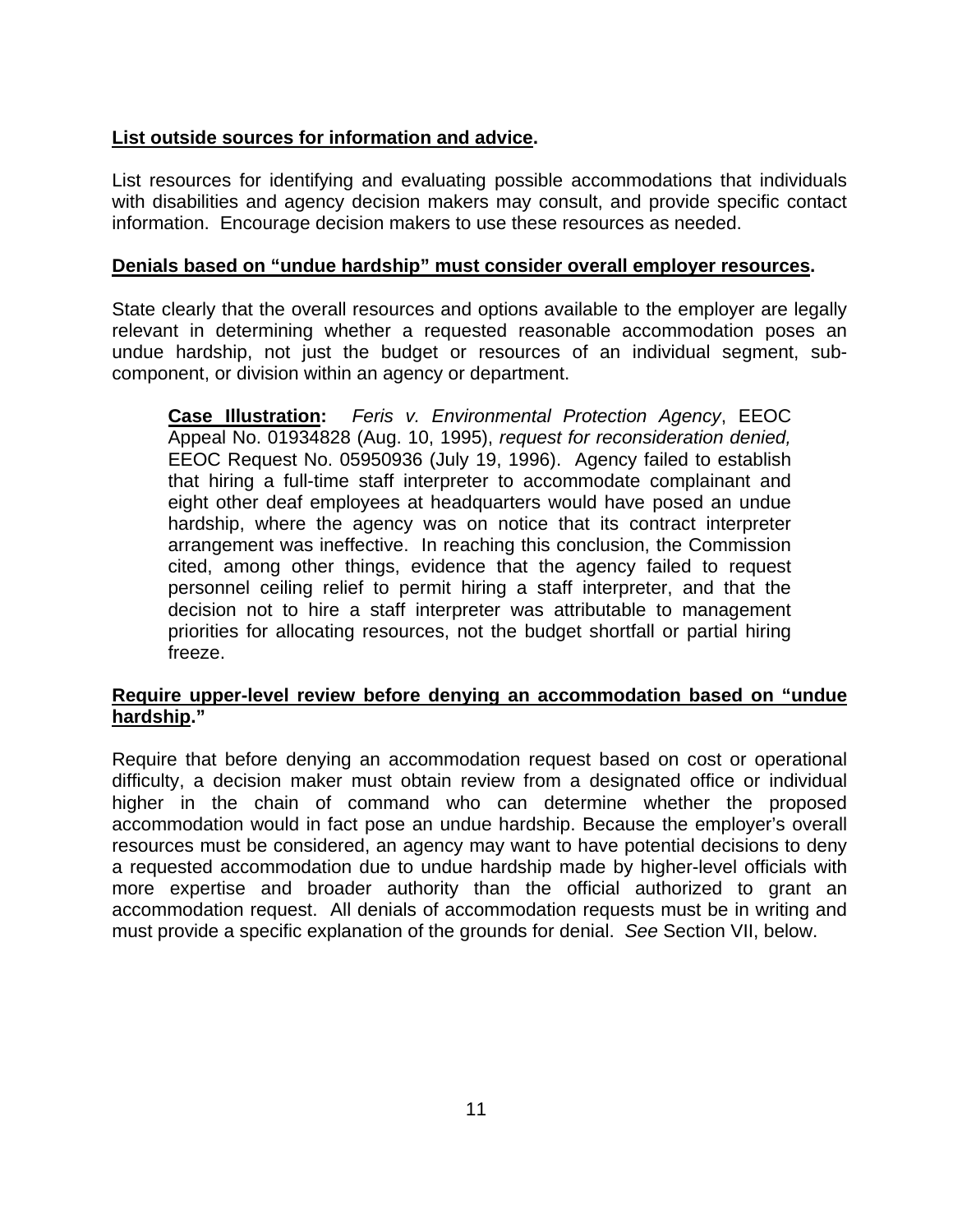#### **Specify who is responsible for actually providing any accommodations granted.**

Specify who is responsible for actually providing an accommodation after the agency grants a request. For example, the procedures could specify that a supervisor who grants a request is also responsible to follow through and make any necessary arrangements to ensure that the accommodation is provided within the applicable time limit. Otherwise, an agency risks insufficient follow-through after a request is granted.

#### **Avoid conflicts of interest.**

Where an agency's EEO staff participates in deciding accommodation requests, an actual or perceived conflict of interest may arise if a requester subsequently files an EEO complaint and the EEO staff is responsible for determining if their own actions were in accordance with the Rehabilitation Act.

Therefore, do not assign agency EEO staff a decision making role in processing reasonable accommodation requests. Limit the role of EEO staff, if any, to administrative tasks such as referring requests to a designated decision maker or collecting and tracking information on requests.

In the alternative, if EEO staff is given a decision making role in accommodation requests, provide in the procedures that the staff member will recuse him/herself from handling any EEO complaint on the same matter. Recusal is a safeguard against actual or apparent conflicts of interest, and can be used even by small agencies that have only one or two EEO staff members by designating an agency official outside the EEO office who will be authorized to handle EEO matters where a potential conflict of interest arises.

For example, procedures might include language of the following type: "Any EEO Office staff member who has any involvement in processing a request for reasonable accommodation should recuse him/herself from investigating or decision making on any subsequent EEO counseling contact or complaint challenging the agency's handling of the accommodation request."

## *IMPLEMENTATION TIPS*

#### **Consider making certain accommodations available to any employee.**

Although an agency is not legally required to provide an accommodation unless the requesting applicant or employee is an "individual with a disability" under the Rehabilitation Act, it may offer accommodation without making this determination. In fact, many employers choose to implement procedures for uniformly granting requests for certain types of accommodations that can be readily and inexpensively provided without determining whether the requester is an individual with a disability. In such instances, an agency is free to notify the individual that no determination has been made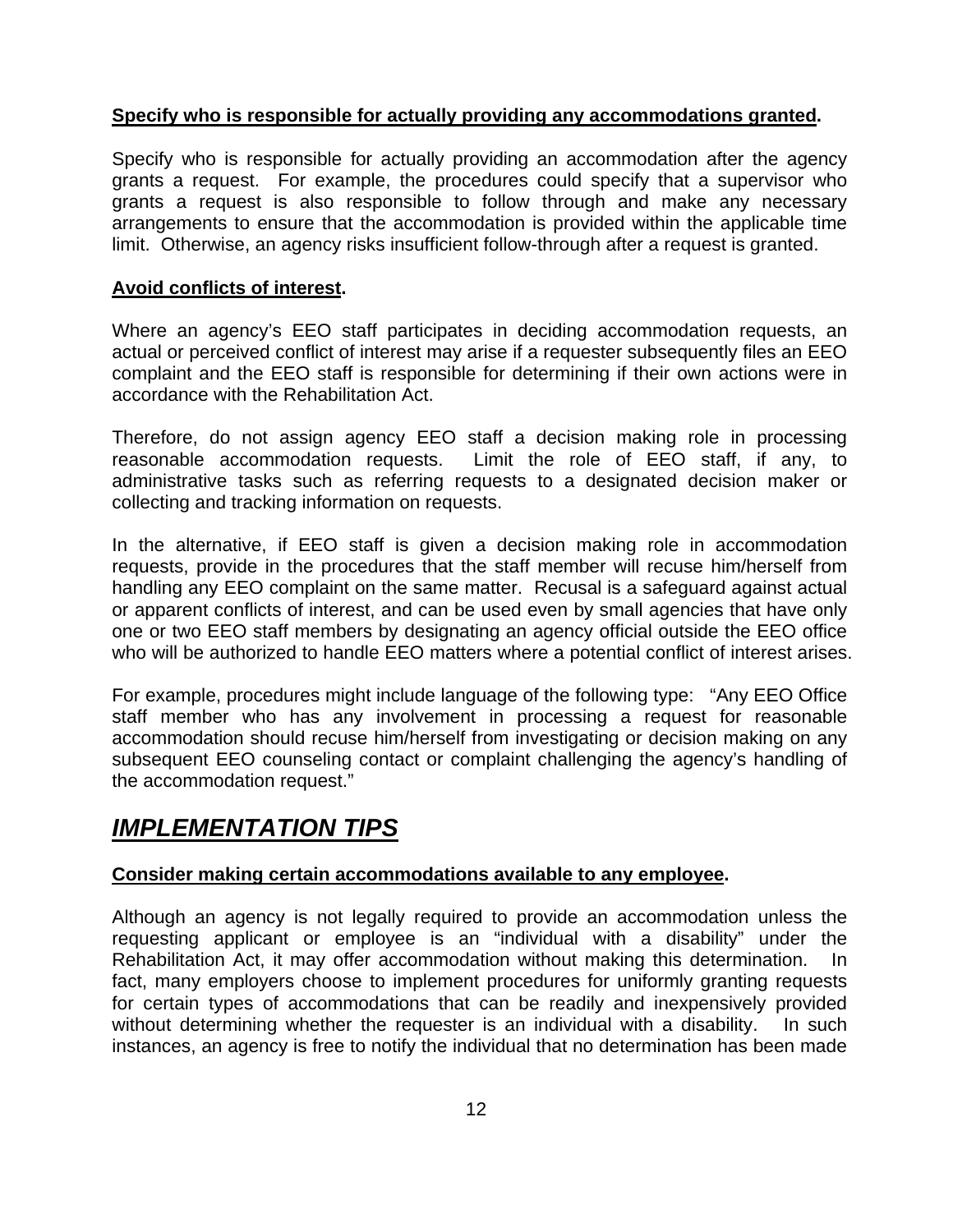as to whether he or she is an individual with a disability, and the agency's decision to grant the request is not based on the Rehabilitation Act requirements.

#### **Designate an agency expert as a resource and coordinator.**

Consider whether it would be useful to have a disability program manager or similar designated expert to serve as a resource and oversee the agency's reasonable accommodation process. *See 13164 Policy Guidance* at question 9. Some agencies have designated a single individual to coordinate for the agency overall, and others have additionally assigned individuals to serve that function at the regional, local, or facility level. Agencies have utilized such individuals in a variety of ways, including:

- to advise managers and supervisors who are processing accommodation requests;
- to decide particular requests referred to them due to level of difficulty or nature of the request;
- to request and/or review medical documentation to determine if a requester is an "individual with a disability";
- to maintain medical information in confidential files, and oversee information tracking; and
- to provide ongoing assessment of the agency's reasonable accommodation program.

#### **Provide training for all agency officials responsible for processing requests.**

Make sure appropriate training is provided to all agency officials responsible for (1) determining whether the requester is an "individual with a disability" under the Rehabilitation Act, and (2) engaging in the interactive process.

#### **Search for a solution even if the employee has not proposed one.**

Where an individual requesting reasonable accommodation is able to identify the problem, but not a solution, some employers make the mistake of refusing to act on such requests, or placing the burden solely on the employee to find an accommodation solution. Instead, the employer should engage in the interactive process and try to identify a solution, consulting outside resources if necessary.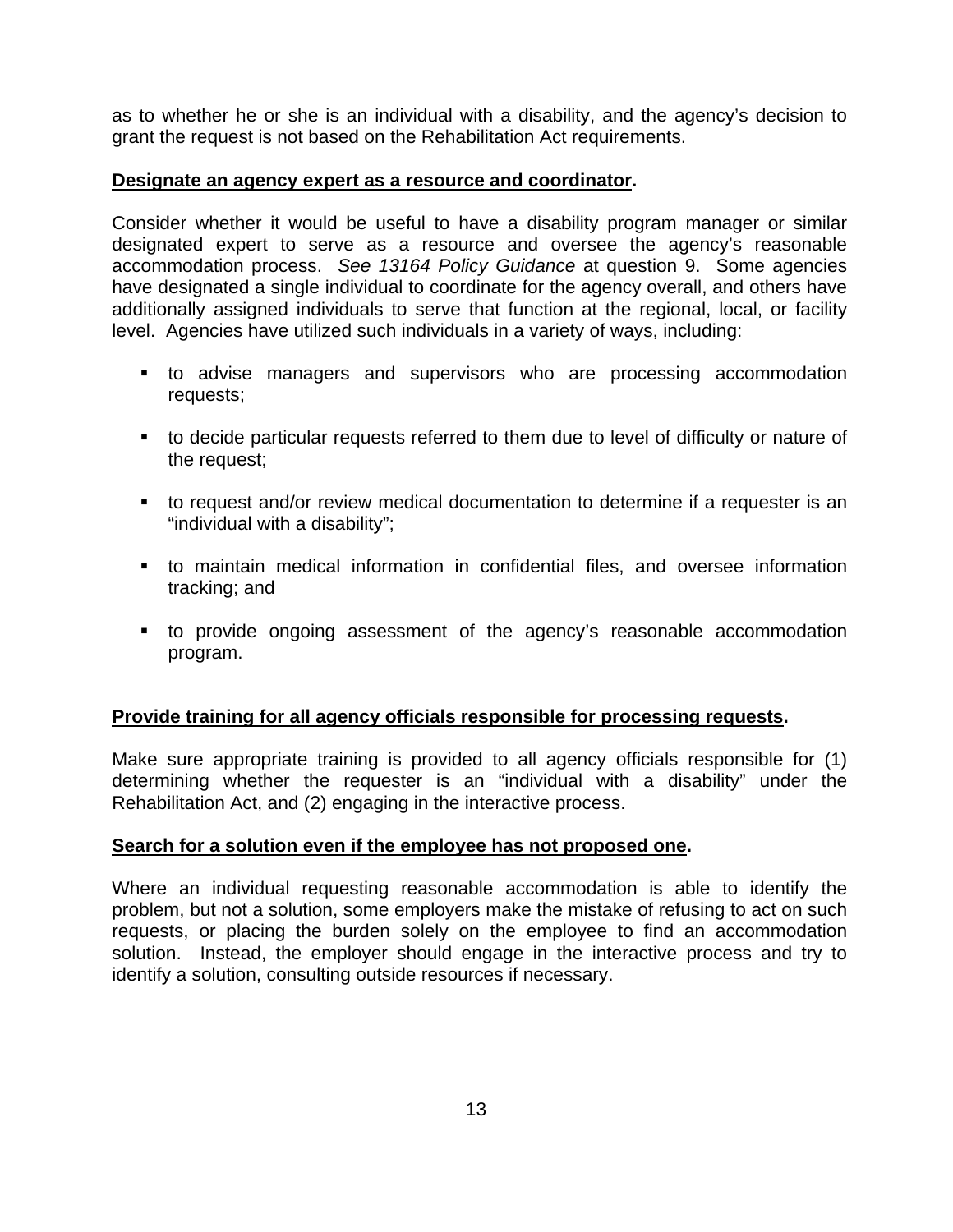#### **Search for alternatives if the employee's proposed solution is ruled out.**

Where an individual requests a particular accommodation that is not effective or would pose an undue hardship, or is otherwise not legally required (*e.g.*, removing an essential job function), some employers mistakenly discontinue the interactive process. The employer should continue the interactive process, exploring alternatives until either a reasonable accommodation is found or the employer determines no accommodation is available.

Ensure that managers and supervisors are aware of the range of possible types of accommodations, including: making physical modifications to the workplace; acquiring equipment or adaptive devices; modifying existing equipment; modifying policies; restructuring a job (swapping or eliminating marginal functions), granting part-time work, modifying a work schedule; providing sign language interpreters or readers, granting leave (use of accrued paid leave, or permitting unpaid leave), permitting telework, or reassignment to a vacant position.

#### **Require decision makers to consult with a higher-up before denying a request based on undue hardship.**

Require decision makers to consult with an appropriate official before denying a proposed accommodation on the basis of cost or operational difficulty. Consultation with the appropriate official in the chain of command, the disability program manager, or other individual who can determine whether, based on the employer's resources overall, the proposed accommodation would pose a significant difficulty or expense will reduce the risk that managers or supervisors will deny a request based solely on the resources of their individual office budgets or based merely on speculation.

**Case Illustration:** *Calero-Cerezo v. U.S. Department of Justice*, 355 F.3d  $6$  (1<sup>st</sup> Cir. 2004). Summary judgment for employer denied, where, among other things, there was no evidence offered in support of the employer's generalized contention that plaintiff's accommodation request for a transfer was unworkable and unprecedented, and there was no evidence that any variants of plaintiff's proposal were considered or would have posed an undue hardship.

#### **Consider implementing centralized funding mechanisms.**

Consider implementing funding mechanisms that will avoid charging individual offices for the cost of accommodations, for example:

 enter into a partnership with the Department of Defense Computer/ Electronic Accommodations Program (CAP), http://www.tricare.osd.mil/cap, which offers assistive technology, devices, and services **at no cost** to the partner agency;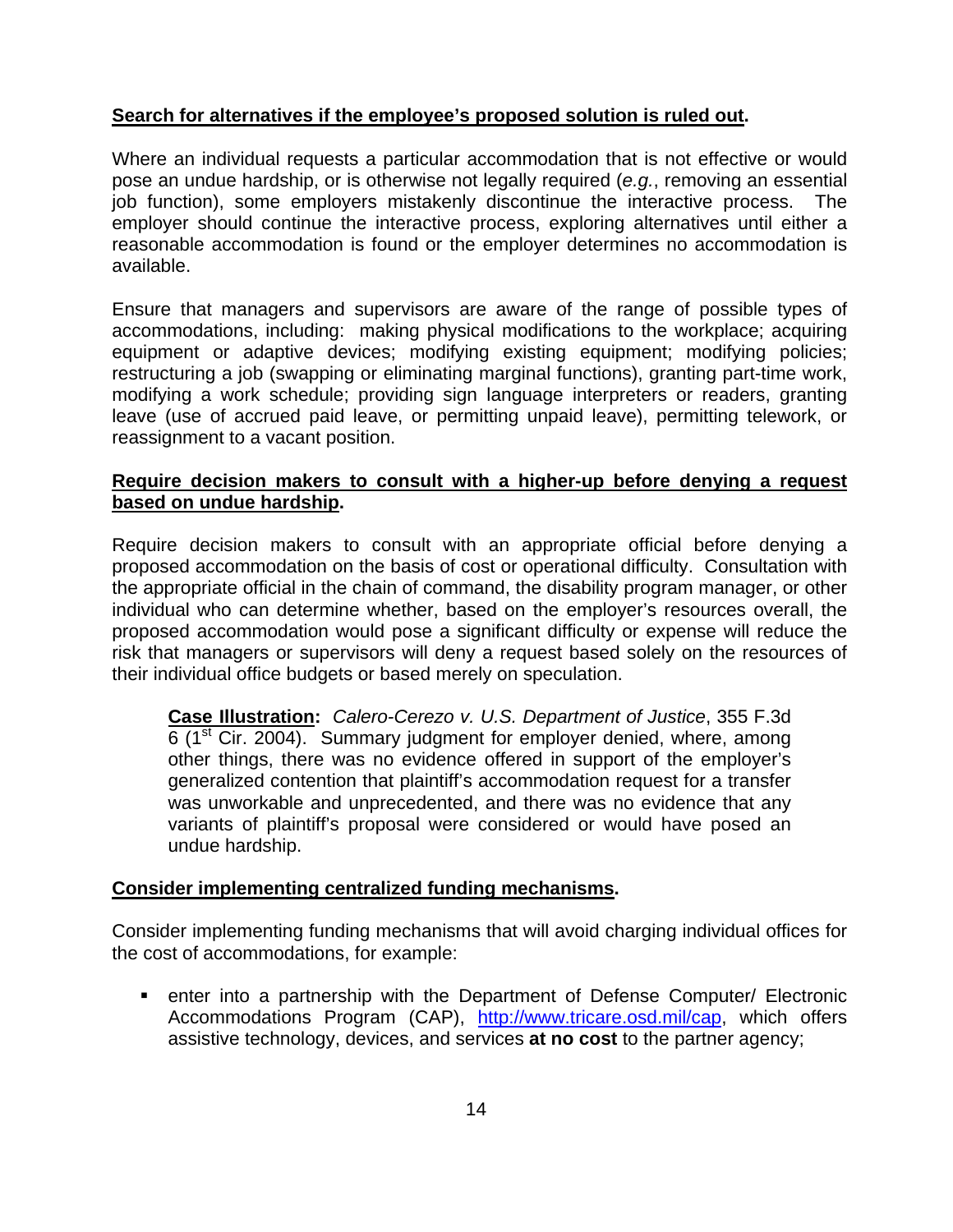- establish a central fund for all accommodation costs not covered by a CAP contract, based on funds allocated by the agency or by annual contributions from the sub-components (note: in the absence of a central fund, agencies might consider advising their sub-components to anticipate expenses for reasonable accommodations and include those expenses as a part of their budget planning requests each fiscal year);
- create a central pool of staff assistant slots, not included in a requesting office's personnel ceiling, to provide readers, interpreters, and other assistants throughout the agency, as authorized under the non-competitive Schedule A authority, 5 C.F.R. § 213.3102 (ll). *See*, *e.g.*, Attachment B (sample provision for making staff assistant slots available).

#### **Review and revise policies that may hinder prompt processing of requests.**

Review and modify, in advance of a specific request, any policies that might affect the agency's ability to respond promptly to requests for reasonable accommodation. *See 13164 Policy Guidance* at question 15. Among the policies that should be reviewed are those that affect:

- **Purchasing or leasing of equipment;**
- **•** hiring of, or contracting for, readers, interpreters, or other assistants; and
- **F** flexibility to approve leave or to restructure work schedules.

#### **Ensure individualized assessment of safety risks.**

Ensure that managers and supervisors conduct an individualized assessment of objective information before denying a requested accommodation because of safety concerns. An individualized assessment requires a case-by-case determination of whether the specific risk posed by the individual poses a high probability of substantial harm. Agencies may also require that proposed denials based on direct threat concerns be reviewed by specially-trained higher-level officials.

**Case Illustration:** *Evanovich v. United States Postal Service*, EEOC Appeal No. 07A20029 (May 13, 2004). Agency violated Rehabilitation Act by refusing to accommodate employee who needed to perform his duties while sitting in a chair rather than standing. While the agency asserted that the requested accommodation of a chair would present a tripping hazard to other employees, it made no effort to evaluate the actual risk of potential harm from use of a chair in the particular location where this employee worked, and whether an alternative effective accommodation existed.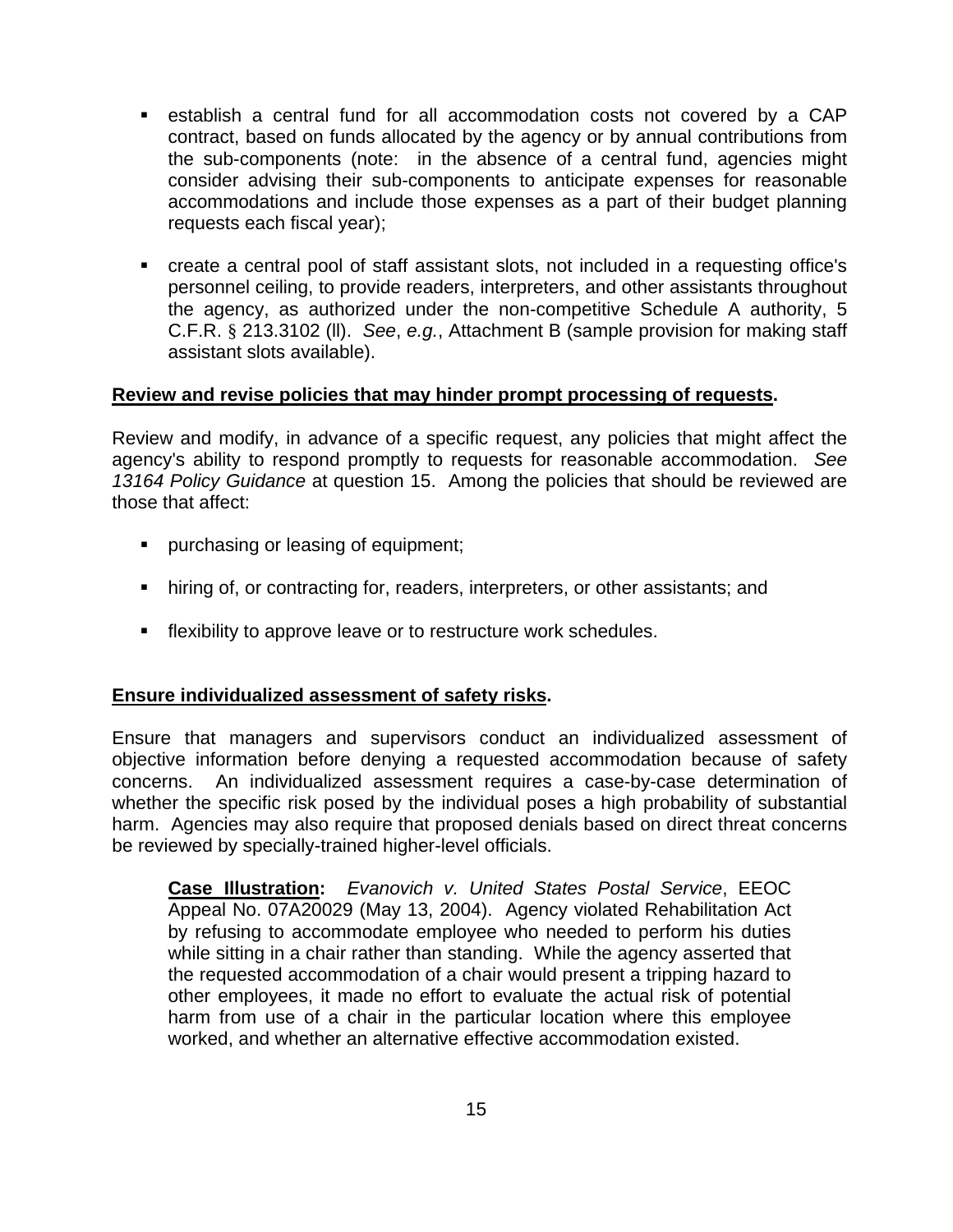## **III. TIME LIMITS**

### *BASIC ELEMENTS*

*(See 13164 Policy Guidance* at questions 13-14):

 **Specify the time frame in which a reasonable accommodation request will be granted or denied, absent extenuating circumstances.** 

 **Make time limits for processing requests** *and providing* **reasonable accommodations as short as reasonably possible.** 

 **Require expedited processing when necessary, for example to enable an individual to apply for a job or to participate in a specific agency activity that is scheduled to occur shortly.** 

 **List any "extenuating circumstances" that may cause delay, limited to factors that could not reasonably have been anticipated or avoided in advance of the request for accommodation.** 

 **Require that the individual be notified of the reason for any delay in responding to a request for or providing a reasonable accommodation, and that the individual be kept informed of the date on which the agency expects to complete the process.** 

 **Require the agency to investigate and implement temporary measures to assist the individual with a disability during any period of processing delay.** 

## *DRAFTING TIPS*

#### **Make time limits mandatory.**

Specifically designate a time period within which all accommodation requests must be processed absent extenuating circumstances. Use of mandatory time frames as required by E.O. 13164 is more effective than mere goals in ensuring timely processing of requests and avoiding delays which can constitute a denial of accommodation in violation of the Act.

#### **Require prompt processing regardless of time limit.**

Make clear that no matter what period of time is allowed, requests should be handled as promptly as possible.The procedures should explain and illustrate through examples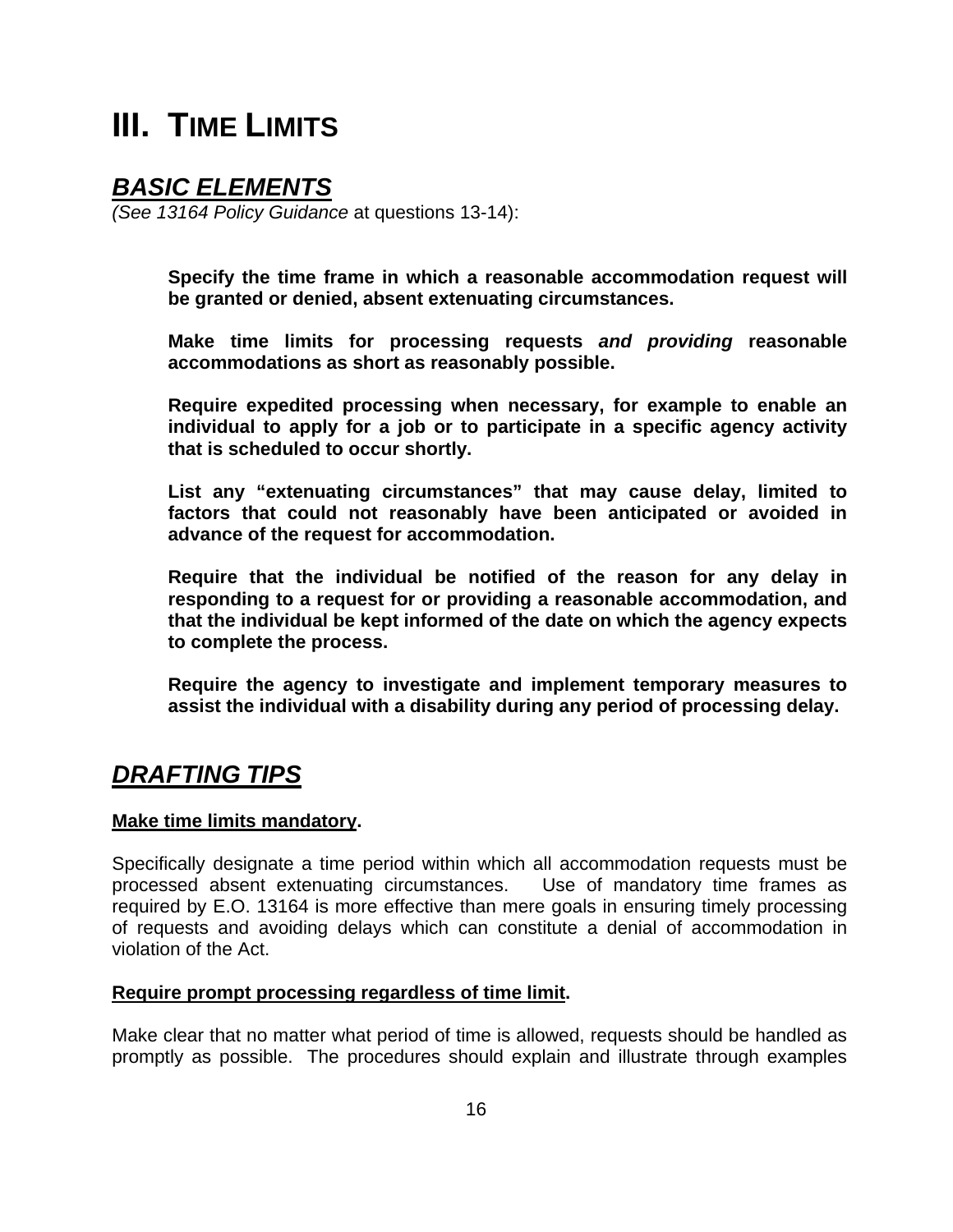that a failure to process some accommodation requests in a timely fashion may result in "undue delay" in providing requested accommodation to a qualified individual with a disability, thereby violating the Rehabilitation Act.

**Case Illustration:** *Reagins v. United States Postal Service*, EEOC Appeal No. 01974481 (Apr. 6, 2000). Agency liable for denial of reasonable accommodation where it initially placed complainant on leave without pay rather than search for a reassignment within her medical restrictions. The Commission noted that reassignment could have been provided by the agency when accommodation was originally requested, as demonstrated by the fact that once complainant started to collect workers' compensation lost wages benefits and it became in the agency's financial interest to search for a vacancy, the agency then immediately offered her a permanent limited duty position.

#### **Use a reasonably quick time period.**

Provide a reasonably quick time period for processing requests. To address any concerns about time that elapses while awaiting requested documentation or information from the requester or his/her health care provider, the procedures can provide that the time limit will be frozen while waiting, and that the clock will restart when the response is received. Whether by using such a mechanism or by another means, make sure that some designated time period applies once the agency receives the response.

For example, an agency's procedures provide that a decision on a request for reasonable accommodation will be made within 15 days of the request, but that the time limit is frozen while awaiting requested medical information. Three days after an accommodation is requested, the agency determines that documentation is needed to substantiate whether the employee has a disability and needs the requested accommodation. If the agency requests the needed medical documentation that day, the agency will have 12 days within which to process and make a decision on the accommodation request once it has received appropriate documentation from the employee. This procedure allows an agency to exclude from the time frame the period during which it is waiting to receive information it has requested from the individual or his or her health care provider, but also ensures that once the agency receives medical information, a time frame applies to its review of the material, completion of the interactive process, and issuance of a decision on the accommodation request.

#### **State when each time frame begins to run, and make sure there are no gaps.**

State with specificity when each time frame begins to run. For example, if an agency's procedures set a 15-day time limit for processing the request, but fail to specify whether the time limit begins to run from the date the request was initially made or the date it is referred to the decision maker, there will be uncertainty as to how the time limit applies.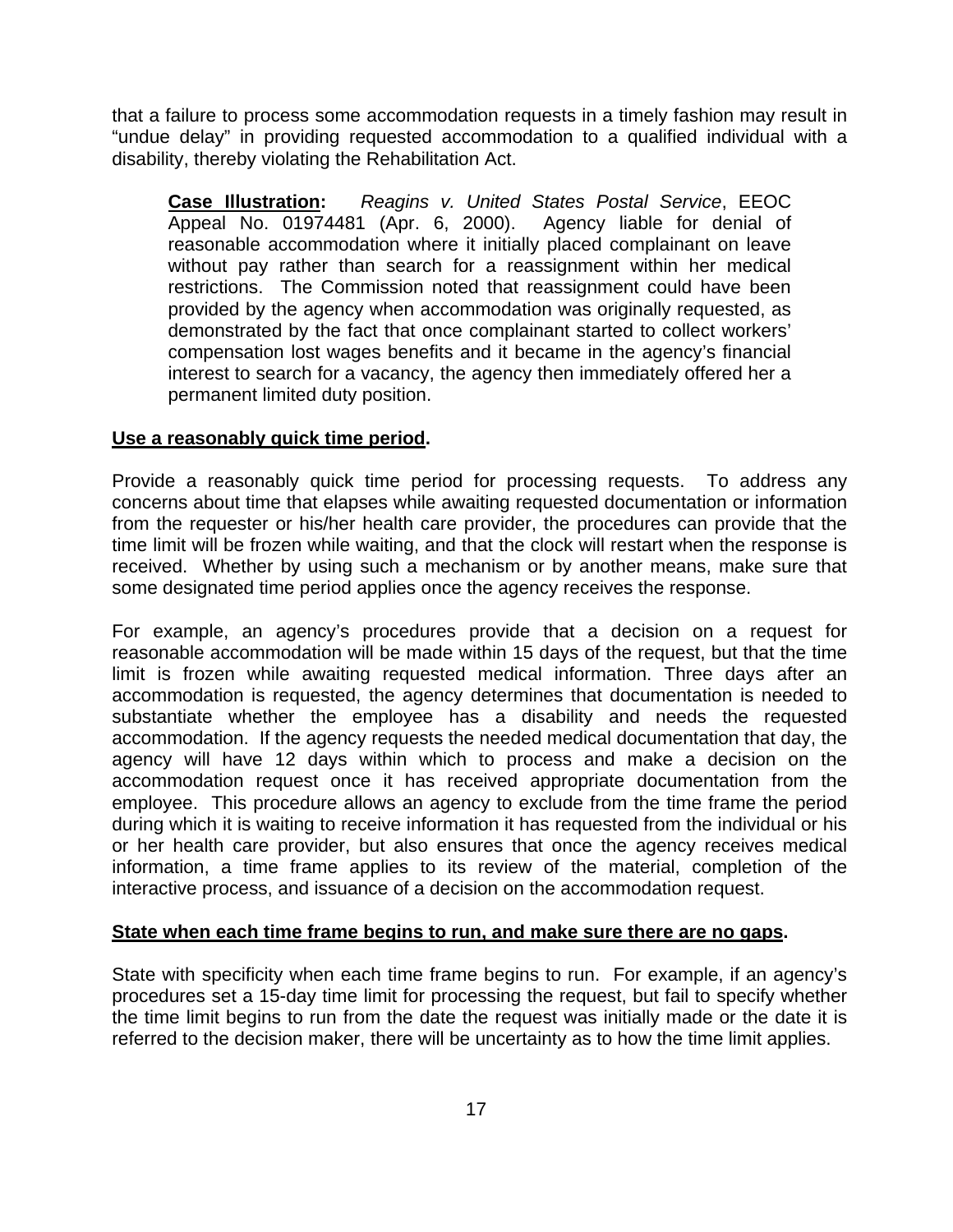Make sure that time periods apply throughout the processing of an accommodation request. For example, if an agency's procedures set a 15-day time limit for processing the request, but freeze the time limit indefinitely while reviewing medical documentation, there will be an open-ended gap in the process during review of medical documentation to which no time limit applies at all. This undermines the purpose of having time frames in place to avoid undue delay in processing requests.

It may also be helpful to specifically designate someone, such as a Disability Program Manager, to oversee adherence to these time frames and to identify this person in the procedures. *See* "Designate an agency expert as a resource and coordinator" in Section II, above (discussion of some possible roles and responsibilities for a Disability Program Manager or equivalent position).

#### **Define "extenuating circumstances" to time frames clearly.**

Define the term "extenuating circumstances," *see 13164 Policy Guidance* at question 14, and give examples which illustrate that the concept is very limited, including only such things as waiting for needed medical information from an individual's health care provider, waiting for equipment that is on back-order and cannot be otherwise obtained, or other factors outside an agency's control.

Absent clearly and accurately defined examples of what are and are not extenuating circumstances, managers may think departure from the established time limits is warranted where in fact it is not. For instance, listing review of needed medical documentation as an "extenuating circumstance" is misleading. Waiting to receive medical documentation from a third party can be an "extenuating circumstance," but review of the documentation once received should be subject to a time limit. Similarly, it would be erroneous to list the conduct of an examination or review of medical documentation from the agency's own physician or other expert as an "extenuating circumstance." Generally, delay by the agency's chosen medical expert is not an "extenuating circumstance," because he or she is generally considered to be within the agency's control, even if performing services on a contract basis. In any event, as a practical matter, if delays are occurring with respect to review by a contract medical expert, the agency may address this in the terms of the contract.

#### **Require expedited processing where needed.**

Require expedited processing in the event of a time-sensitive accommodation request, and provide examples in the procedures to assist managers and supervisors in understanding when this might be necessary, such as to enable an individual to apply for a job or participate in a specific agency activity that is scheduled to occur shortly.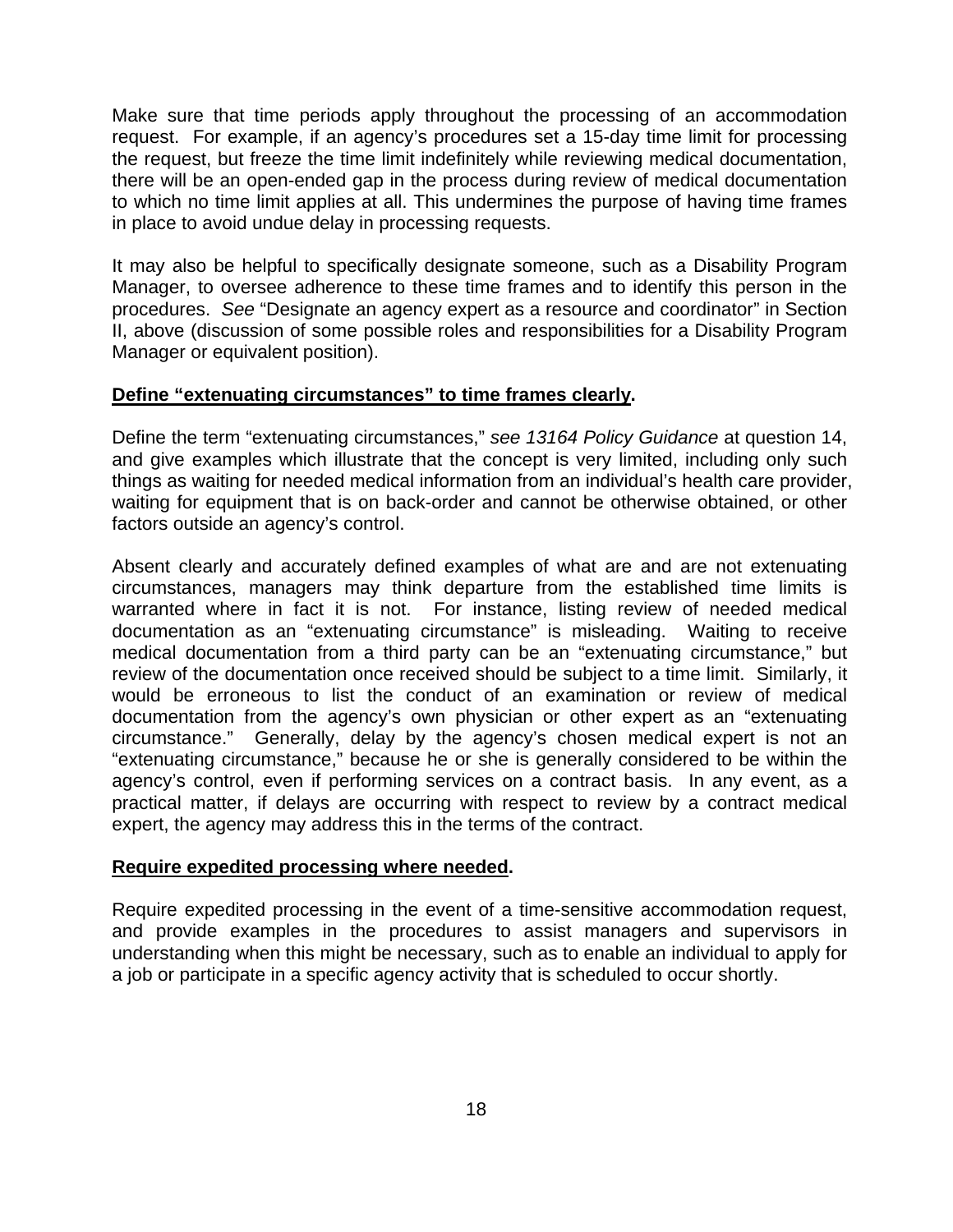#### **Require processing of request and delivery of accommodation within the designated time limit.**

Provide a time limit that addresses both the time allotted to process the request and deliver or implement the accommodation if granted. Procedures that are unclear about whether the processing time allotted includes actual delivery of the accommodation may result in undue delay.

#### **Provide for temporary measures in the event of delay.**

Require that in the event of a delay, the responsible agency official should confer with the individual and consider providing temporary measures.

For example, where an employee requests a schedule or shift change as an accommodation due to the side effects of medication, the agency is free to grant the accommodation on a temporary, provisional basis while considering the request, *e.g.,*  obtaining medical documentation and determining whether or not the employee is an individual with a disability who needs the accommodation requested.Similarly, where the agency grants a request for certain computer software for a vision-impaired individual but there will be a delay in obtaining it, the services of a reader might be provided in the interim. In a situation where the agency agrees to make certain structural renovations, it might permit the individual to telework temporarily until the facility is accessible. Including examples such as these in procedures will assist managers and supervisors to understand when and how temporary measures might be utilized.

## *IMPLEMENTATION TIPS*

#### **Wherever possible requests should be processed in less time than the limit allows.**

Ensure that managers and supervisors understand that the provision of a maximum time limit in the procedures does not mean that they can or should take the full length of time allotted in each case. Many requests can be processed within days, and failure to do so could constitute undue delay in violation of the Rehabilitation Act. Encourage agency officials not to take the full processing time allotted in a situation where a request can be readily granted and provided in much less time than the procedures allow.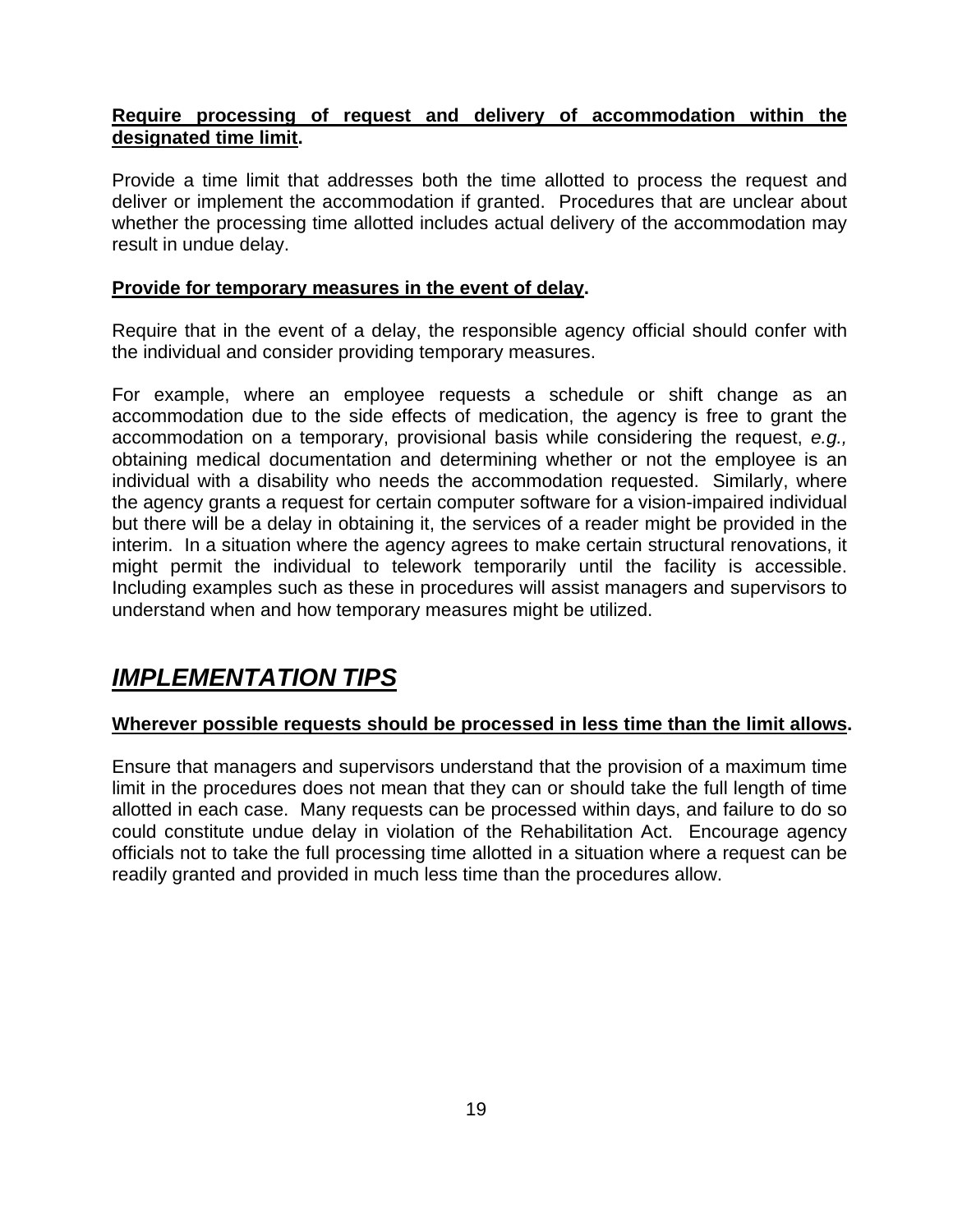## **IV. MEDICAL INFORMATION**

### *BASIC ELEMENTS*

*(See 13164 Policy Guidance* at questions 16-19):

 **Require medical documentation only when needed to evaluate the accommodation request.** 

 **Explain that the agency may request, and an individual requesting an accommodation is required to provide, appropriate medical information related to the functional impairment and the requested accommodation where the disability and/or need for accommodation is not obvious or already known.** 

 **Explain that the agency has a right to request relevant supplemental medical information if the information submitted does not clearly explain (i) the nature of the disability, or (ii) the need for the reasonable accommodation, or otherwise clarify how the requested accommodation will assist the employee to perform the essential functions of the job or to enjoy the benefits and privileges of the workplace, or assist an applicant with the application process.** 

 **Explain the agency's right to have medical information reviewed by its own medical expert at the agency's expense.** 

 **Identify the types of medical information or documentation the decision makers may and may not request.** 

 **Encourage decision-making officials to identify to an individual who has provided insufficient documentation the information still needed.** 

 **State the circumstances under which the agency may ask the individual requesting accommodation to be examined by the agency's physician at the agency's expense.**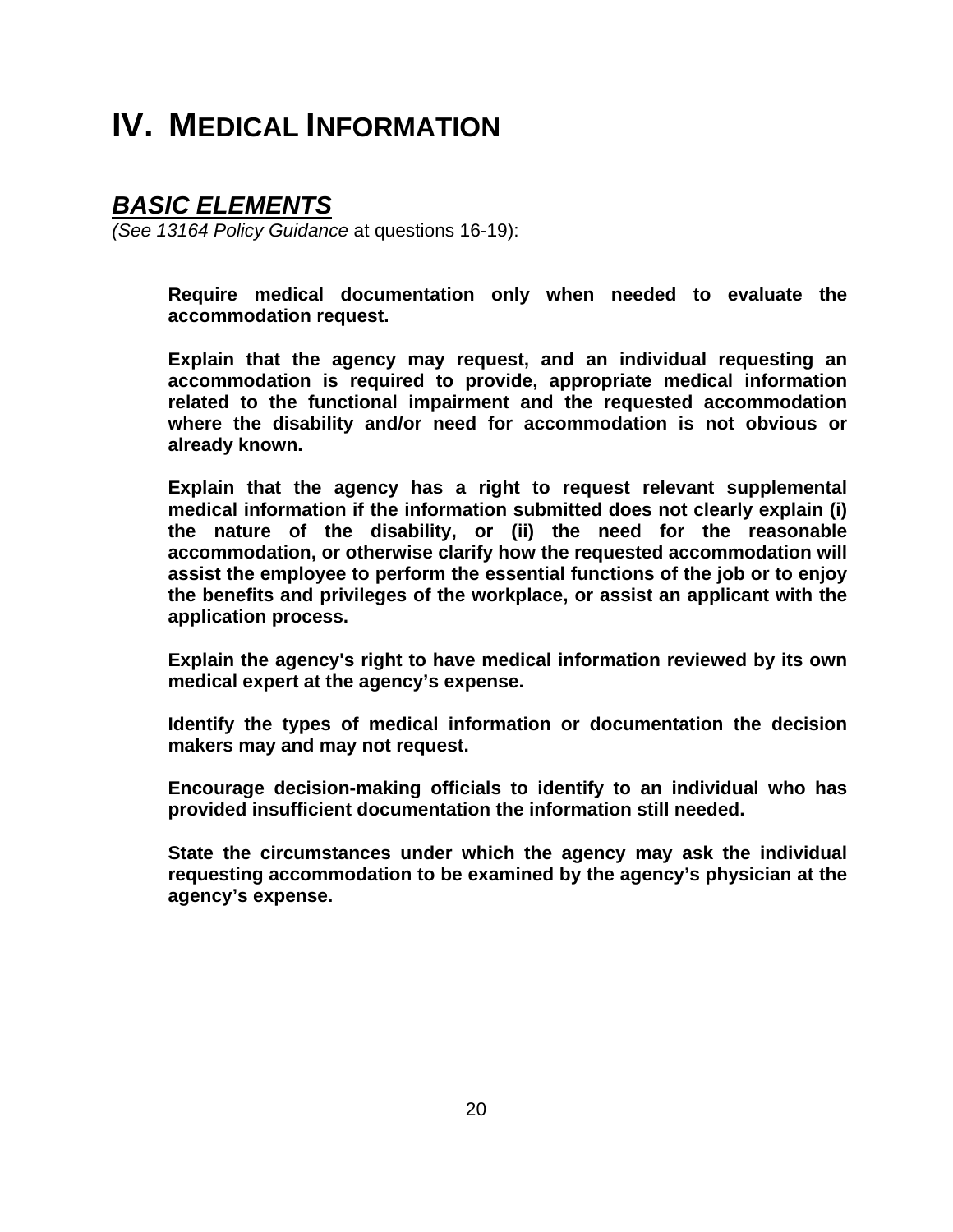## *DRAFTING TIPS*

#### **Expressly warn against asking for medical information in support of every accommodation request.**

Expressly state that the agency may not request medical information in support of every accommodation request, but rather may require reasonable information/documentation where the disability and/or need for accommodation is not obvious or otherwise known. Make clear that when this standard is met, the agency may only seek that documentation which is reasonably necessary to establish that the requester is an individual with a disability and needs the accommodation requested.

#### **Don't inadvertently ask for more medical information than is permitted.**

Be careful not to inadvertently require medical documentation beyond what the Rehabilitation Act allows. For example, procedures should not:

- use a form (either a confirmation of request form or a request for medical information form) that requires every individual requesting accommodation to submit supporting medical documentation;
- advise decision makers to ask for medical information far exceeding what is reasonably necessary to assess a given request, such as all information defined in 5 C.F.R. § 339.102;
- use a medical release form that constitutes a general release for all medical records; or,
- use a pre-printed form to request medical information that is not reasonably necessary to determine if the requester is an individual with a disability and needs accommodation.

For example, an error can easily occur if in response to an employee's request for a different type of keyboard due to carpal tunnel syndrome, the decision maker requests medical information using a pre-printed general medical inquiry form that asks for medical information on a variety of unrelated physical and mental conditions. If the decision maker fails to delete those portions of the form that ask for records not related to carpal tunnel syndrome, even unintentionally, the agency has violated the Rehabilitation Act, because that medical information is not relevant to the accommodation request.

**Case Illustration:** *McDonnell v. Navy*, EEOC Appeal No. 01A04036 (Sept. 13, 2002)**.** Agency violated Rehabilitation Act by delaying provision of accommodation for four weeks while it awaited supporting medical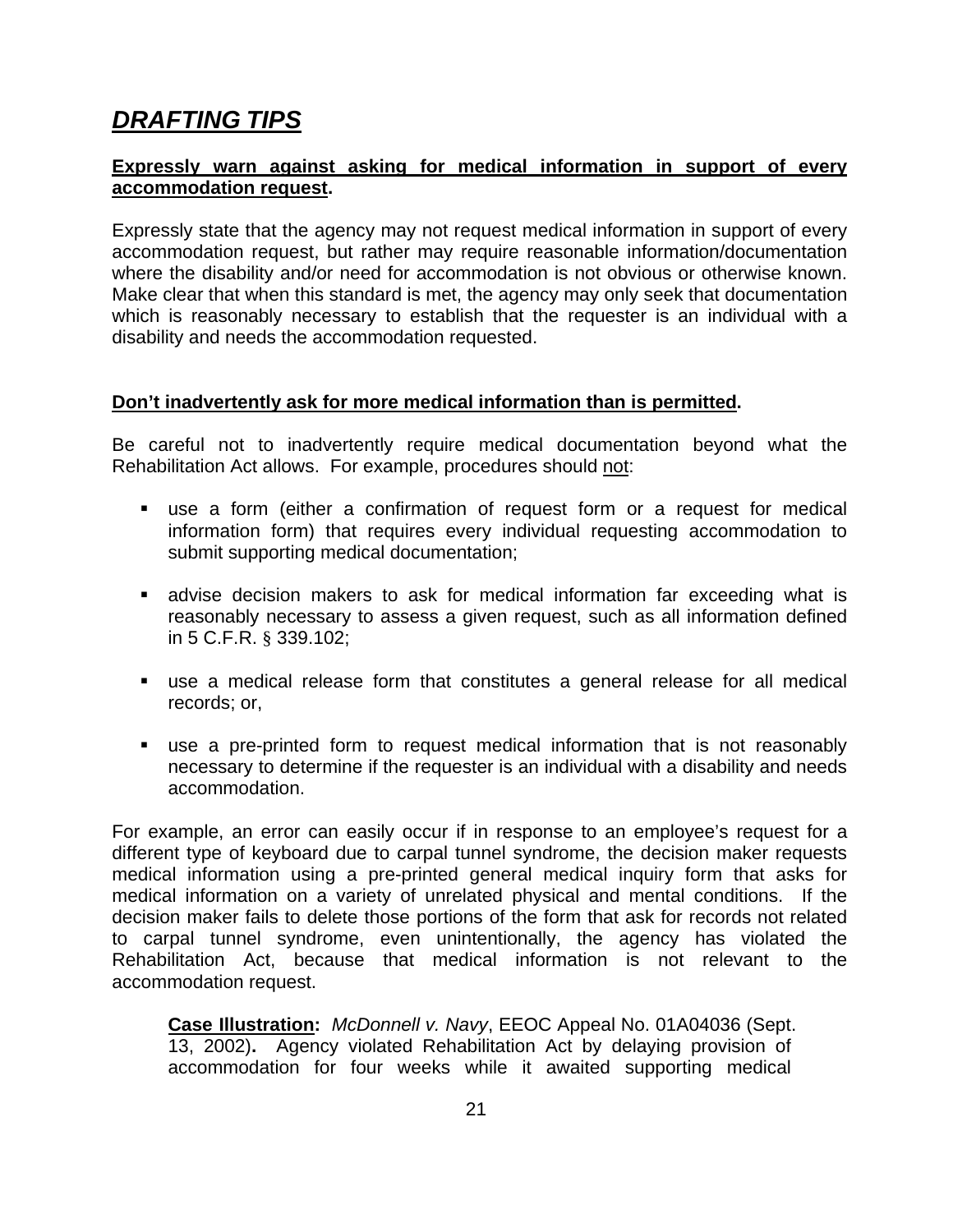documentation from employee, where employee had previously submitted sufficient documentation to demonstrate he was an individual with a disability and needed the accommodation requested. Agency violated Rehabilitation Act both by making an improper disability-related inquiry for unnecessary medical documentation, and by delaying the provision of accommodation in the meantime.

**Case Illustration:** *Gamelin v. United States Postal Service*, EEOC Appeal No. 01A22307 (Jan. 5, 2004). The Commission rejected the agency's contention that diabetic employee's doctors' letters were insufficiently detailed to show her need for a schedule change. The letters explained that a change from her current six-day, split-shift schedule to a five-day, 40-hour per week schedule would permit her to avoid serious hypoglycemic reactions by allowing her to get adequate rest and have more regularly scheduled times for eating, sugar testing, and insulin management.

#### **Explain what types of medical information or documentation can be sought.**

Explain the types of medical information or documentation that may be requested where necessary to determine if the requester is an individual with a disability and needs the accommodation requested, *see 13164 Policy Guidance* at question 17, such as:

- the past, present, and expected future nature, severity and duration of the impairment (*e.g.*, functional limitations, symptoms, side effects of any treatments, etc.);
- $\blacksquare$  the activities the impairment limits;
- $\blacksquare$  the extent of the limitations; and
- why the individual requires reasonable accommodation or the particular reasonable accommodation requested, and how the reasonable accommodation will assist the individual to apply for a job, perform the essential functions of the job, or enjoy a benefit of the workplace.

Avoid using any pre-printed medical information forms where possible. Instead, provide in the procedures that the agency official processing the request should determine on a case-by-case basis whether information regarding any of the above is reasonably needed in order to determine if the requester is an individual with a disability and needs the accommodation requested.

#### **Address how and when to obtain review by the agency's own medical expert.**

Explain in detail when and how agencies may have medical documentation reviewed by a medical expert and/or require the requester to go to a health care provider of the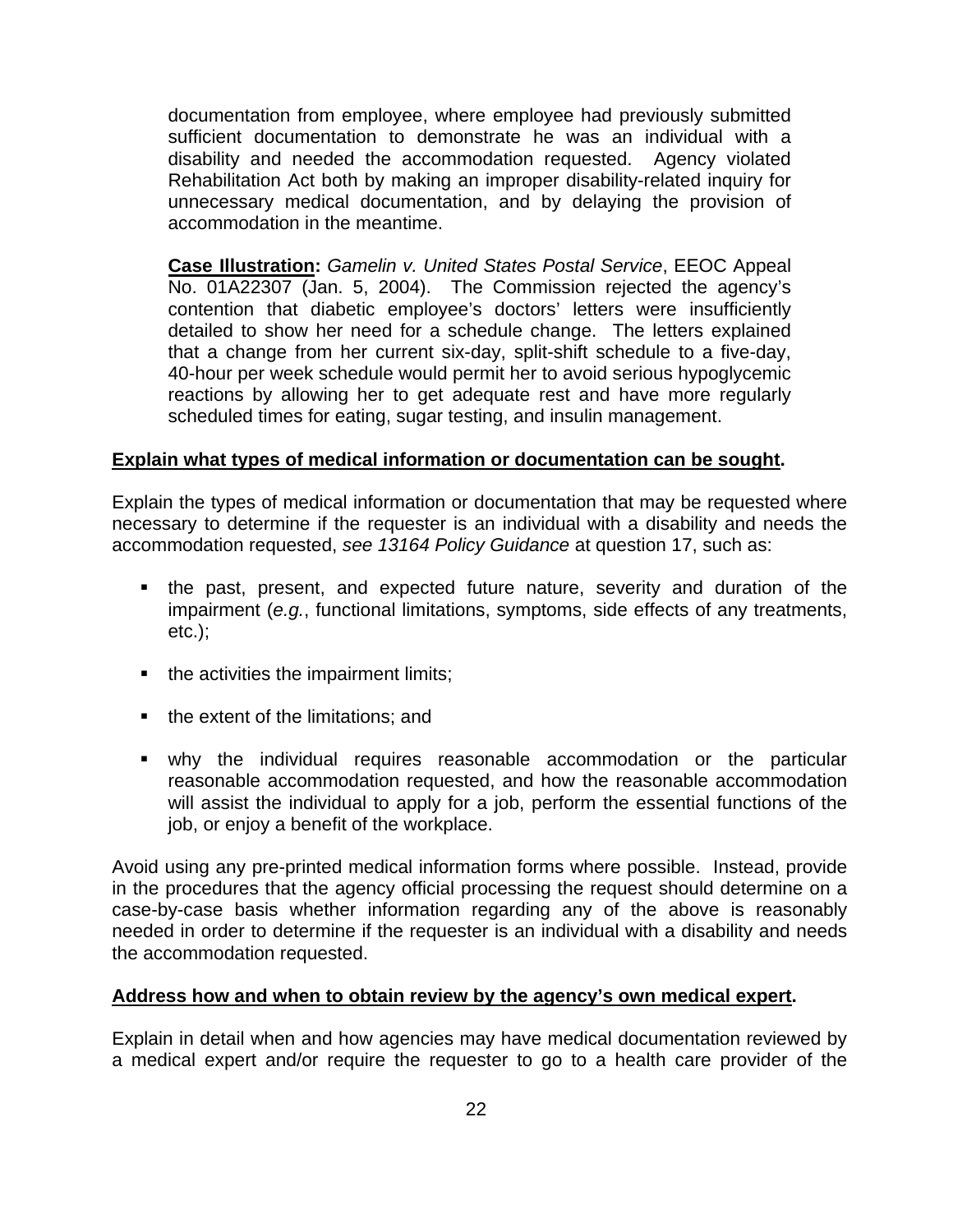agency's choice. Explain that the agency will pay the cost of having its own medical expert conduct an examination or review documentation.

For example, procedures might include language of the following type: "If the information submitted in response to the agency's initial request for medical documentation does not clearly explain the nature of the disability or the need for reasonable accommodation, the agency may request reasonable supplemental documentation. The processing official should explain to the requesting individual *why* the documentation is insufficient and what information is needed. The processing official can allow the individual an opportunity to provide the information, or may alternatively ask the individual to sign a limited release and then either submit a list of specific questions to the individual's health care professional or have the agency's own physician contact the individual's health care provider. **If this does not result in sufficient information**, the agency may require the requester to go to a health care provider of the agency's choice **at the agency's expense.**" *See generally 13164 Policy Guidance* at text preceding question 16 and at questions 18-19.

#### **"Freeze" time frames while awaiting medical information.**

Provide in the procedures that when a decision maker requests appropriate medical documentation all time frames freeze until the requester provides the documentation the agency has requested. This will address any agency concerns about timely processing, yet will avoid misleading agency officials to conclude incorrectly that they have no legal obligation to take action on the accommodation request if the medical documentation is submitted by the requester after the agency's specified deadline. *See* Section III (Time Limits, Drafting Tips).

#### **Require action even if medical information is received belatedly.**

Make clear that while agency officials need not provide an accommodation while awaiting reasonably requested supporting medical documentation, they must continue processing the accommodation request when the documentation is ultimately received, even if the documentation is received after the time limit expires.

#### **Consider different ways to utilize a disability program manager or other expert.**

To ensure that medical documentation requests are handled appropriately, some agencies' procedures provide that if a supervisor concludes medical information is necessary to process an accommodation request, the request must be forwarded to a trained disability program manager, reasonable accommodation coordinator, or other trained expert to review the request and, if necessary, obtain and review the medical documentation. This method has three benefits: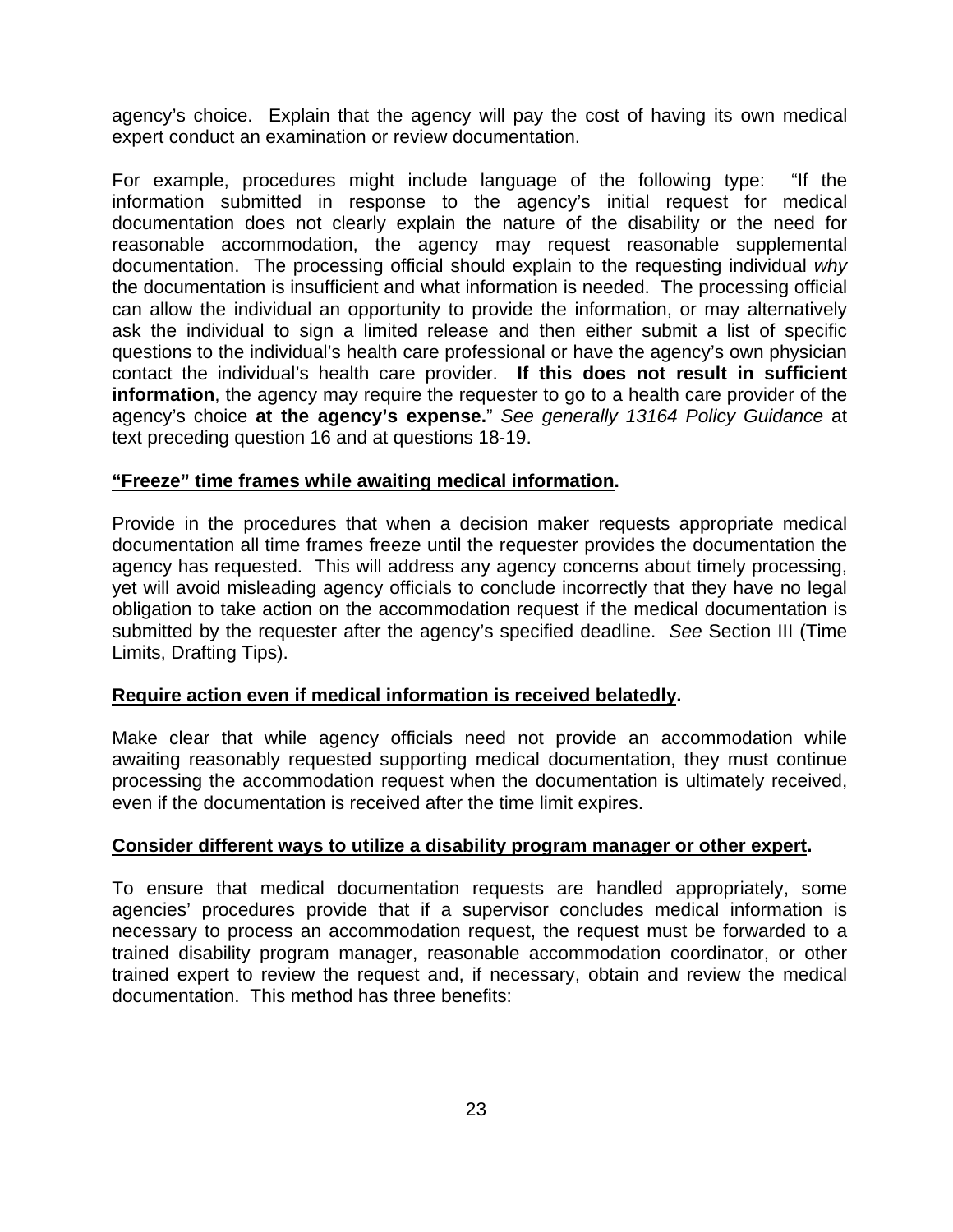- it leaves difficult legal decisions (such as whether a requester is a qualified individual with a disability) in the hands of someone with training and experience in the area;
- it avoids the discomfort some individuals experience when they have to provide medical information to supervisors and managers; and
- it lessens the chance that the Rehabilitation Act's confidentiality rules will be violated because it limits the number of people with access to confidential medical information.

Some agencies provide that while supervisors are not required to do so, they may choose to seek the assistance of a trained agency expert to help obtain and/or evaluate the documentation.

## *IMPLEMENTATION TIPS*

#### **Training on when and how much medical information may be requested.**

It is imperative that all staff given authority to review and evaluate medical documentation receive training on how to comply with the Rehabilitation Act rules regarding when and how much medical information and documentation may be required. An agency must also ensure that all staff are aware that failing to abide by these rules is an independent violation of the Rehabilitation Act, and that the rules protect all applicants and employees, not just individuals with disabilities. *See Reasonable Accommodation Guidance* at question 8 and examples.

**Case Illustration:** *Vindiola v. United States Postal Service*, EEOC Appeal No. 07A20046 (Sept. 16, 2003). While the agency's initial request for fitness-for-duty information was reasonable following complainant's seizure at work during which he was injured, the agency exceeded the scope of the disability-related inquiries and medical exams permitted under the Rehabilitation Act when it made follow-up requests for unrelated medical history records, including all mental health records.

#### **Training on legal definition of "individual with a disability."**

All individuals authorized by an agency's procedures to determine whether a requester is an "individual with a disability" under the Rehabilitation Act should receive specific advance training regarding the definition of disability, taking into account relevant EEOC guidance and federal sector appellate decisions as well as U.S. Supreme Court case law.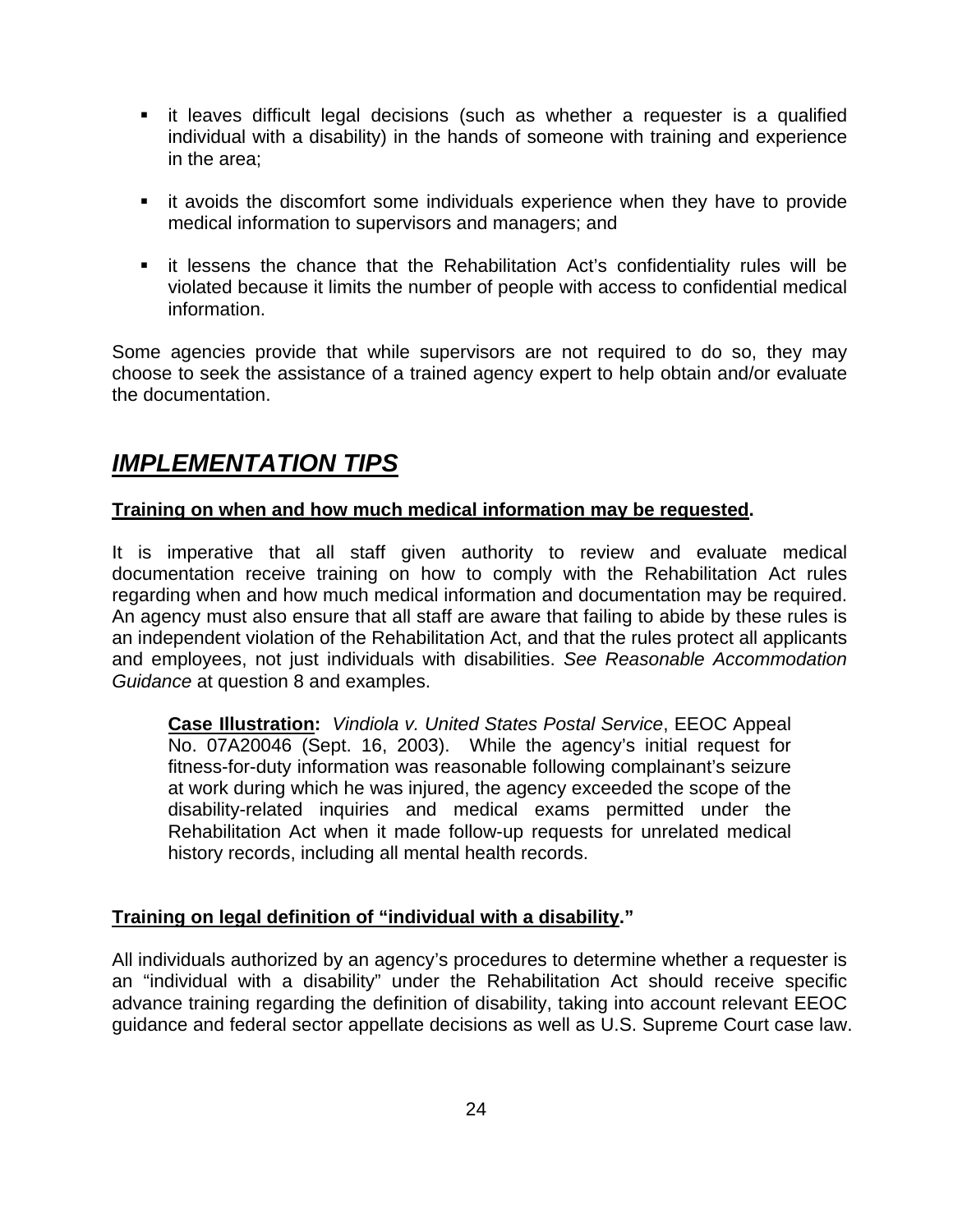#### **Advance explanation to management regarding what information they will be provided.**

If an agency adopts a system in which any needed medical information will be reviewed and assessed solely by a disability program manager or other expert, it should provide appropriate advance explanation to supervisors and managers about the implications. Due to Rehabilitation Act confidentiality rules, the expert will not share with them the details of the medical condition, but rather will only share information the supervisor or manager needs to know, *i.e.,* about the necessary work restrictions and accommodations. Absent this explanation to supervisors and managers, they may mistakenly believe that they have a right to learn the specifics of an employee's medical condition and may be reluctant to cooperate in providing accommodation without receiving this information.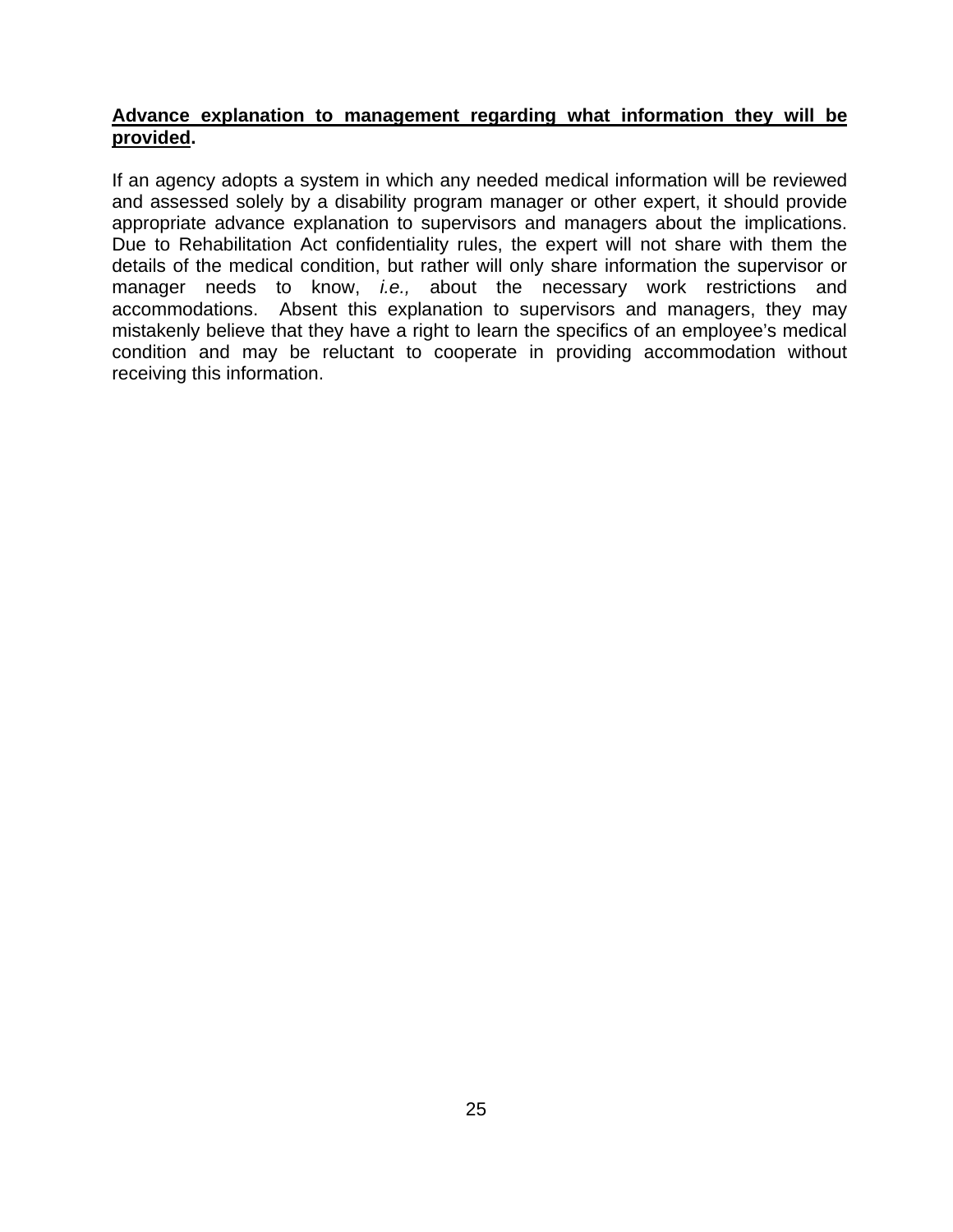## **V. CONFIDENTIALITY OF MEDICAL INFORMATION**

### *BASIC ELEMENTS*

*(See 13164 Policy Guidance* at questions 20 and 26):

 **Explain that all medical information must be kept confidential, meaning maintained in files separate from the individual's personnel file.** 

 **Explain to whom and under what circumstances medical information may be disclosed.** 

### *DRAFTING TIPS*

#### **List the limited circumstances under which confidential medical information may be disclosed.**

Specify that medical information, whether obtained through the reasonable accommodation process or otherwise, may only be disclosed in the limited circumstances described at question 20 of the Policy Guidance. Explain that "medical information" includes the fact that someone is receiving an accommodation or has a disability, as well as any information concerning an individual's medical condition or history, regardless of whether the information was provided voluntarily or in response to a disability-related question. *See EEOC Enforcement Guidance: Preemployment Disability-Related Inquiries and Medical Examinations* (Oct. 10, 1995), available at http://www.eeoc.gov/policy/docs/preemp.html.

Procedures that provide less detailed explanations of the confidentiality obligation by, for example, stating only that medical information must be kept confidential or may be disclosed "only in accordance with applicable law," do not provide specific enough information to allow managers and supervisors to understand their confidentiality obligations.

#### **Provide examples.**

Ensure that supervisors and managers understand how the confidentiality rules apply by providing real-life examples in the procedures, such as:

 An individual requests assistive technology for his computer as a reasonable accommodation. The technology expert at the agency is consulted regarding the appropriate computer equipment. Although the expert may need to know the requester's functional limitations to determine technical needs, she likely does not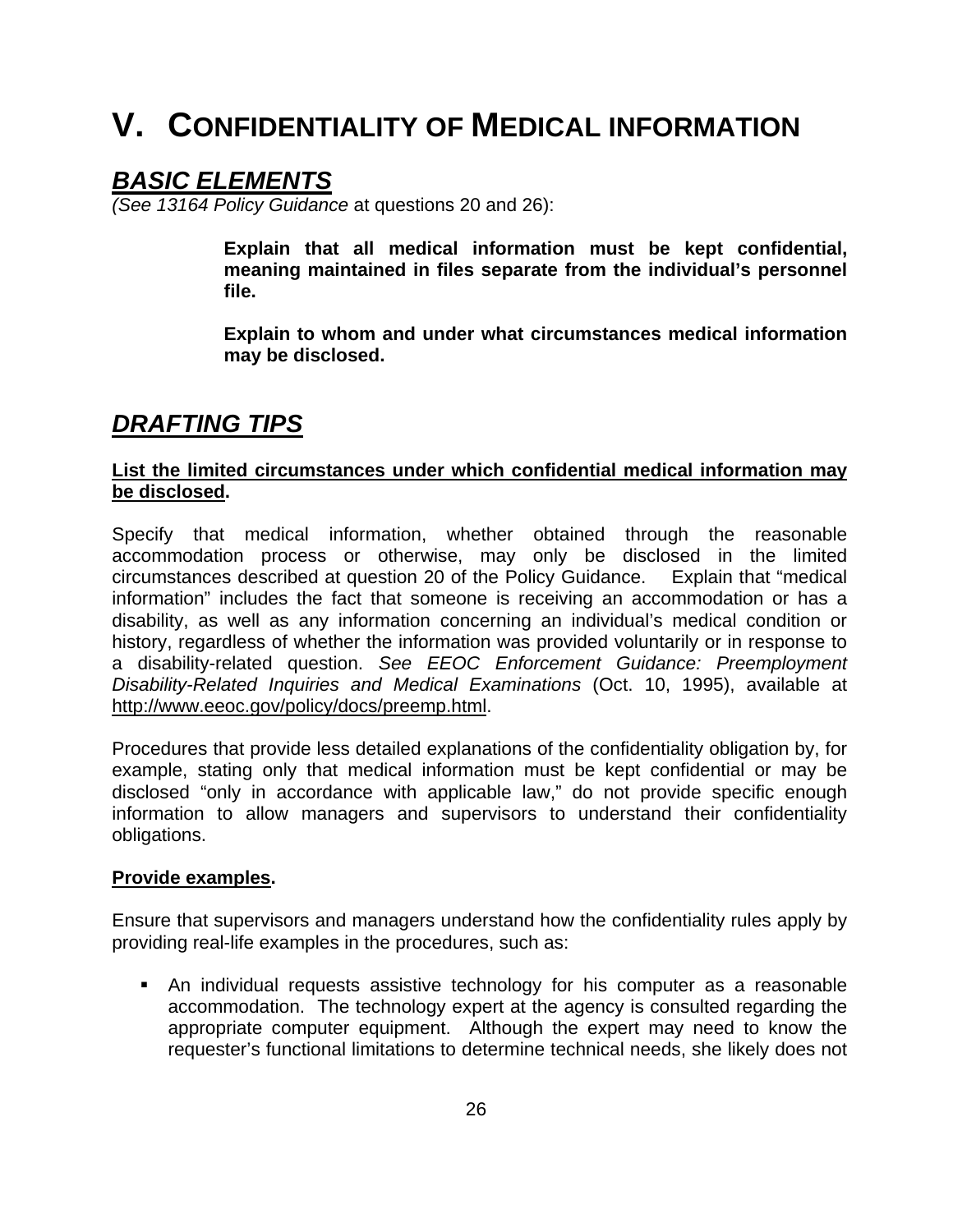need to know the requester's underlying medical condition unless she is also the decision maker on whether the request will be granted.

 An individual requests and receives a special lumbar-support chair as a reasonable accommodation. The other employees in the office ask their supervisor why their coworker is receiving "special treatment." The supervisor would violate the Rehabilitation Act if he revealed that the coworker received the chair as a reasonable accommodation. There is no exception to the Rehabilitation Act's requirement of confidentiality that allows disclosure of medical information in this circumstance. *See Reasonable Accommodation Guidance* at question 42 (discussing suggested ways managers can respond to co-worker questions of this sort, for example by emphasizing that it is the employer's policy to assist any employee who encounters difficulties in the workplace, pointing out that many of the workplace issues confronted by employees are personal, and that, in these circumstances, it is the employer's policy to respect employee privacy).

## *IMPLEMENTATION TIPS*

#### **Train managers and supervisors to forward medical documentation to the appropriate official.**

Managers and supervisors should be trained to submit any medical documentation obtained in connection with a request for reasonable accommodation to the designated manager who maintains medical documentation for the employer. If no such individual has been designated, the manager or supervisor should be instructed to keep the documentation in a separate medical file.

#### **Educate managers and supervisors about the extent of the confidentiality obligation.**

Make sure supervisors and managers understand that the Rehabilitation Act confidentiality obligation is not limited to the medical diagnosis. The fact that someone has requested an accommodation, or that something is being provided as an accommodation, also constitutes confidential medical information. *See Reasonable Accommodation Guidance* at question 42.

#### **Make clear that the confidentiality obligation applies to everyone.**

Supervisors and managers should be made aware that the confidentiality rules apply to all applicants and employees, whether or not they are individuals with disabilities. This actually simplifies matters for supervisors and managers because they can operate on the premise that all medical information, regardless of how they obtained it or to whom it applies, must be kept confidential.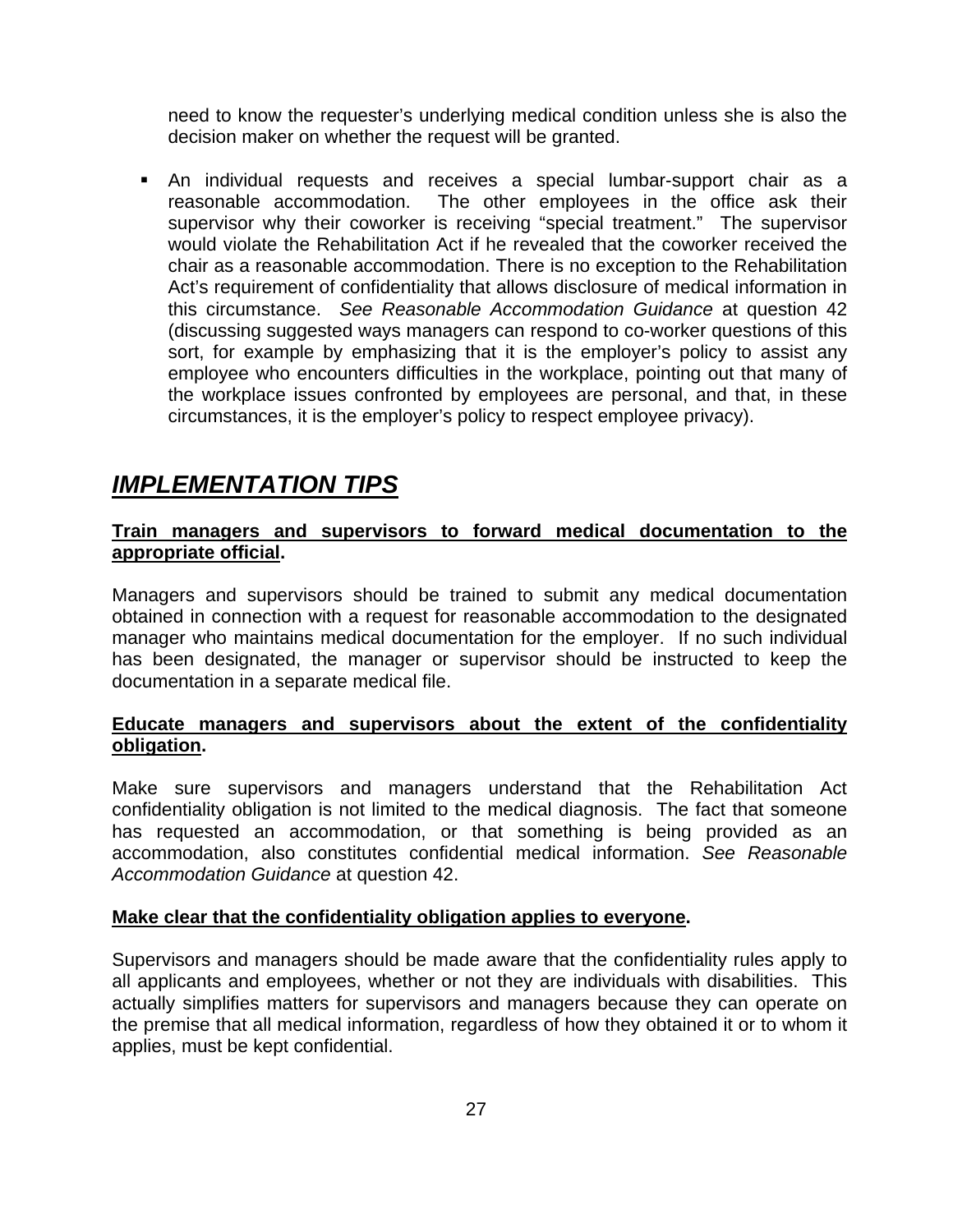**Case Illustration:** *Higgins v. Department of the Air Force*, EEOC Appeal No. 01A13571 (May 27, 2003). The Commission held, in accordance with EEOC policy guidance, that the Rehabilitation Act requires managers and supervisors to keep confidential the medical information of all applicants and employees, whether or not they are individuals with disabilities.

#### **Emphasize that violations of the confidentiality requirement are serious.**

Supervisors and managers may feel that the confidentiality requirement is less stringent than the Rehabilitation Act's other nondiscrimination requirements and that a violation of confidentiality will not result in liability for the agency. Training should emphasize that a violation of the Rehabilitation Act's medical confidentiality requirements exposes the agency to liability, even if no other action is taken against the individual whose medical information is disclosed.

**Case Illustration:** *Brunnell v. United States Postal Service*, EEOC Appeal No. 07A10009 (July 5, 2001). Agency violated Rehabilitation Act by placing medical information in complainant's official personnel file. The agency was ordered to pay compensatory damages and complainant's costs incurred in prosecuting the claim, as well as to train managers and supervisors on the relevant law and to consider disciplinary action against the responsible agency official.

**Case Illustration:** *Tyson v. United States Postal Service*, EEOC Appeal No. 01992086 (Aug. 23, 2002). Agency violated Rehabilitation Act by disclosing complainant's medical condition and symptoms in a letter mailed to other installations seeking a vacancy to which he could be reassigned. Although the other managers needed to be alerted to complainant's work restrictions and his need for accommodation, they had no need to know his condition or symptoms.

**Case Illustration:** *Gianikos v. United States Postal Service*, EEOC Appeal No. 01A21992 (Oct. 16, 2003), *request for reconsideration denied*, EEOC Request No. 05A40208 (Jan. 22, 2004). Complainant's former supervisor violated the Rehabilitation Act by disclosing complainant's medical condition on an evaluation form sent to other facilities at which he was seeking a position. Complainant did not need to show that the disclosure was the cause of his non-selection to establish a violation of the Rehabilitation Act. The agency was ordered to remove all documentation containing medical information from complainant's work folder and train various management officials, with the issues of compensatory damages and attorney's fees remanded to an Administrative Judge.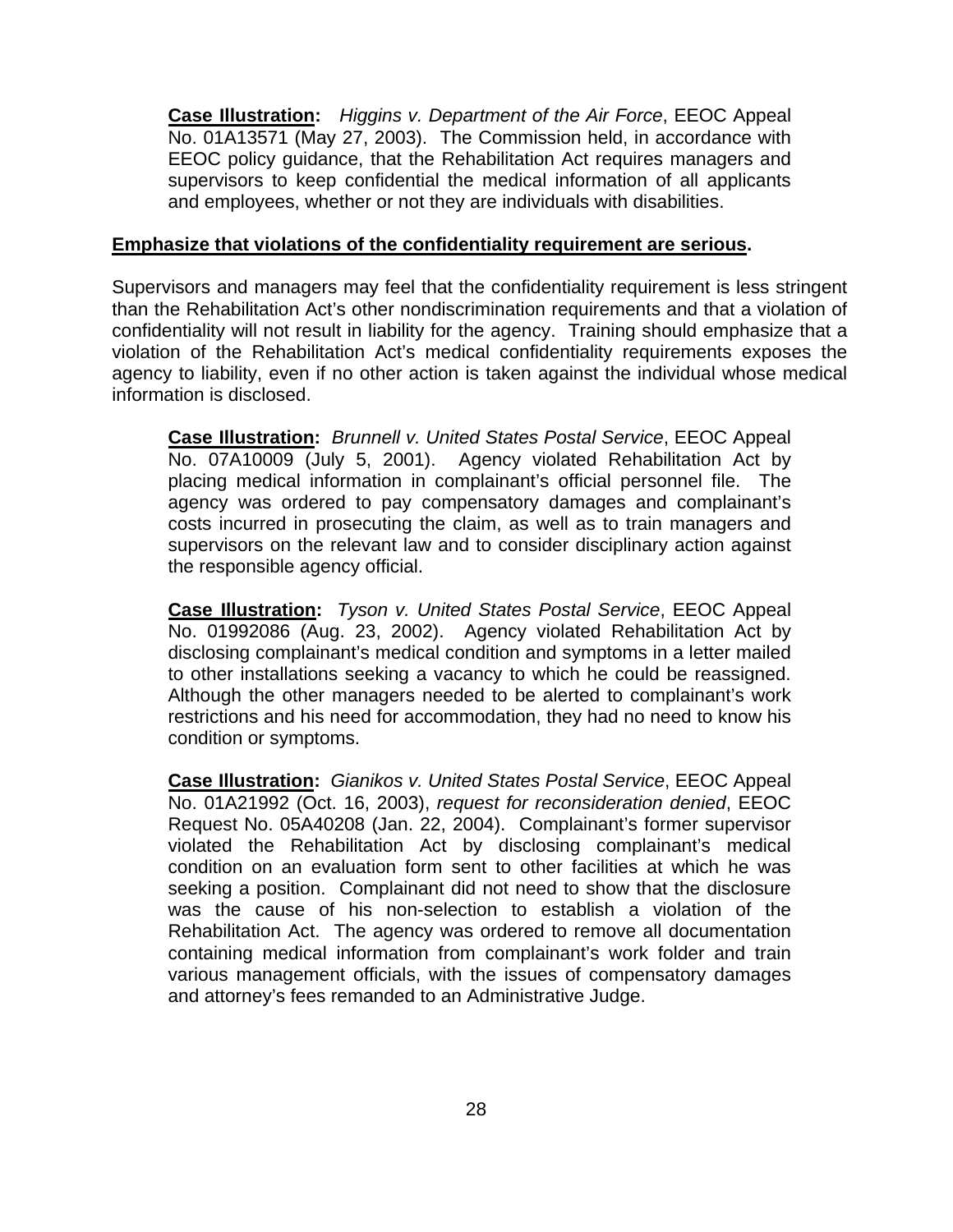## **VI. REASSIGNMENT**

## *BASIC ELEMENTS*

(*See 13164 Policy Guidance* at questions 21-23):

**Explain when reassignment will be required as a reasonable accommodation if the agency determines that no reasonable accommodation will permit the employee with a disability to perform the essential functions of his or her current position.** 

 **Identify the agency personnel responsible for conducting the search for a reassignment, and require these individuals to consult with the affected employee as necessary to determine:** 

- **whether there are limits on the search the employee would like the agency to conduct;**
- **whether the employee is qualified for a particular job; and**
- **whether the employee would need a reasonable accommodation to perform the essential functions of a new position.**

## *DRAFTING TIPS*

#### **Explain that reassignment may not be considered unless the employee cannot be accommodated in his or her current position, or the employee voluntarily agrees.**

Make clear that reassignment is the accommodation of last resort, *i.e.*, unless the employee voluntarily agrees, the employer cannot resort to reassignment unless the employee cannot be accommodated in his or her current position. State that an individual with a disability should not be required to accept a reassignment if there is an accommodation that would allow the individual to remain in his or her current job and does not pose an undue hardship. For more detailed information regarding the nature and scope of the reassignment obligation, *see Reasonable Accommodation Guidance* at text preceding question 25 and at questions 25-31.

**Case Illustration:** *Coe v. United States Postal Service*, EEOC Appeal No. 01A20972 (Aug. 11, 2003). Agency violated Rehabilitation Act by reassigning complainant to another facility due to her medical restrictions (knee arthritis), instead of providing the accommodations she had requested to enable her to remain in her clerk job (a ramp and a modified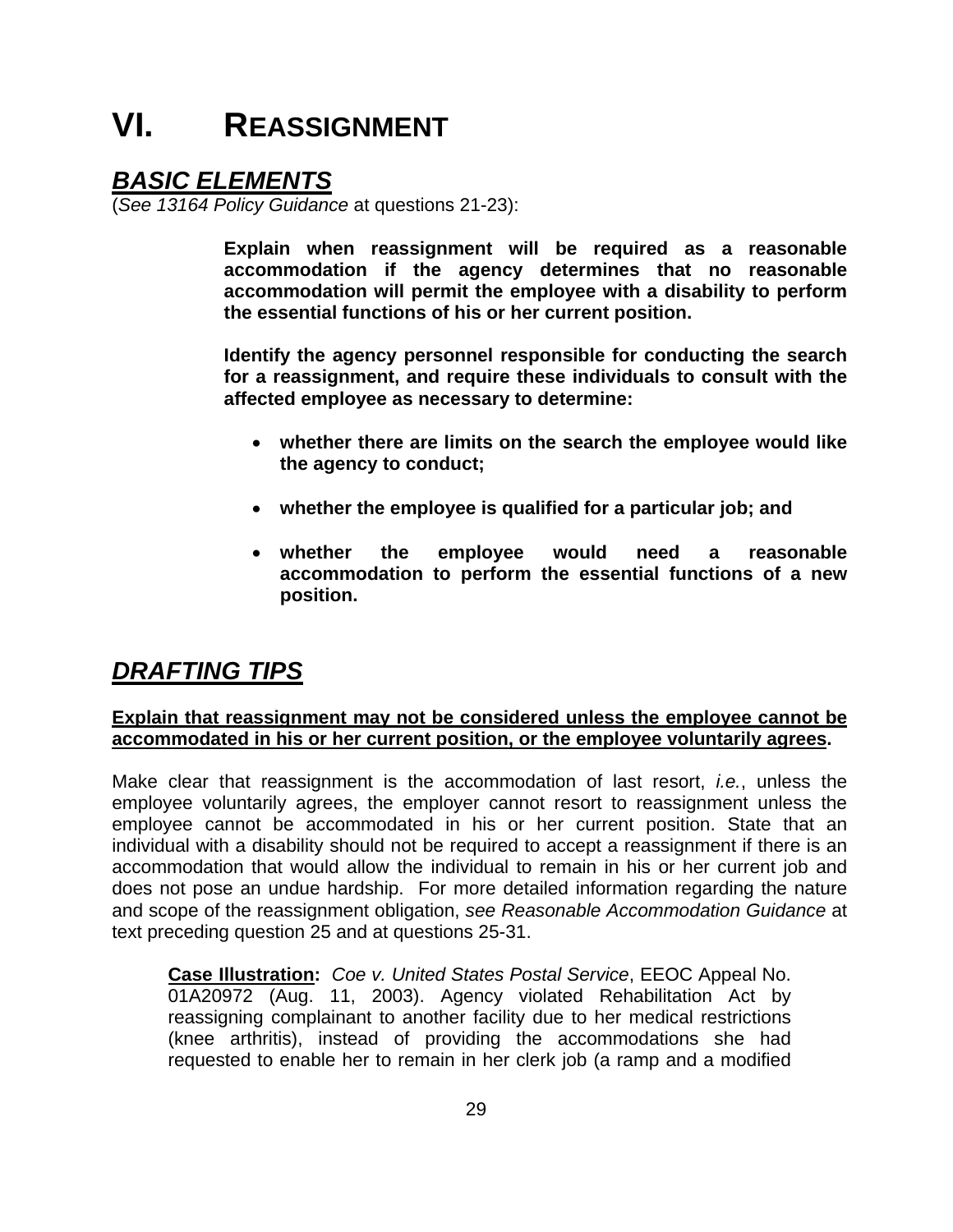work schedule). The agency failed to show that the requested accommodations would have posed an undue hardship. Unless the employee voluntarily agrees to the reassignment as an accommodation solution, reassignment is the accommodation of last resort. *See also Angin & Angin v. United States Postal Service*, EEOC Appeal Nos. 01980302 and 01982262 (Aug. 22, 2001).

#### **Explain when reassignment must be considered prior to termination.**

Reassignment must be considered as an accommodation prior to terminating an individual with a disability who cannot be accommodated in his or her current position. *See 13164 Policy Guidance* at questions 21-22. Reassignment should be considered even if not specifically requested, if the employee cannot be accommodated in his or her position. For more detailed information, *see Reasonable Accommodation Guidance* at text preceding question 25 and at questions 25-31.

**Case Illustration:** *Philippe v. Social Security Administration*, EEOC Appeal No. 01A12653 (May 15, 2003). Agency violated Rehabilitation Act when it denied complainant's accommodation request for transfer that would permit her to have a shorter commute needed to avoid exacerbating her seizure disorder. Compensatory damages available because agency failed to make good faith effort to accommodate.

**Case Illustration:** *Rowlette v. Social Security Administration*, EEOC Appeal No. 01A10816 (Aug. 1, 2003). Complainant, a claims examiner with stress-induced eating disorder, could no longer perform an essential function of her job (interviewing members of the public). Agency violated Rehabilitation Act by terminating complainant instead of reassigning her. Testimony by complainant, her former supervisor, and an agency staffing specialist established that various positions for which complainant was qualified were available for reassignment during the relevant time period.

#### **Include practical guidance regarding reassignment.**

Offer detailed practical guidance regarding reassignment as an accommodation to ensure that decision makers and requesters have a clear idea of what will happen in the process and when it will happen. Address details such as:

- the circumstances when it would be appropriate to consider reassignment as a reasonable accommodation;
- the process for initiating a search and developing search parameters, including identifying the decision maker responsible for conducting the search, the type of search that would be done (*i.e.*, identifying vacant positions which were equivalent to, or at a lower grade than the previous position, that the individual with the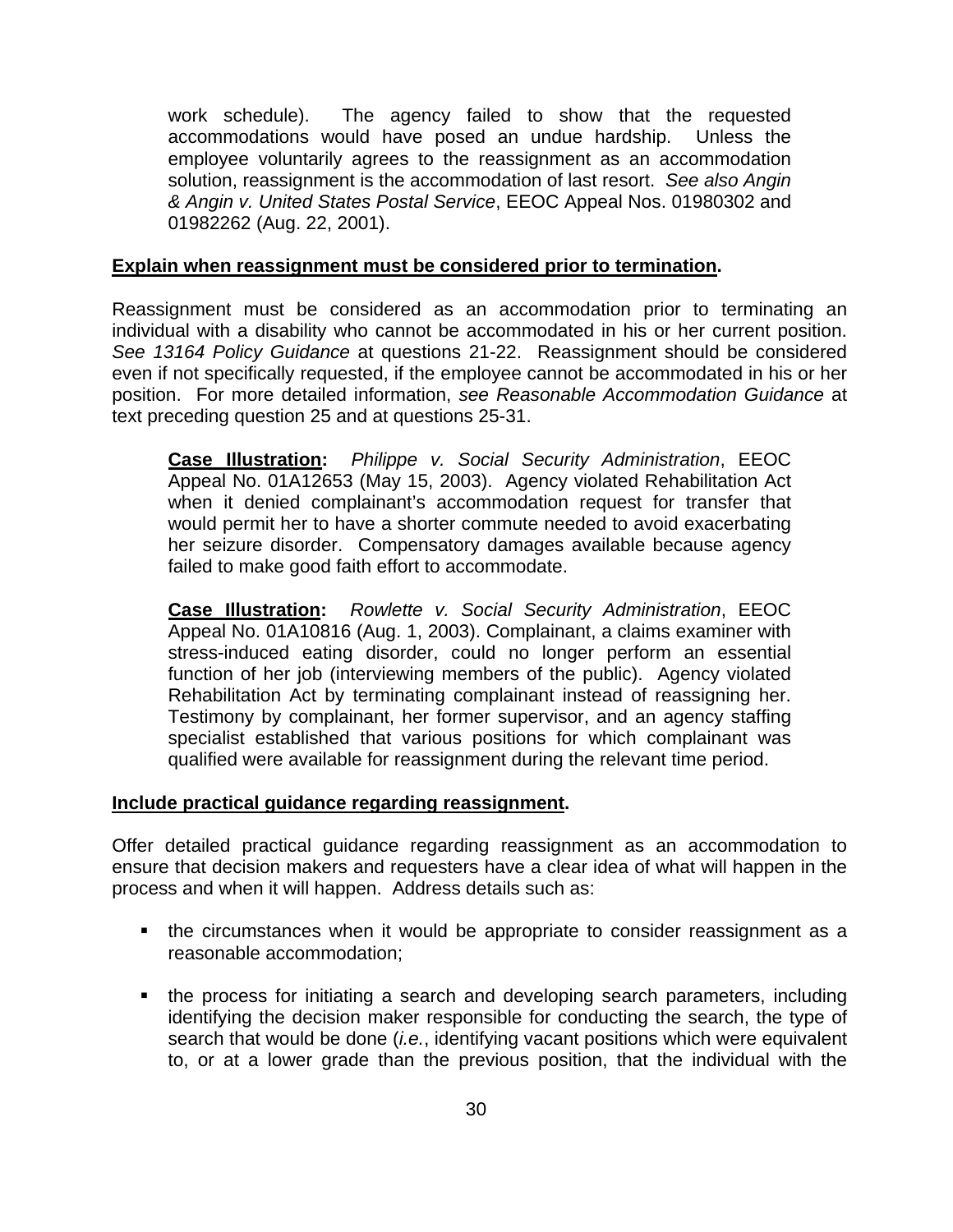disability was qualified to perform), and the scope and the duration of the vacancy search;<sup>7</sup>

- **EXTED EXTENDING extending an offer for the reassigned position;**
- **Perocessing acceptance or rejection of the agency offer; and**
- what happens when no positions are identified (*i.e.*, a final decision explaining why an accommodation cannot be provided).

Insufficient practical guidance on the steps for considering reassignment may lead a supervisor or manager mistakenly to conclude that a reassignment is not available in a particular situation, resulting in a violation of the Rehabilitation Act.

**Case Illustration:** *Dalton v. Department of the Interior*, EEOC Appeal No. 01940693 (Jan. 4, 1995). When complainant's office was transferred from Washington, D.C. to Colorado, he advised the agency that medical risks posed by his disability precluded a cross-country move. Prior to issuing a termination notice, the deciding official never personally investigated reassignment in the Washington area, but merely assumed that Personnel had looked into it. The Chief of the Personnel Division stated that he "may" have talked with appellant about the possibility of locating an alternative position for him in Washington, and that he was "pretty sure" that there were no positions open with the bureau in the Washington DC area. Under these facts, EEOC held that the agency failed in its duty to reasonably investigate options for reassigning appellant to a vacant position for which he was qualified.

#### **Emphasize the importance of communication.**

 $\overline{a}$ 

Emphasize the importance of communicating with the employee to find out his or her current job tasks and skills level, the limits the employee may want to place on the vacancy search, and the other types of jobs within the agency that the employee may be able to perform. Lack of communication between the decision maker and requester may lead to a mistaken denial of an accommodation request (if, for example, the decision maker is not fully aware of the requester's skills and abilities) or to unnecessary use of

 $17$ An employer's obligation to offer reassignment to a vacant position is not limited to vacancies within an employee's office, branch, agency, department, facility, personnel system (if the employer has more than a single personnel system), or geographical area. This is true even if the employer has a policy of prohibiting transfers from one office, branch, agency, department, facility, personnel system, or geographical area to another. The extent to which an employer must search for a vacant position will be an issue of undue hardship. *See Reasonable Accommodation Guidance* at question 27.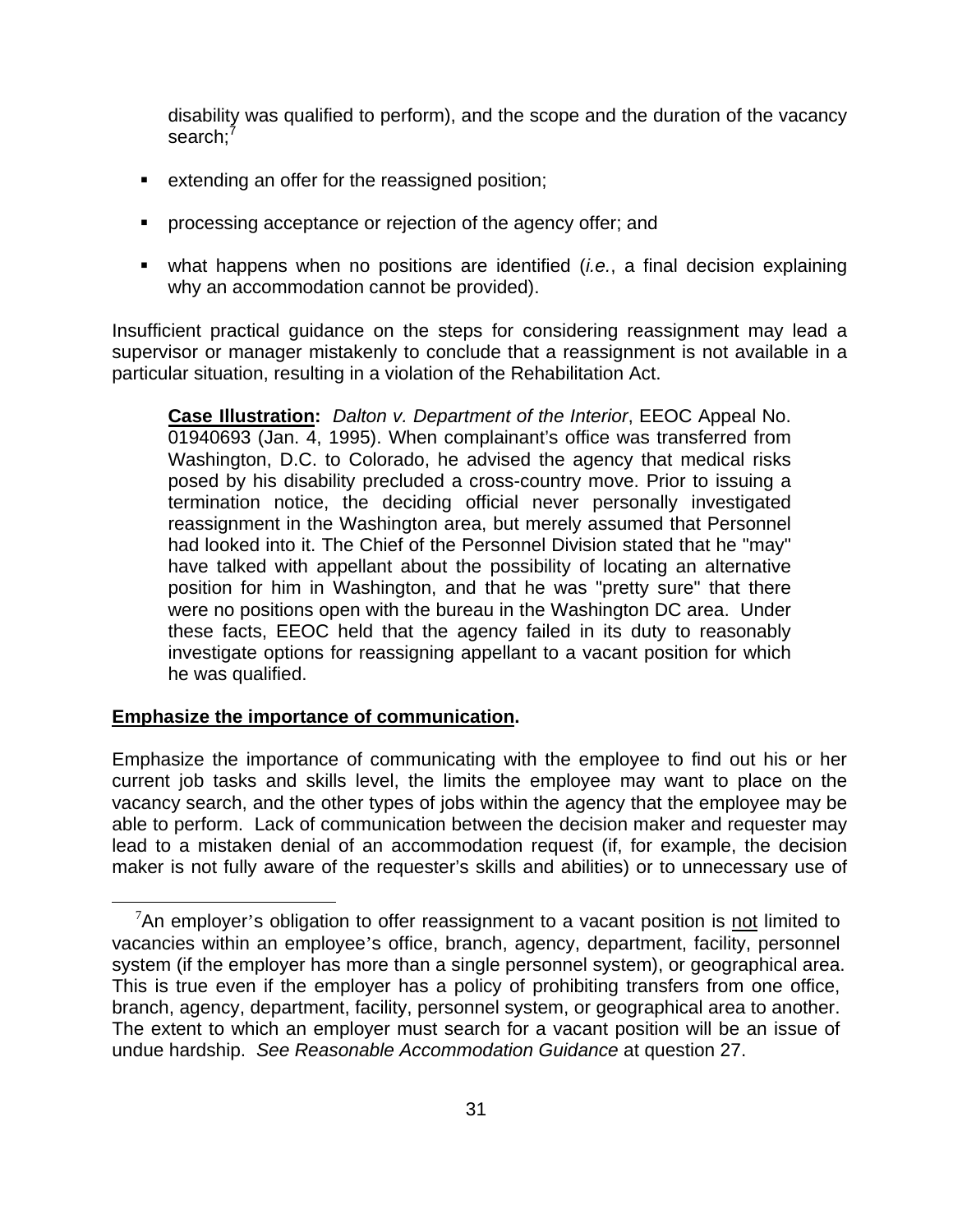resources (such as searching for a vacant position in geographic area(s) to which the requester is unwilling to be reassigned even if a vacancy is available there).

## *IMPLEMENTATION TIPS*

#### **Ask what reassignments the requester is willing to accept.**

If reassignment is being considered, the responsible official should explain to the employee why the agency has concluded that the employee cannot be accommodated in his or her current position, and should find out (and document) what parameters, if any, the employee has with respect to the reassignment. For example, the responsible official should inquire whether:

- the employee is willing to be reassigned outside the facility or outside the commuting area, and if so, to what locations;
- the employee is willing to be reassigned to a different type of position for which he or she may be qualified, and if so to what type(s);
- the employee is willing to be reassigned to a different sub-component of the department, and if so, to which one(s);
- the employee is willing, if no position is available at his or her current grade level, to be reassigned to a lower-grade position, and if so, down to what grade.

The agency can then conduct the search within the parameters the employee has set. This method takes account of the employee's preferences while at the same time potentially minimizing the scope of the vacancy search the employer needs to conduct.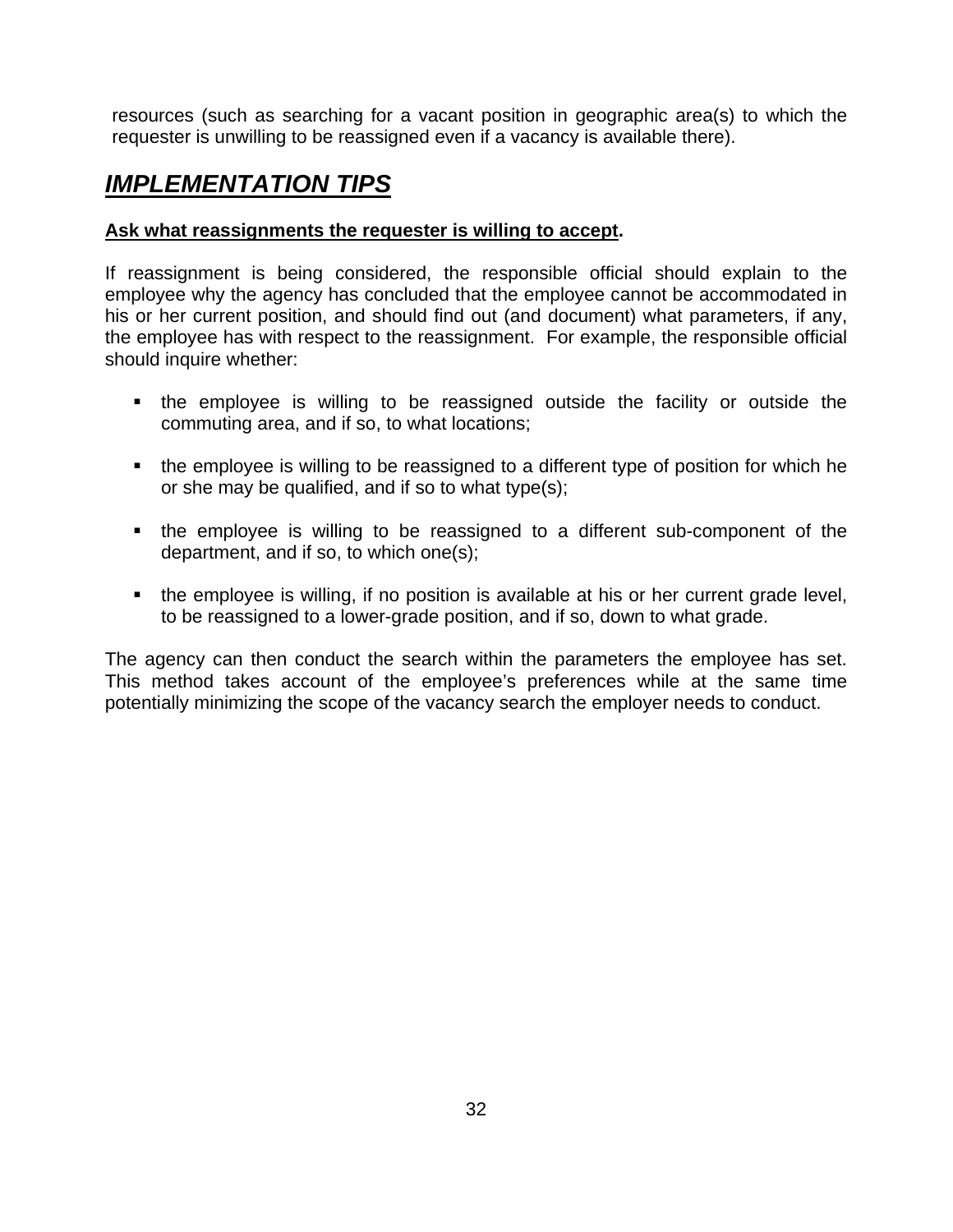## VII. **DENIALS OF REASONABLE ACCOMMODATION**

### *BASIC ELEMENTS*

*(See 13164 Policy Guidance,* Sections F and H):

 **Explain that denials of requests for reasonable accommodation must be in writing and specifically explain the reasons a request was denied (***e.g.,* **why the medical documentation is inadequate to establish that the individual has a disability or needs reasonable accommodation, why the requested accommodation would not be effective, or why the accommodation would pose an undue hardship).** 

 **Make clear that denials of requests for reasonable accommodation must include information about the individual's right to file an EEO complaint and to invoke other statutory processes, as appropriate, as well as the availability of the informal dispute resolution process.** 

### *DRAFTING TIPS*

#### **Explain that denials of reasonable accommodation requests must specifically describe the reasons for denial.**

Provide a clear explanation in the procedures as to how specific the reasons for denial should be. Attach to the procedures a form entitled "Denial of Reasonable Accommodation Request" and state that decision makers should use the attached form. Decision makers should be told that in addition to checking the box that correctly describes the reasons for the denial in question (*e.g.*, "accommodation ineffective," "accommodation would cause undue hardship," etc.), they should provide a detailed description of *why* the accommodation would, for example, be ineffective or cause undue hardship. *See, e.g.,* Attachment C (sample denial form that requires decision makers to fill out a checklist as well as provide a narrative explanation).

Procedures which fail to provide a denial form or which use a less detailed form may cause supervisors and managers to omit or misstate important information.

#### **Explain that denials must be in writing and include certain specific information**.

State that denials, in addition to being in writing and including the specific reasons for the denial, must also include the following information:

• the identity of the employee or office that made the decision;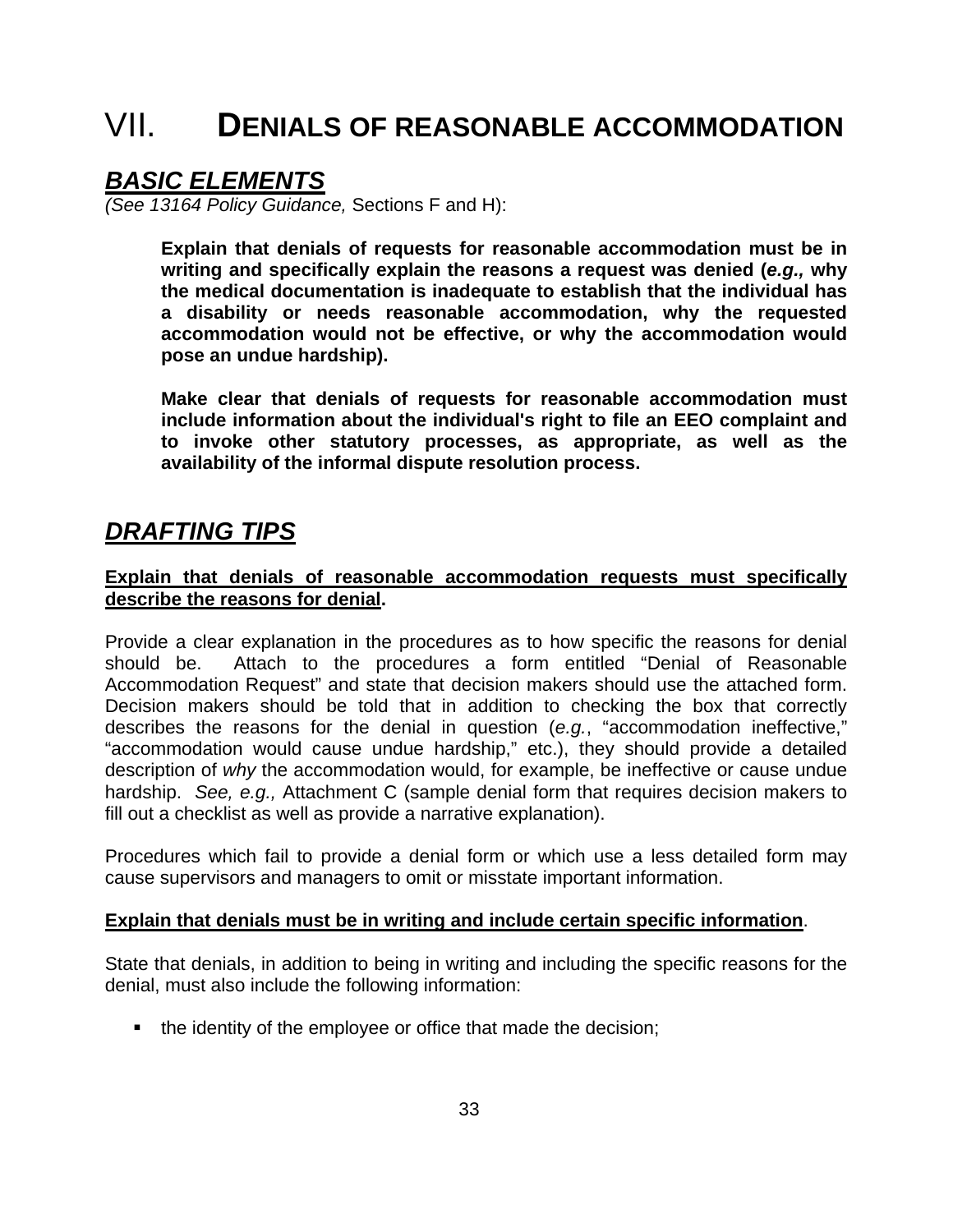- if a specific requested accommodation has been denied and another offered in its place, the reasons for the denial and the reasons the agency believes the chosen accommodation will be effective;
- **•** information about the individual's right to file an EEO complaint and to invoke other statutory processes; and
- **•** information about the availability of the informal dispute resolution process.

The best way to make certain that all denials are in writing and include the necessary information is to require decision makers to use a pre-printed denial form and attach that denial form to the procedures. *See, e.g.,* Attachment C (sample denial form with preprinted information regarding filing rights; this form can be adapted to incorporate information regarding an agency's own particular reconsideration procedures).

## *IMPLEMENTATION TIPS*

#### **Encourage decision makers to consult with an expert.**

Notwithstanding that an agency's procedures may give supervisors or managers the authority to deny requests on their own, a good practice even for experienced decision makers is never to deny an accommodation request without consulting a knowledgeable resource. The agency's disability program manager or other reasonable accommodation expert has access to numerous resources and usually has more experience than other decision makers at the agency. While a particular requested reasonable accommodation may seem like a clear case of "undue hardship" to a supervisor or manager, the agency expert, with access to objective information about the agency's available resources, may see the situation differently.

**Case Illustration:** *Forde v. United States Postal Service*, EEOC Appeal No. 01A12670 (Oct. 9, 2003). Agency failed to establish that restructuring complainant's job by assigning certain marginal functions to co-workers would pose an undue hardship. The agency manager testified that assigning someone else the tasks that complainant could not perform "would impact [the manager's] operation," but provided no description of the impact. The manager also testified that this accommodation would affect other employees, and that she was "not saying that it could not be done, but it's normally not done." The Commission found these to be conclusory statements that were insufficient to demonstrate the impact the agency's operations or its other employees. In reaching this conclusion, the Commission also relied on testimony establishing that employees traded functions on a frequent basis and that employees had, in the past, been excused from various duties.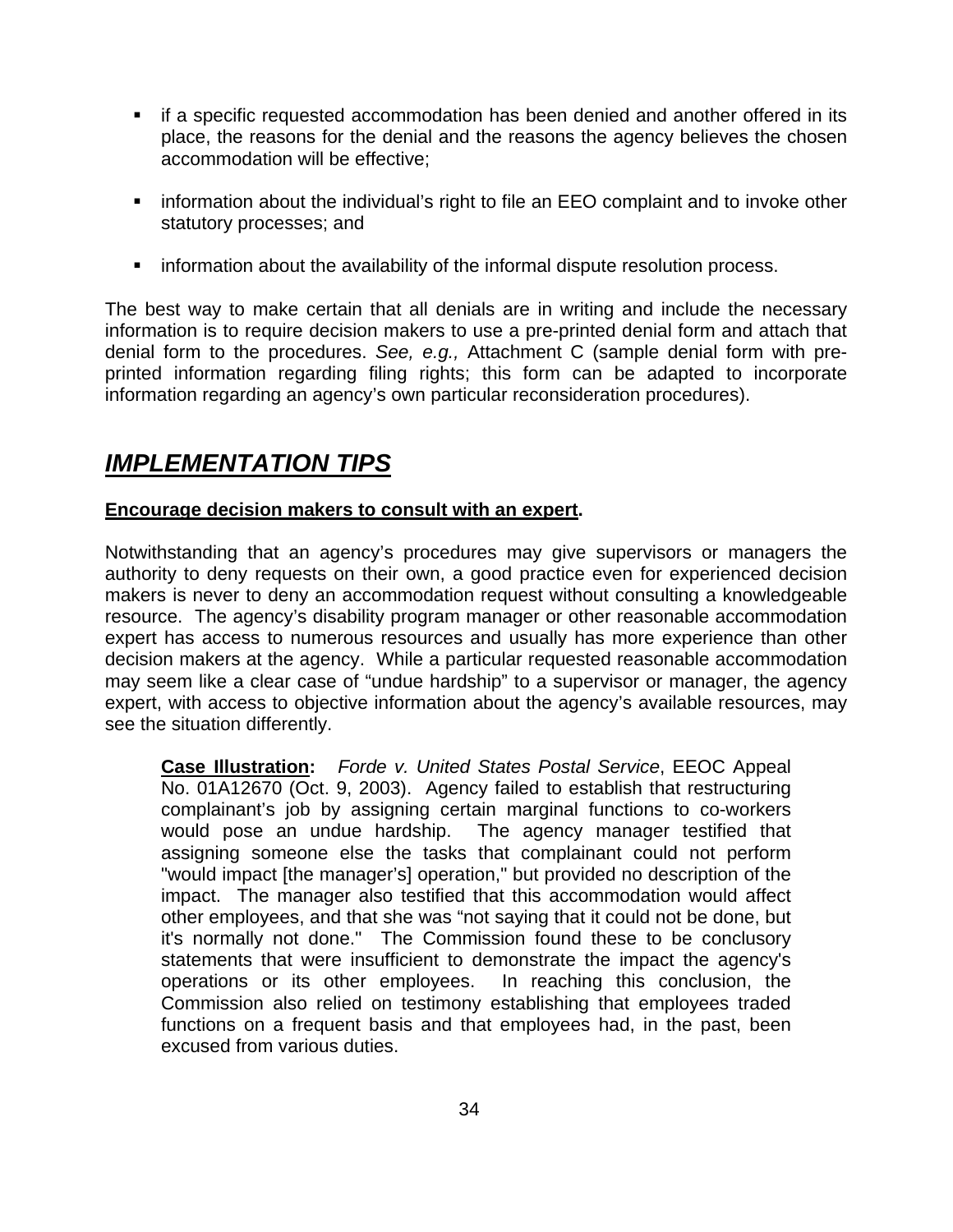## **VIII. INFORMATION TRACKING**

### *BASIC ELEMENTS*

*(See 13164 Policy Guidance* at Section G):

 **Ensure that the agency's systems of record keeping track the processing of requests for reasonable accommodation.** 

 **Explain that while the an agency is not required to maintain a particular record keeping system, documents, or databases, all agencies must be able to identify at least the following information:** 

- **the number of reasonable accommodations, by type, that have been requested for the application process and whether those requests have been granted or denied;**
- **the jobs (occupational series, grade level, and agency component) for which reasonable accommodations have been requested;**
- **the types of reasonable accommodations that have been requested for each of those jobs;**
- **the number of reasonable accommodations, by type, for each job that have been approved, and the number of accommodations, by type, that have been denied;**
- **the number of requests for reasonable accommodations, by type, that relate to the benefits or privileges of employment, and whether those requests have been granted or denied;**
- **the reasons for denial of requests for reasonable accommodation;**
- **the amount of time taken to process each request for reasonable accommodation; and**
- **the sources of technical assistance that have been consulted in trying to identify possible reasonable accommodations**.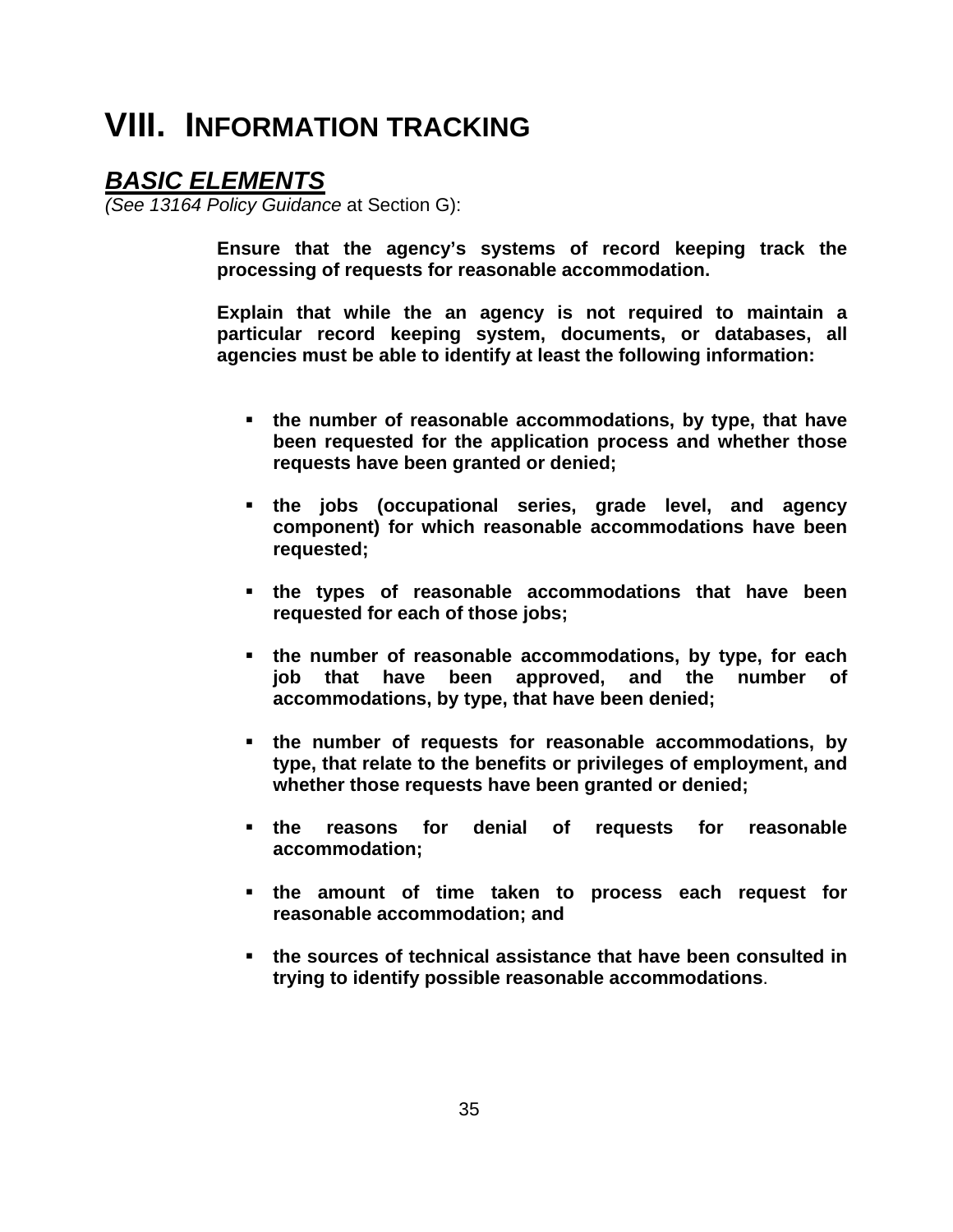## *DRAFTING TIPS*

#### **Require the completion of a Reasonable Accommodation Reporting Form.**

Explain that after a reasonable accommodation request is granted or denied, the decision maker should complete a Reasonable Accommodation Reporting form, which tracks all the required information. Attach the form to the procedures. Provide instructions on who is to complete the form and when, and that it be sent, along with any other documentation collected during the reasonable accommodation process, to an individual designated to cull and maintain the information, such as the agency disability program manager. *See, e.g.,* Attachment D (sample Reasonable Accommodation Reporting Form).

#### **Provide time periods for maintaining records.**

Explain that records related to a particular individual who has requested accommodation will be maintained for the duration of the employee's tenure. This helps ensure that an individual is not asked to provide medical information that has previously been submitted.

Explain that information or any cumulative records used to track the employer's performance with regard to reasonable accommodation will be retained for at least three years. Tracking performance over a three year period is critical to enable an agency to assess whether it has adequately processed and provided reasonable accommodation.

## *IMPLEMENTATION TIPS*

#### **Designate someone to maintain and analyze the collected information**.

Assign someone to analyze the information collected to measure the performance of a reasonable accommodation program, determine areas that require further training or revisions to the procedures, and hold decision makers accountable.

For example, some agencies have implemented a computerized tracking system for all the information required by E.O. 13164, with the ability to generate statistical reports analyzing the data in various ways.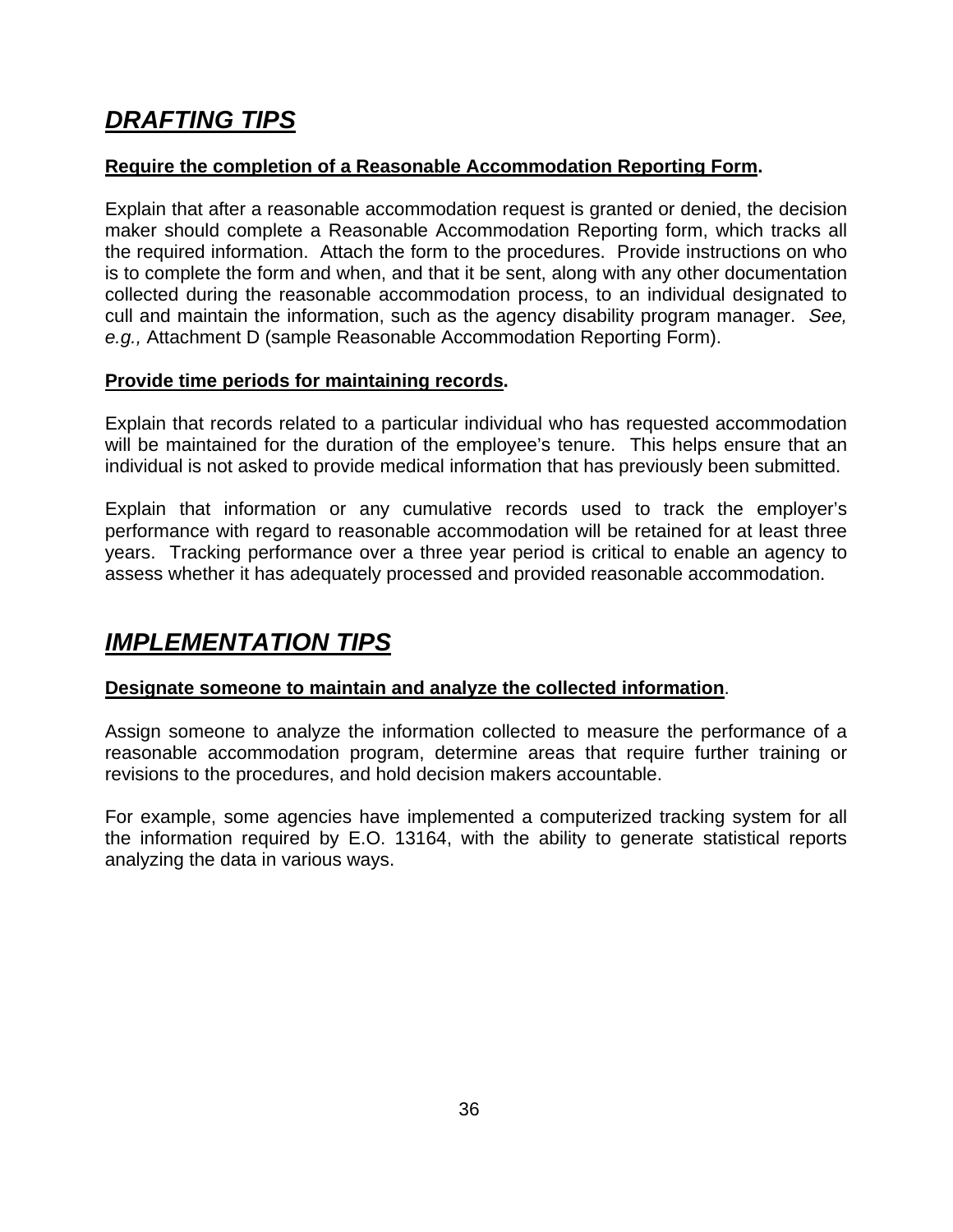## IX. **INFORMAL DISPUTE RESOLUTION**

## *BASIC ELEMENTS*

*(See 13164 Policy Guidance*, at Section H):

 **Encourage the use of informal dispute resolution processes that allow individuals with disabilities to obtain prompt reconsideration of denials of reasonable accommodation.**

## *DRAFTING TIPS*

#### **Provide for multiple levels of reconsideration.**

Make clear that the reconsideration process should provide for reconsideration by the original decision maker AND a second level of reconsideration by an agency official who was not involved in the original decision. Providing independent review will enhance applicants' and employees' trust in the fairness of the process.

#### **Explain the right to file an EEO complaint and the other statutory rights.**

Explain that decision makers should use a pre-printed denial form, attached to the procedures, whenever a request is denied. In addition to explaining the reasons for the denial, as discussed above, the form contains a complete statement of the notice of rights, such as the right to file a complaint in the EEO process. This avoids the risk of the decision maker forgetting to provide the notice of rights in some cases, or of incorrectly explaining the rights. It also ensures that the requester will be aware that invoking the reconsideration process does not toll the time frame for filing an EEO complaint, or other time frames which begin running upon receipt of the agency's original decision denying accommodation.

## *IMPLEMENTATION TIPS*

#### **Ensure alternative dispute resolution process is accessible.**

All alternative dispute resolution processes must be accessible to individuals with disabilities. Such employer-provided dispute resolution mechanisms are a benefit or privilege of employment for those employees eligible to participate, and as such the employer may be obligated to provide reasonable accommodation if requested for the dispute resolution process itself.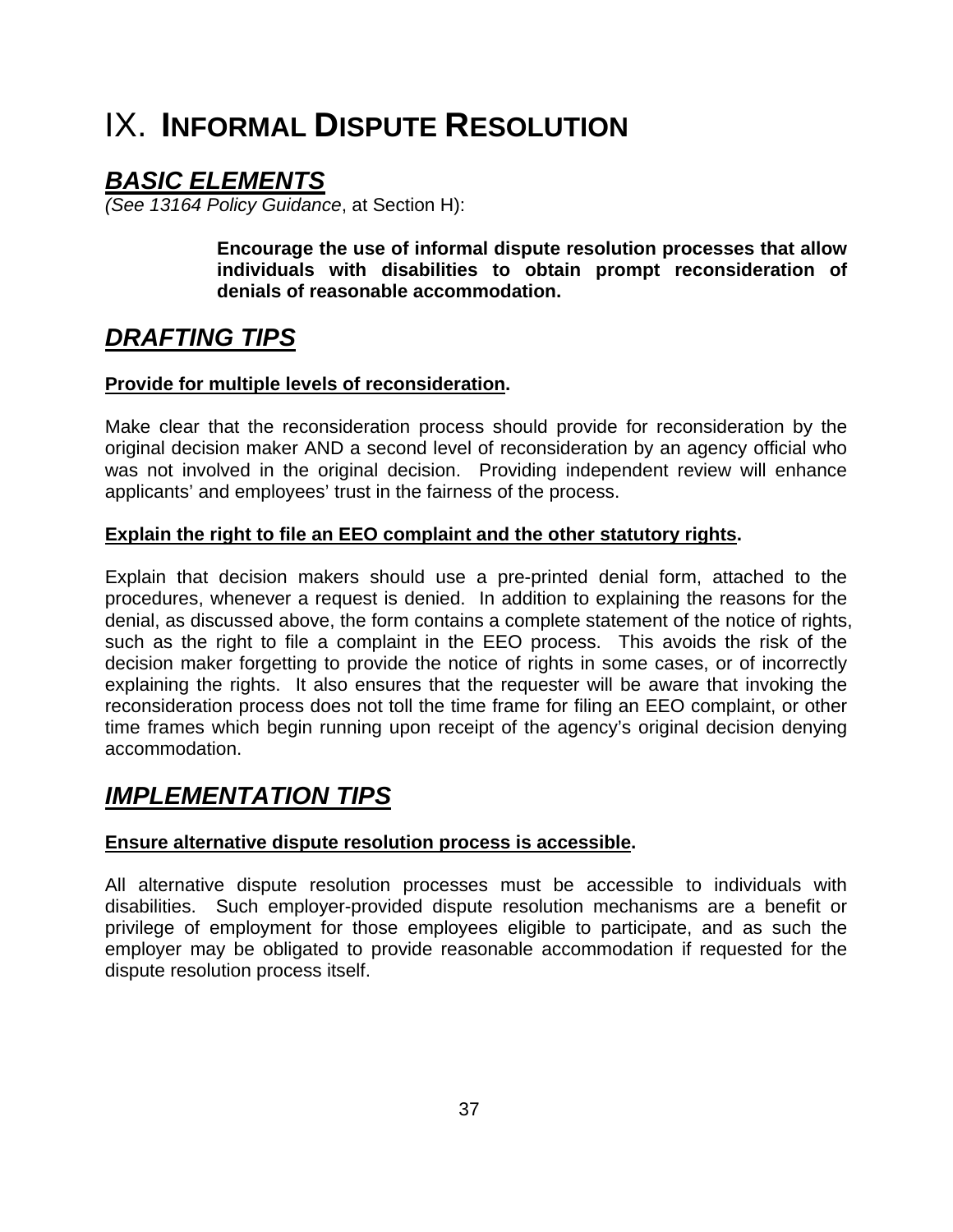## **X. Final Steps: Adoption, Dissemination and Training**

E.O. 13164 required that federal agencies establish reasonable accommodation procedures and submit them to the EEOC by July 2001. Any agency that has not submitted procedures to the EEOC, made any necessary revisions based on EEOC's feedback, and completed final adoption and issuance of reasonable accommodation procedures is not in compliance with E.O. 13164. In addition, since maintaining a model EEO program under EEOC Management Directive 715 requires adoption and dissemination of complete reasonable accommodation procedures, an agency that has failed to do so is not in compliance with the Management Directive.

EEOC's *13164 Policy Guidance*, at § I.C., explains that each agency must make copies of its reasonable accommodation procedures readily available to all employees, and must also educate employees about its procedures.

While agencies are not required to state in the procedures how dissemination or training on the procedures will occur, agencies may choose to do so. Regardless, each agency must take whatever steps are necessary to disseminate their reasonable accommodation procedures, and any accompanying forms, in a variety of ways to ensure access by all applicants and employees, and to provide appropriate training.

- Suggested means of dissemination include providing copies to new employees as part of the standard orientation process, and providing copies and updates to all managers, supervisors, and human resources staff at periodic meetings or equal employment opportunity training, posting the procedures in appropriate locations on the agency's Intranet and/or on its Internet website, and making the procedures available in designated locations such as agency libraries, EEO offices, and personnel/human resources offices.
- Where procedures are posted electronically, it may be helpful to e-mail a notice to all employees providing a web link to the document. In addition, periodic e-mails to all employees or specifically for managers and supervisors, containing special directions, reminders, or updates is a helpful means of effectively disseminating the procedures and operational advice.
- As detailed throughout the prior sections of this report**,** appropriate training on each step in an agency's procedures, and the relevant Rehabilitation Act provisions as interpreted in EEOC federal sector appellate decisions and in EEOC guidance, is critical to successful implementation. Such training should be provided to all agency staff that has any role in the reasonable accommodation process.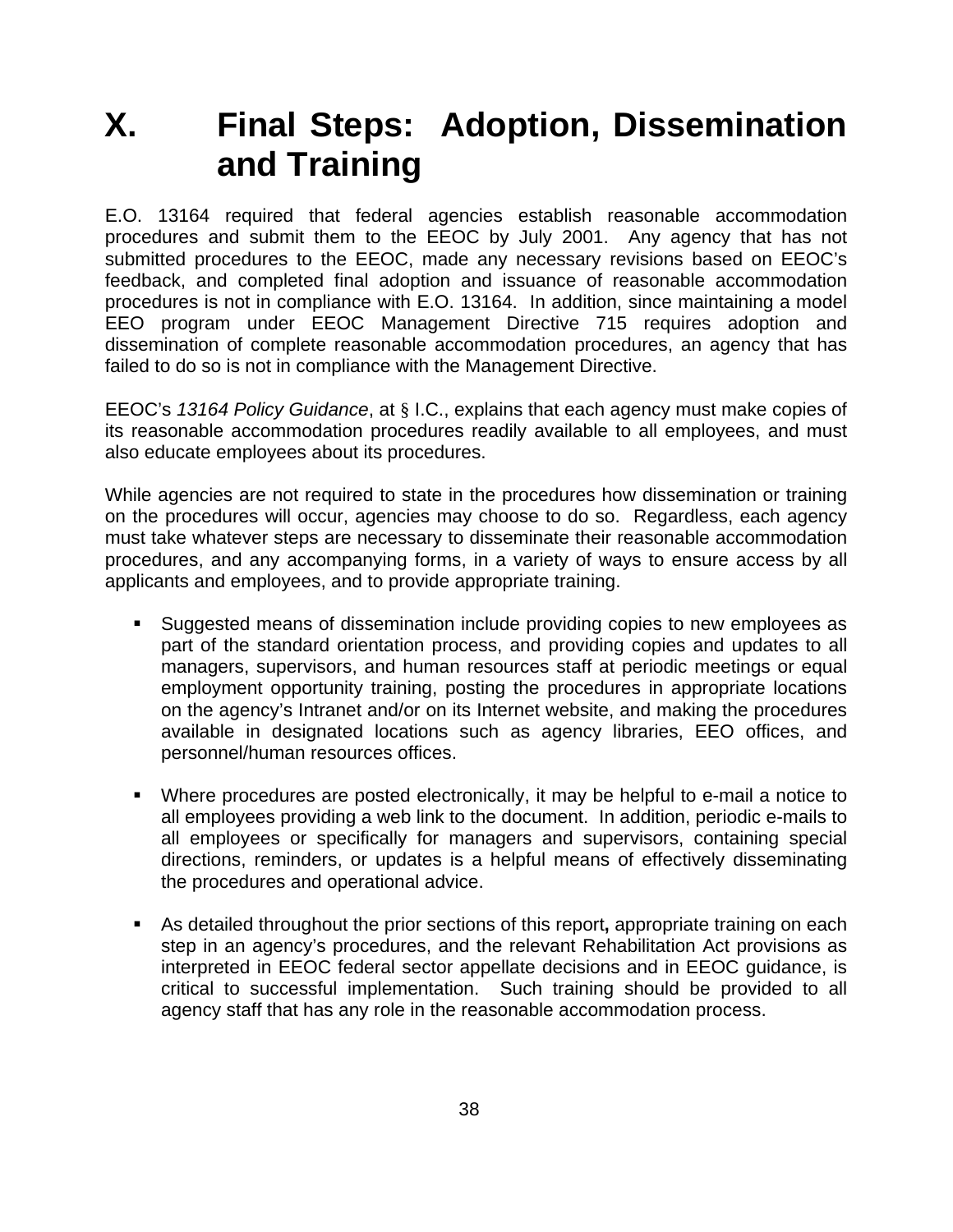## **CONCLUSION**

Written procedures are an excellent tool for managing the reasonable accommodation process and ensuring compliance with Section 501 of the Rehabilitation Act. Many of the strategies outlined in this report will enhance agency efforts to be model employers pursuant to 29 C.F.R. § 1604.203(a) and to achieve the federal sector EEO goals set forth in EEOC Management Directive 715.

The development and maintenance of reasonable accommodation procedures pursuant to E.O. 13164 is an ongoing process, in which agencies will learn through practical experience what revisions may be useful, and periodically update their existing procedures. With respect to any future changes to agency procedures, the Executive Order requires that each agency or agency component submit to the EEOC any modifications to its reasonable accommodation procedures at the time the modifications are adopted. EEOC is available on an ongoing basis, however, to provide technical assistance as requested to agencies that are contemplating revisions to their procedures.

Submission of procedures as well as requests for technical assistance should be directed to:

> Director, Federal Sector Programs Office of Federal Operations Equal Employment Opportunity Commission 1801 L Street, N.W. Washington, D.C. 20507 Telephone: (202) 663-4599 TTY: (202) 663-4593

July 2005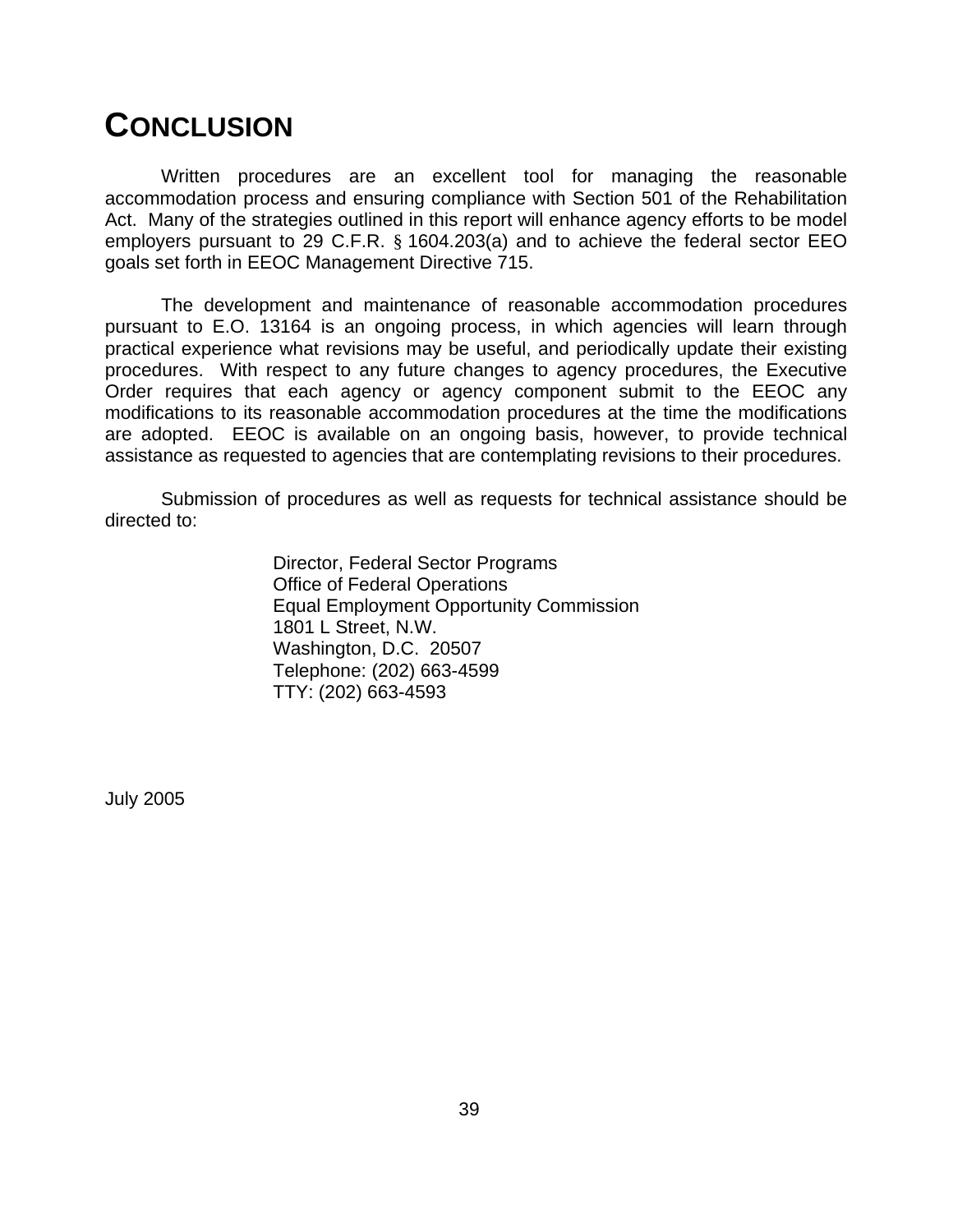#### **SELECTED EEOC RESOURCES ON DISABILITY ISSUES**

#### *Policy Guidance on Exec. Order 13164: Establishing Procedures to Facilitate the Provision of Reasonable Accommodation*

http://www.eeoc.gov/policy/docs/accommodation\_procedures.html

*Enforcement Guidance: Reasonable Accommodation and Undue Hardship Under the ADA* (as revised, 10/17/02) http://www.eeoc.gov/policy/docs/accommodation.html

#### *Enforcement Guidance: Disability-Related Inquiries & Medical Examinations of Employees Under the ADA*

http://www.eeoc.gov/policy/docs/guidance-inquiries.html

*Policy Guidance on Exec. Order 13145: To Prohibit Discrimination in Federal Employment Based on Genetic Information* http://www.eeoc.gov/policy/docs/guidance-genetic.html

*Instructions for EEOC Field Offices: Analyzing ADA Charges After Supreme Court Decisions Addressing "Disability" and "Qualified"* http://www.eeoc.gov/policy/docs/field-ada.html

*Enforcement Guidance on Application of the ADA to the Contingent Workers Placed By Temporary Agencies & Other Staffing Firms* http://www.eeoc.gov/policy/docs/guidance-contingent.html

*Enforcement Guidance on the ADA and Psychiatric Disabilities* http://www.eeoc.gov/policy/docs/psych.html

*Enforcement Guidance on the Effect of Representations Made in Applications for Benefits on the Determination of Whether a Person is a "Qualified Individual with a Disability" Under the ADA*

http://www.eeoc.gov/policy/docs/qidreps.html

*Enforcement Guidance: Workers' Compensation & the ADA*  http://www.eeoc.gov/policy/docs/workcomp.html

*Enforcement Guidance: Preemployment Disability-Related Questions & Medical Examinations* http://www.eeoc.gov/policy/docs/preemp.html

*Compliance Manual Section 902: Definition of the Term Disability* http://www.eeoc.gov/policy/docs/902cm.html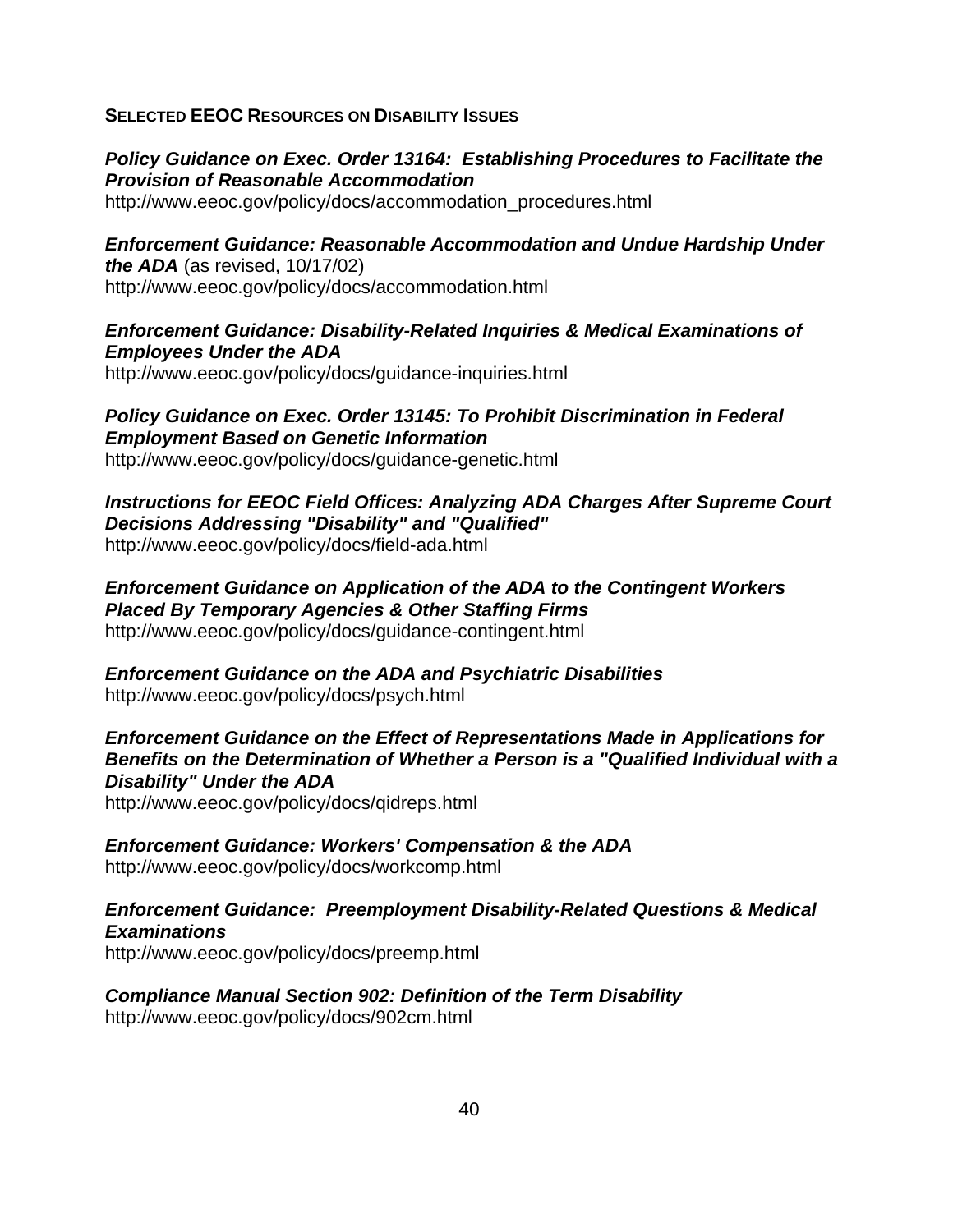#### *Interim Enforcement Guidance on the Application of the ADA to Disability-Based Distinctions in Employer Provided Health Insurance*

http://www.eeoc.gov/policy/docs/health.html

#### *FMLA, ADA, and Title VII*

http://www.eeoc.gov/policy/docs/fmlaada.html

#### *Q&A: Intellectual Disabilities in the Workplace & the ADA*

http://www.eeoc.gov/facts/intellectual\_disabilities.html

#### *Q&A: Epilepsy in the Workplace & the ADA*

http://www.eeoc.gov/facts/epilepsy.html

#### *Q&A: Diabetes in the Workplace & the ADA*

http://www.eeoc.gov/facts/diabetes.html

#### *Job Applicants and the ADA*

http://www.eeoc.gov/facts/jobapplicant.html

#### *Telework as a Reasonable Accommodation*

http://www.eeoc.gov/facts/telework.html

#### *The ADA: A Primer for Small Business*

http://www.eeoc.gov/ada/adahandbook.html

#### *Obtaining and Using Employee Medical Information as Part of Emergency Evacuation Procedures*

http://www.eeoc.gov/facts/evacuation.html

#### *Interim Report on Best Practices for the Employment of People with Disabilities in State Government*

http://www.eeoc.gov/initiatives/nfi/int\_states\_best\_practices\_report.html

#### *How to Comply with the ADA: A Guide for Restaurants & Other Food Service Employers*

http://www.eeoc.gov/facts/restaurant\_guide.html

#### *Q & A for Mediation Providers: Mediation and the ADA*

http://www.eeoc.gov/mediate/ada/ada\_mediators.html

### *Q & A for Parties to Mediation: Mediation and the ADA*

http://www.eeoc.gov/mediate/ada/ada\_parties.html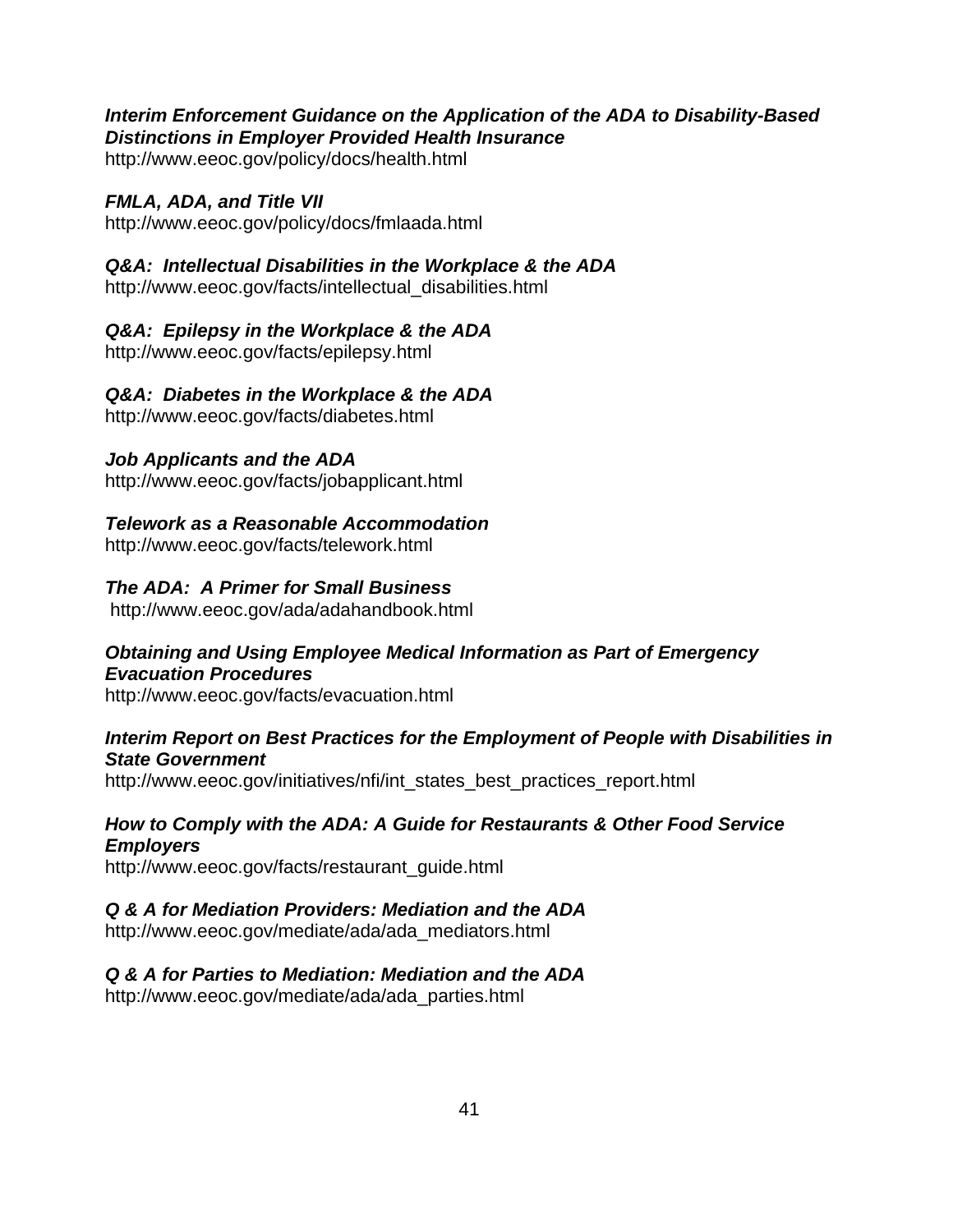#### **ATTACHMENT A: SAMPLE FORM**

### **CONFIRMATION OF REQUEST FOR REASONABLE ACCOMMODATION**

| 1.  |                                                     |                                                                             |  |
|-----|-----------------------------------------------------|-----------------------------------------------------------------------------|--|
|     | <b>Applicant's or Employee's Name</b>               | Applicant's or Employee's Tel. No.                                          |  |
|     | Today's Date _______                                | <b>Employee's Office</b>                                                    |  |
|     | Date of Request ________                            |                                                                             |  |
| 2.  | equipment, reader, interpreter)                     | <b>ACCOMMODATION REQUESTED.</b> (Be as specific as possible, e.g., adaptive |  |
| 3.  | <b>REASON FOR REQUEST.</b>                          |                                                                             |  |
|     | If accommodation is time sensitive, please explain: |                                                                             |  |
|     | <b>Return Form to Disability Program Manager</b>    |                                                                             |  |
|     |                                                     | (Disability Program Manager will assign number)                             |  |
| Ι4. |                                                     |                                                                             |  |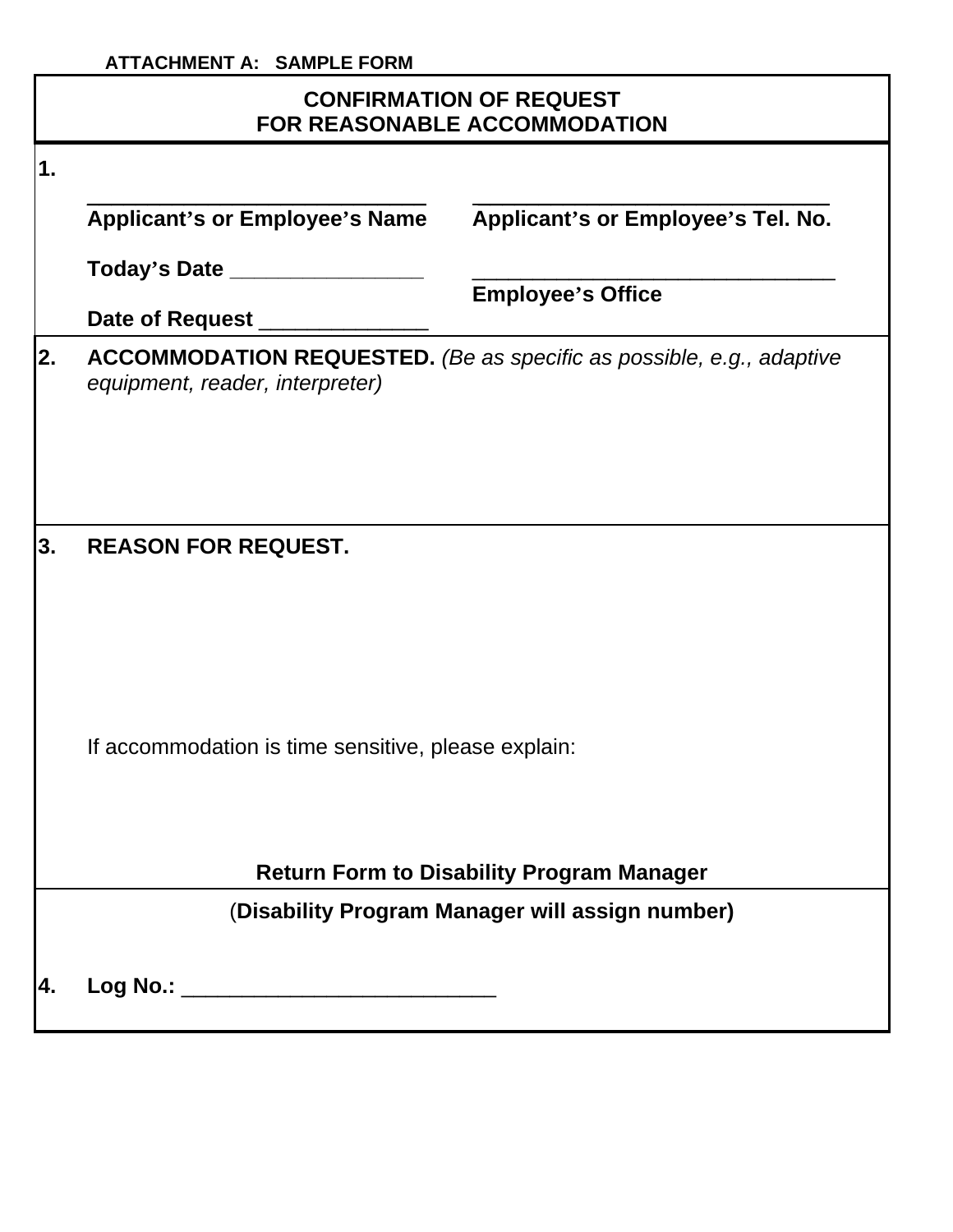#### **ATTACHMENT B: SAMPLE LANGUAGE REGARDING CREATION OF STAFF ASSISTANT SLOTS**

- 1. **STAFF ASSISTANT SLOTS**. The [name of federal agency] will make staff assistants available, if appropriate. Staff assistants are sign language interpreters, readers, and assistants who perform physical tasks that an employee cannot perform because of a disability. For example, an investigator with limited or no upper extremity mobility may need assistance in physically organizing a charge file. The investigator will perform the essential functions of the position -- e.g., conduct the investigation and draft documents -- and the assistant would only perform the physical task.
- 2. **REQUEST FOR STAFF ASSISTANT SLOTS**. Requests for hiring a staff assistant must be referred to the Disability Program Manager from the staff member who received the request. The Disability Program Manager will first determine whether staff assistants already hired by the agency can fulfill an employee's needs. The Disability Program Manager also will determine if an employee's needs could be met by contracting for services (e.g., a contract interpreter), and if so, will make the necessary arrangements. If the Disability Program Manager approves the request to hire a staff assistant, the employee's Office Director, in consultation with the Office of Human Resources, if necessary, should prepare a Request for Personnel Action (SF-52) and a position description. The employee with a disability must play an integral part in the interview and selection process of an interpreter, reader, or assistant.
- 3. **USE OF STAFF ASSISTANTS**. The staff assistant slots are to be used **only** to hire interpreters, readers, and assistants as a reasonable accommodation for employees with disabilities. Staff hired shall be shared to provide assistance to more than one employee with a disability, where appropriate. These staff assistants **may not** be assigned any other duties unless the person they were hired to assist has no work for them to perform at that time. Before assigning other duties to the assistant, the employee with the disability shall be consulted to determine when assistant services are not needed. If the supervisor is not the employee with a disability, s/he must consult with the employee with a disability regarding the staff assistant's performance evaluation.

In no case should a staff assistant be called upon -- by management or by the employee(s) to whom he or she is assigned -- to perform the essential functions of the job held by the employee with the disability.

- 4. **HIRING AUTHORITY**. Readers, interpreters, or assistants hired to fill approved positions may be appointed under the non-competitive Schedule A authority, 5 C.F.R. 213.3102 (ll). Persons with disabilities hired as readers, interpreters, or assistants may also be hired under the 213.3102 (u) authority.
- 5. **RELEASE OF POSITIONS**. When the need for a staff assistant is reduced or eliminated, the Administrative Officer or Personnel Management Specialist shall notify the Disability Program Manager, who will take appropriate steps.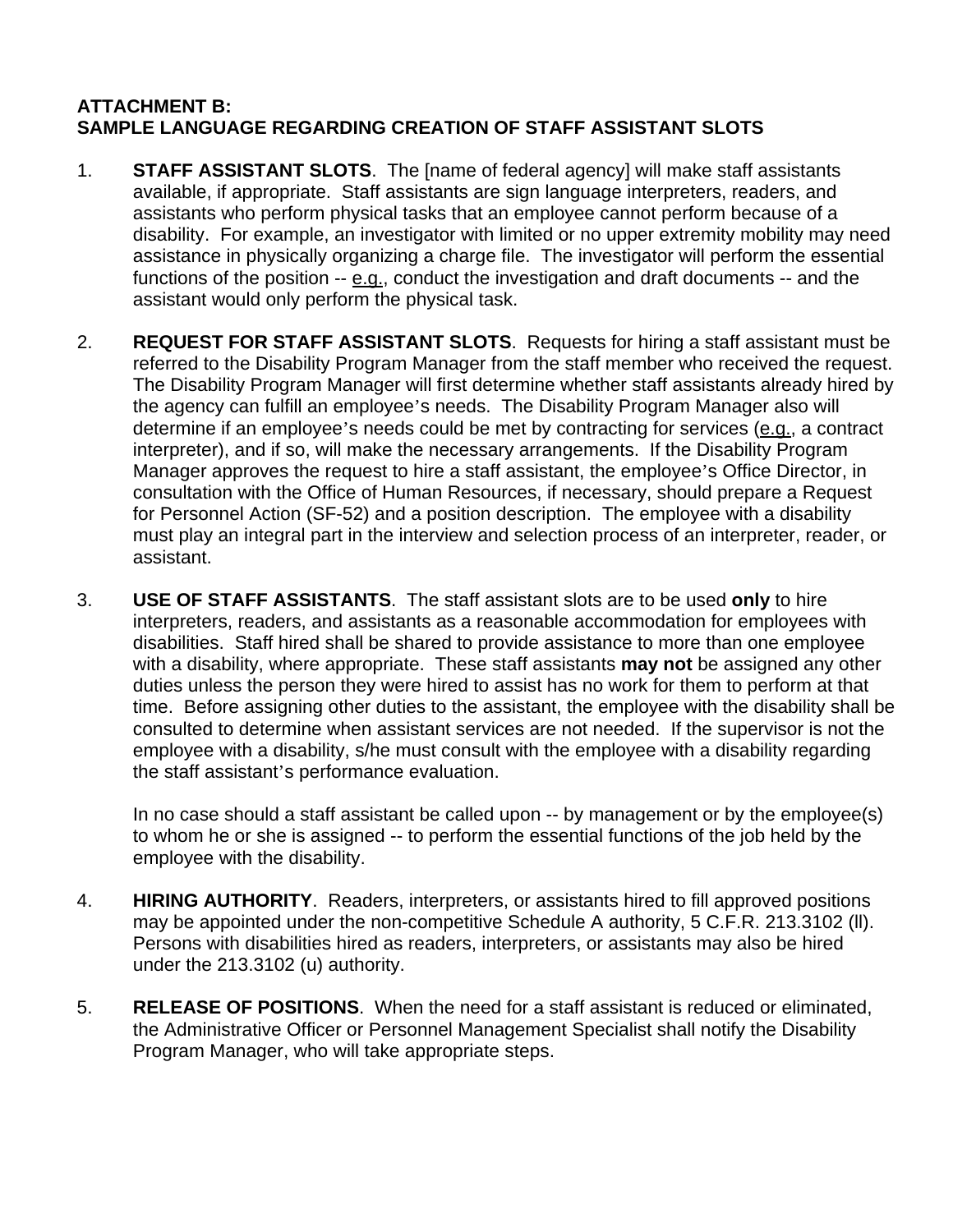### **ATTACHMENT C: SAMPLE FORM DENIAL OF REASONABLE ACCOMMODATION REQUEST**

 **(Must complete numbers 1-4; complete number 5, if applies)** 

- **1. Name of Individual requesting reasonable accommodation:**
- **2. Type(s) of reasonable accommodation requested:** 
	- **3. Request for reasonable accommodation denied because (may check more than one box):** 
		- **\_\_\_\_\_ Accommodation Ineffective**
		- **\_\_\_\_\_ Accommodation Would Cause Undue Hardship**
		- **\_\_\_\_\_ Medical Documentation Inadequate**
		- **Accommodation Would Require** 
			- **Removal of an Essential Function**
			- **\_\_\_\_\_ Accommodation Would Require Lowering** 
				- **of Performance or Production Standard**
			- **Other (Please identify) Discription**
- **4. Detailed Reason(s) for the denial of reasonable accommodation (Must be specific, e.g.,** *why* **accommodation is ineffective or causes undue hardship):**
- **5. If the individual proposed one type of reasonable accommodation which is being denied, but rejected an offer of a different type of reasonable accommodation, explain both the reasons for denial of the requested accommodation and why you believe the chosen accommodation would be effective.**

*(Over)*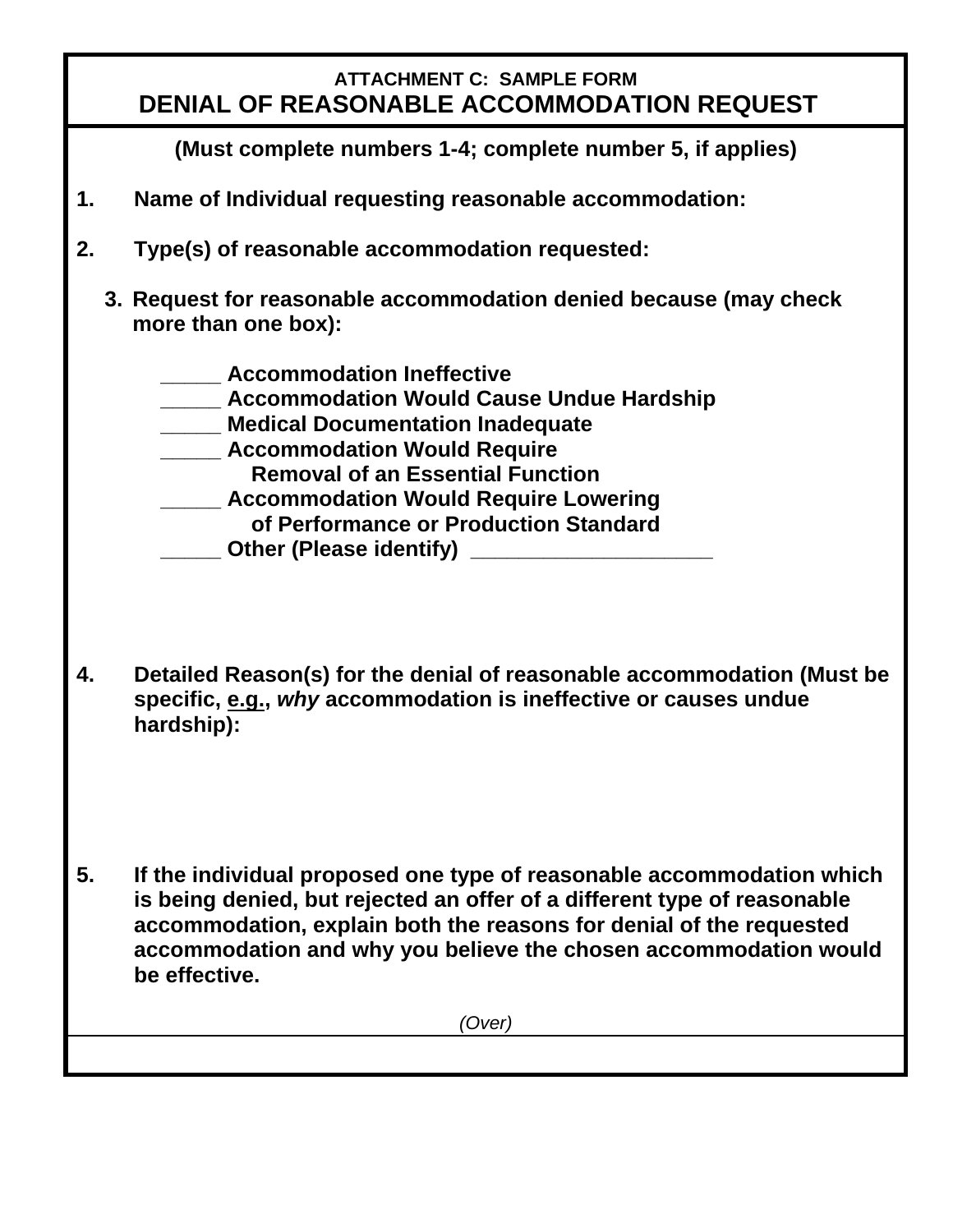# **If an individual wishes to request reconsideration of this decision, s/he may take the following steps:**

 *[outline reconsideration steps in agency procedures, e.g.:*

- \$ *First, ask the decision maker to reconsider his/her denial. Additional information may be presented to support this request.*
- \$ *If the decision maker does not reverse the denial:* 
	- \$ *and the decision maker was the individual's supervisor, the individual can ask the Office Director to do so.*
	- and the decision maker was the Office Director, the individual can *ask the Disability Program Manager to do so.*
	- and the decision maker was the Disability Program Manager, the *individual can ask the official designated by the Director of the Equal Employment Opportunity Office to do so.]*
- **7. If a federal applicant or employee wishes to file an EEO complaint, or pursue MSPB and union grievance procedures, s/he must take the following steps:**

For an EEO complaint pursuant to 29 C.F.R. § 1614, contact an EEO counselor in the Equal Employment Opportunity office *within 45 days from the date of this notice of denial of reasonable accommodation*; or

For a collective bargaining claim, file a written grievance in accordance with the provisions of the Collective Bargaining Agreement; or

Initiate an appeal to the Merit Systems Protection Board *within 30 days of an appealable adverse action* as defined in 5 C.F.R. § 1201.3.

\_\_\_\_\_\_\_\_\_\_\_\_\_\_\_\_\_\_\_\_\_\_\_\_\_\_\_\_ \_\_\_\_\_\_\_\_\_\_\_\_\_\_\_\_\_\_\_\_\_\_\_\_\_\_\_\_\_

**Name of Deciding Official Signature of Deciding Official** 

Date reasonable accommodation denied **Date reasonable**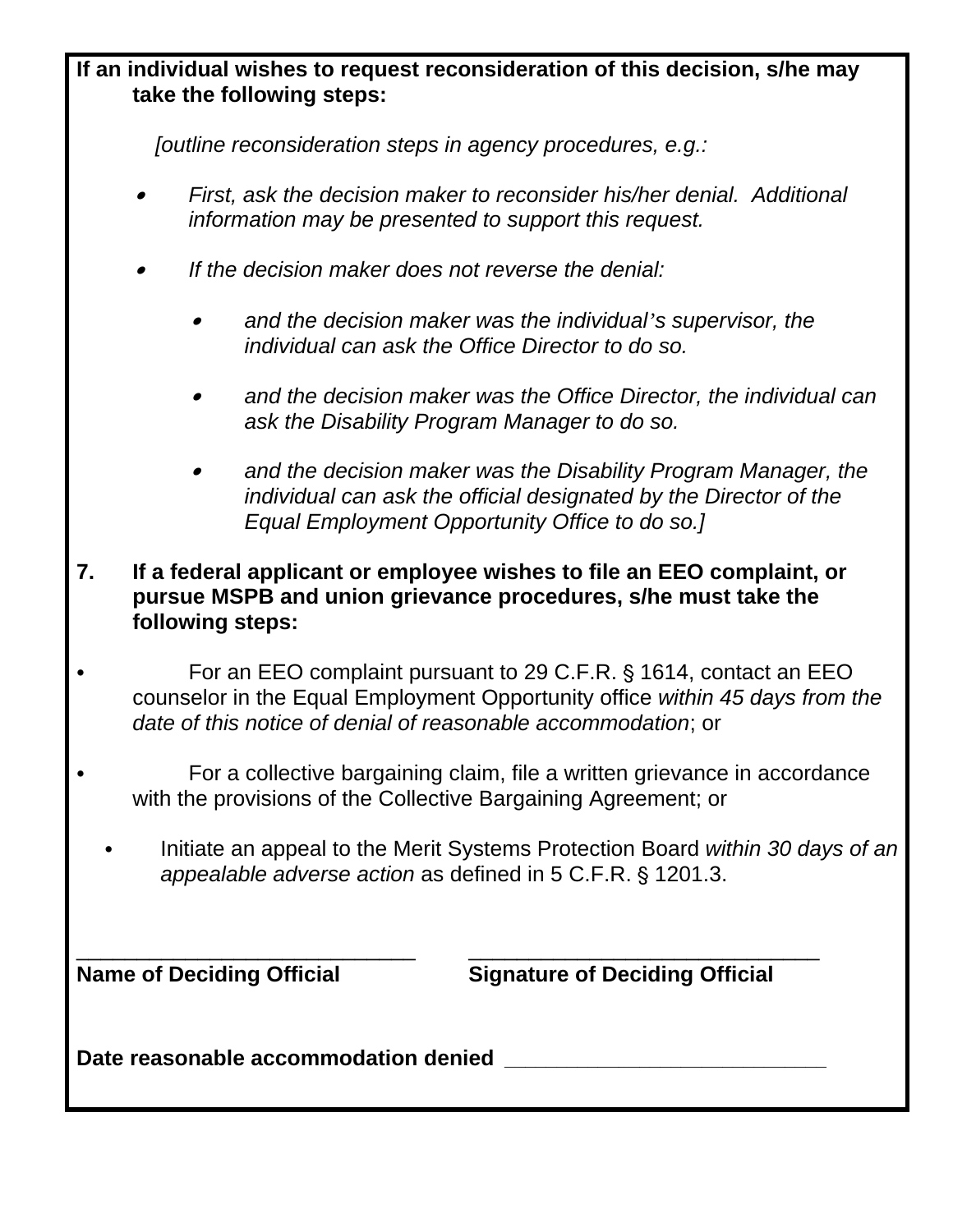| <b>ATTACHMENT D: SAMPLE FORM</b><br>REASONABLE ACCOMMODATION INFORMATION REPORTING FORM<br>(to be completed by the manager or other official who processed the accommodation request) |                                                                                                                                                                                   |  |
|---------------------------------------------------------------------------------------------------------------------------------------------------------------------------------------|-----------------------------------------------------------------------------------------------------------------------------------------------------------------------------------|--|
| 1.                                                                                                                                                                                    | Reasonable accommodation: (check one)                                                                                                                                             |  |
|                                                                                                                                                                                       | Approved                                                                                                                                                                          |  |
|                                                                                                                                                                                       | Denied (If denied, attach copy of the written denial<br>letter/memo that was sent to individual)                                                                                  |  |
| 2.                                                                                                                                                                                    | Date reasonable accommodation requested:                                                                                                                                          |  |
|                                                                                                                                                                                       |                                                                                                                                                                                   |  |
| 3.                                                                                                                                                                                    | Date reasonable accommodation request referred to decision maker<br>( <i>i.e.</i> , supervisor, Office Director, Disability Program Manager, Personnel<br>Management Specialist): |  |
|                                                                                                                                                                                       |                                                                                                                                                                                   |  |
| 4.                                                                                                                                                                                    | Date reasonable accommodation approved or denied:                                                                                                                                 |  |
| 5.                                                                                                                                                                                    | Date reasonable accommodation provided (if different from date<br>approved):                                                                                                      |  |
| 6.                                                                                                                                                                                    | If time frames outlined in the Reasonable Accommodation Procedures<br>were not met, please explain why.                                                                           |  |
| 7. Job held or desired by individual requesting reasonable accommodation<br>(including occupational series, grade level, and office):                                                 |                                                                                                                                                                                   |  |
|                                                                                                                                                                                       | (Over)                                                                                                                                                                            |  |